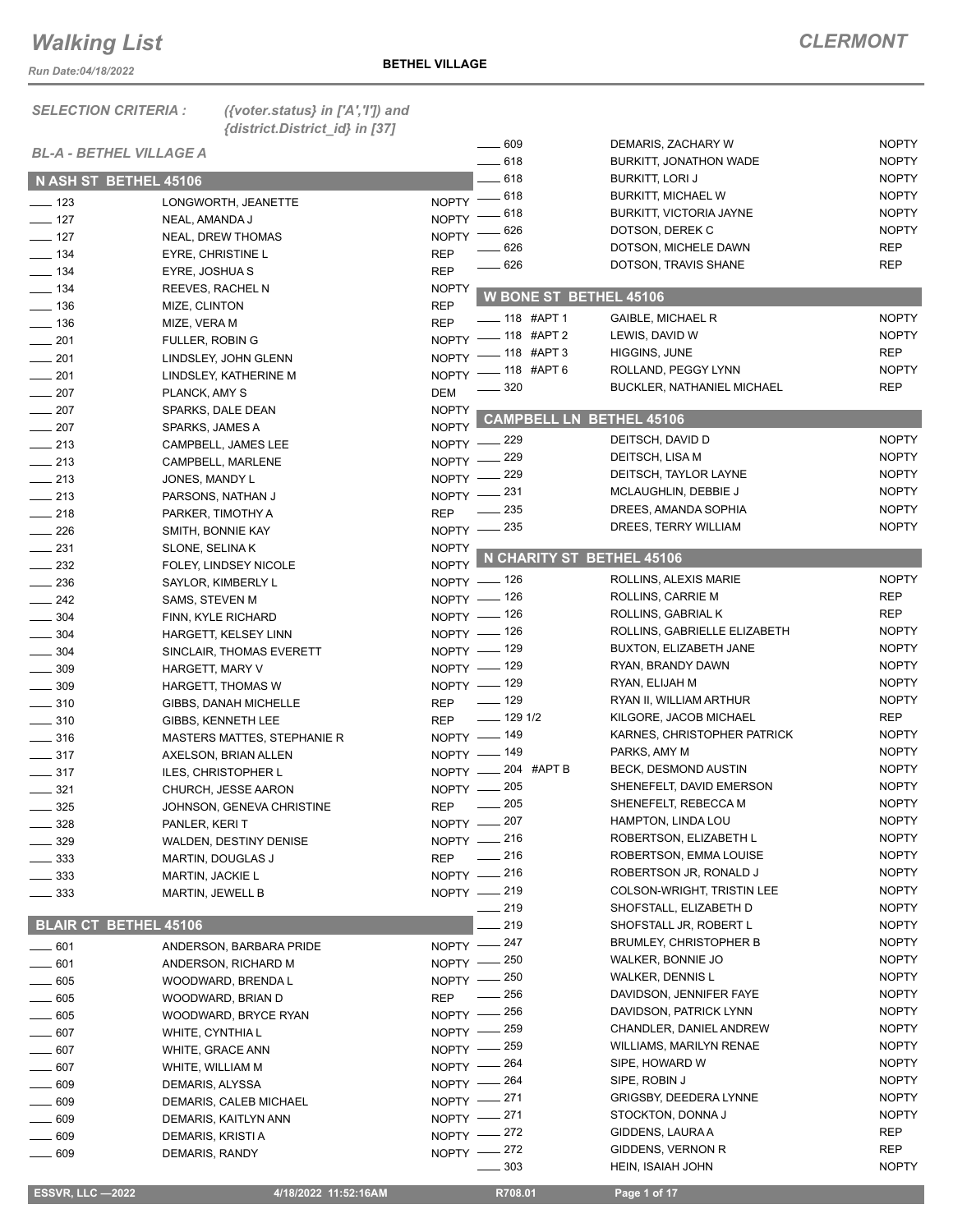*Run Date:04/18/2022*

**BETHEL VILLAGE**

|                                      |                             |              | $\frac{1}{2}$ 120      | KELCH, LISA J                    | <b>REP</b>   |
|--------------------------------------|-----------------------------|--------------|------------------------|----------------------------------|--------------|
| <b>BL-A - BETHEL VILLAGE A</b>       |                             |              | $- 120$                | KELCH, PHILIP S                  | <b>NOPTY</b> |
|                                      |                             |              | $\frac{1}{2}$ 121      | <b>WRIGHT, JENNIFER ANN</b>      | <b>NOPTY</b> |
| N CHARITY ST BETHEL 45106            |                             |              |                        | KASTEN, JOSHUA K                 | <b>NOPTY</b> |
| $\frac{1}{2}$ 303                    | STENCE, ANDREA RENEE        |              | NOPTY - 122            | KASTEN, TOSHA MARIE              | <b>NOPTY</b> |
| $\frac{1}{2}$ 304                    | RUDD, MEGAN RUTH            |              | NOPTY - 122            | FLETCHER, WILLIAM                | <b>NOPTY</b> |
| $\frac{1}{2}$ 304                    | <b>WARNIMONT, CHARLES T</b> |              | NOPTY $-$ 126<br>— 126 | FLETCHER, WILLIAM J              | <b>NOPTY</b> |
| $\frac{1}{2}$ 306                    | DEBOARD, JIMMY D            | <b>REP</b>   |                        |                                  |              |
| $\frac{1}{2}$ 310                    | KILGORE, DAN B              | <b>NOPTY</b> |                        | <b>CLARE ST BETHEL 45106</b>     |              |
| $\frac{1}{2}$ 310                    | KILGORE, DANIEL BRIAN       | <b>NOPTY</b> |                        |                                  |              |
| $- 310$                              | KILGORE, JOSHUA K           |              | NOPTY - 100            | HAUCK, TERRI R                   | <b>NOPTY</b> |
| $\frac{1}{2}$ 310                    | KILGORE, VICKIE D           |              | NOPTY - 100            | HUTCHINSON, ASHTON TAYLOR        | <b>NOPTY</b> |
| $\frac{1}{2}$ 313                    | FIELDS, LEAH ROSE           | <b>DEM</b>   | $\frac{1}{2}$ 138      | MITCHELL, CHASE A                | <b>NOPTY</b> |
| $- 314$                              | <b>COBURN, WHITNEY R</b>    |              | NOPTY - 138            | MITCHELL, MABLE MICHELLE         | <b>NOPTY</b> |
| $- 314$                              | THORNBERRY, CHARLENE JOANNE |              | NOPTY - 139            | MADDEN, SHEA M                   | <b>NOPTY</b> |
| $\frac{1}{2}$ 320                    | BECKER, PHILLIP H           |              | REP - 139              | PARKER, CHRISTOPHER RYAN         | <b>NOPTY</b> |
| $\frac{1}{2}$ 320                    | <b>BECKER, SETH HOWARD</b>  |              | NOPTY - 139            | RANSHAW, SAMANTHA KAY            | <b>NOPTY</b> |
| $\frac{1}{2}$ 333                    | SHEPHERD, AMY MARIE         |              | NOPTY - 150            | RICHEY, LARRY THOMAS             | REP          |
| $\frac{1}{2}$ 333                    | SHEPHERD JR, GARY L         |              | NOPTY - 150            | SONS, THOMAS O                   | <b>NOPTY</b> |
| $\frac{1}{2}$ 338                    | BELDEN, TAMMIE J            |              | NOPTY - 150            | TAYLOR, DORA C                   | <b>REP</b>   |
| $\frac{1}{2}$ 343                    | FISCUS, HUNTER ROBERT       |              | $NOPTY$ -210           | SANDLIN, GREGORY L               | <b>NOPTY</b> |
| $\frac{1}{2}$ 343                    | PETREY, SHELBY N            |              | NOPTY -248             | <b>BROOM, ALEXANDER JAMES</b>    | <b>NOPTY</b> |
| $- 346$                              | FLISCHEL, CARRIE ANN        |              | NOPTY - 248            | BROOM, BARBARA A                 | <b>NOPTY</b> |
| $- 349$                              | MINERVINI, ROBERTA LYNN     |              | NOPTY - 248            | BROOM, JARED M                   | <b>NOPTY</b> |
| $\frac{1}{2}$ 352                    | FRY, JAMES ERNEST           |              | NOPTY -250             | HEFLIN, DANIEL Z                 | <b>NOPTY</b> |
| $-400$                               | BREYER, WILLIAM R           | <b>REP</b>   | <b>250 #APT E</b>      | HEFLIN, AMANDA C                 | <b>NOPTY</b> |
|                                      |                             | <b>NOPTY</b> |                        |                                  |              |
| $-401$                               | <b>WILSON, LOUISE</b>       | <b>NOPTY</b> |                        | <b>CREEKSIDE DR_BETHEL 45106</b> |              |
| $-401$                               | WILSON, MARIAH CHANTELE     |              | NOPTY -803             | HILL, JENNIFER L                 | <b>NOPTY</b> |
| $-407$                               | RINGWALD, CALEB AARON       |              |                        | POE, JOHN DOUGLAS                | DEM          |
| $-416$                               | CASE, BERNIECE              |              | NOPTY -804             |                                  | REP          |
| $-416$                               | CASE, DANNIE LEE            |              | NOPTY -805             | HARMON, BENJAMIN F               | REP          |
| $-419$                               | CICCHIANI, RYAN DANIEL      |              | NOPTY -805             | HARMON, MARION                   |              |
| $-419$                               | <b>HOSKINS, SHARON K</b>    |              | NOPTY -806             | <b>GERALD, KAREN S</b>           | <b>NOPTY</b> |
| $-419$                               | OSBORNE, CARMELA I          |              | NOPTY -807             | DUNCAN, LOIS M                   | <b>NOPTY</b> |
| $-419$                               | OSBORNE, HARLAN LEE         |              | NOPTY -808             | JEFFERS, ANTHONY JAMES           | <b>NOPTY</b> |
| $-419$                               | OSBORNE, SANFORD LEE        |              | NOPTY $-$ 308          | JEFFERS, NICOLE CATHERINE        | <b>NOPTY</b> |
| $-420$                               | PRICE, SEBASTIAN A          |              | NOPTY - 309            | DICKERSON, JODI LYNN             | <b>NOPTY</b> |
| $\frac{1}{2}$ 420                    | REARDON, RACHELLE MARIE     |              | NOPTY -809             | KINNARD, AUSTIN LEE              | <b>NOPTY</b> |
| $-420$                               | <b>SCHAFER, ROBERT L</b>    |              | NOPTY -810             | COMPTON, DOMINIQUE FRANK         | <b>NOPTY</b> |
| $\frac{1}{2}$ 427                    | <b>JACKSON, LISA MARIE</b>  |              | NOPTY -811             | KIDWELL, L ALLEN                 | <b>NOPTY</b> |
| 427                                  | SHUCK, DANNY DALE           |              | NOPTY -811             | KIDWELL, MICHELLE L              | <b>NOPTY</b> |
| $-431$                               | KIGER, BRANDEN KYLE         |              | NOPTY -811             | KIDWELL, THEODORE A              | <b>NOPTY</b> |
| $-431$                               | KIGER, MEGAN RENEE          |              | NOPTY -812             | MOLLOY, MICHAEL P                | <b>NOPTY</b> |
| —— 450                               | NEWMAN, ELIZABETH REGALA    |              | NOPTY -813             | HOPPER, BETTY J                  | REP          |
| —— 450                               | NEWMAN, MARY E              |              | NOPTY -813             | HOPPER, LLOYD J                  | REP          |
| $\_\_$ 500                           | KORST III, WILLIAM H        |              | NOPTY -813             | KAISER, MICHELLE ANN             | <b>NOPTY</b> |
| $\rule{1em}{0.15mm} \vspace{0.05mm}$ | KELLEY, ROBERT SHAWN        |              | NOPTY -813             | KAISER, NOAH RYAN                | <b>NOPTY</b> |
| $\frac{1}{2}$ 510                    | KELLEY, SALLY JEAN          |              | NOPTY -814             | COOGAN, BRYAN ALAN               | REP          |
| $\frac{1}{2}$ 510                    | MARSHALL, JOHN ANTHONY      |              | NOPTY -814             | COOGAN, DONNA LEE                | <b>NOPTY</b> |
|                                      |                             |              | $\frac{1}{2}$ 315      | ENTZMINGER, DANIKA NICOLE        | <b>NOPTY</b> |
| <b>CIRCUS ST BETHEL 45106</b>        |                             |              | $-315$                 | ENTZMINGER, JANET M              | <b>NOPTY</b> |
|                                      |                             |              | $\frac{1}{2}$ 315      | ENTZMINGER, MELISSA NICOLE       | <b>NOPTY</b> |
| $-111$                               | CAMERY, NOLA M              | <b>REP</b>   | $\frac{1}{2}$ 316      | CUNNINGHAM, STELLA MAE           | <b>NOPTY</b> |
| $\frac{1}{111}$                      | FULTON, BETH L              | <b>REP</b>   |                        |                                  |              |
| $\frac{1}{2}$ 115                    | WHISMAN, AUSTIN W           |              | NOPTY -817             | YOUNG, KIMBERLY A                | <b>NOPTY</b> |
| $\frac{1}{15}$                       | WHISMAN, DYLAN L            |              | NOPTY -817             | YOUNG, STEVEN G                  | <b>NOPTY</b> |
| $\frac{1}{2}$ 115                    | WHISMAN, S RENEE            |              | NOPTY -818             | <b>ENNIS, HEATHER CHRISTINE</b>  | <b>NOPTY</b> |
| $- 115$                              | WHISMAN, SHAWN W            |              | NOPTY -818             | <b>ENNIS, RICKY LANE</b>         | <b>NOPTY</b> |
| $- 116$                              | ZAPF, ALEXANDER MICHAEL     |              | NOPTY -819             | <b>BOLLING, CECIL W</b>          | REP          |
| $\frac{1}{16}$                       | ZAPF, AMANDA N              |              | NOPTY -819             | <b>BOLLING, JACOB IVAN</b>       | REP          |
| $- 117$                              | <b>BOHMAN, BRIAN S</b>      |              | NOPTY -819             | BOLLING, JENNIFER I              | REP          |
| $- 117$                              | BOHMAN, LYNNETTE A          |              | NOPTY -820             | PAVELISH, PAMELA LYNN            | <b>NOPTY</b> |
| $\frac{1}{2}$ 117                    | HAGER, JO LYNNE             | <b>NOPTY</b> |                        |                                  |              |
| $\frac{1}{2}$ 119                    | RYAN, WHYNONA S             | <b>REP</b>   |                        | W DAVIS LN BETHEL 45106          |              |
|                                      |                             |              | $\equiv$ 231           | COX JR, THOMAS WAYNE             | <b>NOPTY</b> |
| <b>ESSVR, LLC-2022</b>               | 4/18/2022 11:52:16AM        |              | R708.01                | Page 2 of 17                     |              |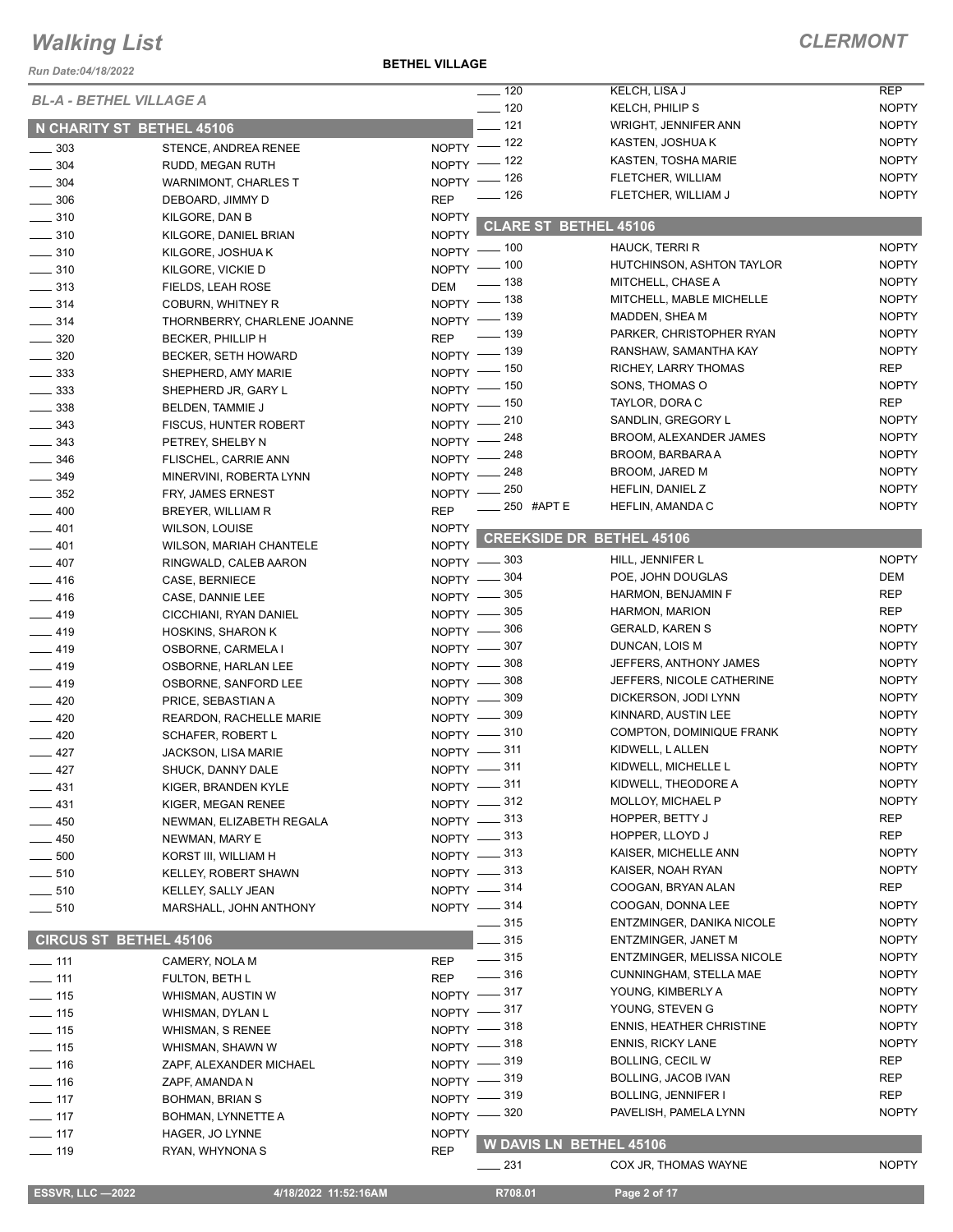#### **BETHEL VILLAGE**

| Run Date:04/18/2022                  |                                          | <u>DLIIILL VILLAGL</u> |                              |                                                   |                            |
|--------------------------------------|------------------------------------------|------------------------|------------------------------|---------------------------------------------------|----------------------------|
| <b>BL-A - BETHEL VILLAGE A</b>       |                                          |                        | 306                          | HERBORT, BRIAN PAUL                               | <b>NOPTY</b>               |
|                                      |                                          |                        | $\frac{1}{2}$ 306            | HERBORT, KATHY SUE                                | <b>NOPTY</b>               |
| <b>W DAVIS LN BETHEL 45106</b>       |                                          |                        | 315                          | CATRON, DAVID C                                   | DEM                        |
| $\frac{1}{2}$ 321                    | HUGHES, VANESSA R                        |                        | NOPTY __ 315                 | CATRON, JOSEPH R                                  | <b>NOPTY</b>               |
| $\frac{1}{2}$ 321                    | SEIBER, ADRIAN R                         |                        | NOPTY __ 315                 | CATRON, LEONORE I                                 | <b>DEM</b>                 |
| $-421$                               | <b>BRICKING, PAIGE MARIE</b>             | <b>REP</b>             | $\frac{1}{2}$ 323            | <b>SHANNON, ANDREW RAY</b>                        | <b>NOPTY</b>               |
| $-421$                               | HERALD, CYNTHIA MARIE                    | DEM                    | $\frac{323}{2}$              | SHANNON, JULIA R                                  | <b>NOPTY</b>               |
| $-421$                               | HERALD, DWAYNE A                         | DEM                    | $\frac{1}{2}$ 323            | SHANNON, NATHAN WAYNE                             | <b>NOPTY</b>               |
| $-421$                               | MILLER, MERRIAM T                        |                        | NOPTY __ 339                 | SEITHER, DONNAL                                   | <b>NOPTY</b>               |
|                                      |                                          |                        | $\frac{1}{2}$ 345            | RUMFIELD, ALKA ELAINE                             | <b>NOPTY</b>               |
| N EAST ST BETHEL 45106               |                                          |                        | $-419$                       | CHANDLER, JAMES RF                                | <b>REP</b>                 |
| $\frac{1}{2}$ 111                    | NIX, LOIS YVONNE                         | <b>NOPTY</b>           |                              |                                                   |                            |
| $\frac{1}{2}$ 111                    | SIGNORELLI IV, ALBERT JOHN               |                        |                              | NOPTY HARRIS AVE BETHEL 45106                     |                            |
| $\frac{1}{2}$ 112                    | SMITH, JEFFREY W                         | <b>REP</b>             | $- 101$                      | MURRAY, BRENDA L                                  | <b>REP</b>                 |
| $\frac{1}{2}$ 112                    | SMITH, MARY E                            | <b>REP</b>             | $\equiv$ 103                 | CARTER, DERRICK ALEXANDER                         | <b>NOPTY</b>               |
| $\frac{1}{16}$                       | BACKUS, CARA BREANN                      |                        | NOPTY __ 105                 | TOROK, DYLAN J                                    | <b>NOPTY</b>               |
| $\frac{1}{16}$                       | <b>BACKUS JR, DAVID ROSS</b>             |                        | NOPTY __ 108                 | COLLINS, TRACY E                                  | <b>NOPTY</b>               |
| $-121$                               | CHASE, PENNY A                           |                        | NOPTY __ 109                 | STROUP, ABIGAIL MADISEN                           | <b>NOPTY</b>               |
| $\frac{1}{2}$ 122                    | AUSMAN, ANNA J                           |                        | NOPTY __ 109                 | STROUP, ALLISON D                                 | <b>NOPTY</b>               |
| $\frac{1}{2}$ 122                    | MARKER, ARCHER JACOB                     |                        | NOPTY __ 109                 | STROUP, JILLIAN D                                 | <b>NOPTY</b>               |
| $\frac{1}{2}$ 134                    | HALL, BRYSON J                           |                        | NOPTY __ 110                 | MANLEY, NEALA J                                   | <b>NOPTY</b>               |
| $\frac{1}{2}$ 134                    | RODRIGUEZ, MARIA L                       |                        | NOPTY __ 111                 | MATTES, ANDREA SUE                                | <b>REP</b>                 |
| $\frac{1}{2}$ 150                    | <b>WILSON, DERRICK S</b>                 |                        | NOPTY __ 111                 | MATTES, JOHN ALLEN                                | <b>REP</b>                 |
| $\frac{1}{2}$ 150<br>$\frac{1}{212}$ | <b>WILSON, KRISTEN ANN</b>               |                        | NOPTY __ 112<br>NOPTY __ 112 | KLEIN, KIMBERLY LEE                               | <b>NOPTY</b>               |
|                                      | BATEMAN, GABRIELLE VICTORIA              |                        | NOPTY __ 112                 | POFF, CODY LEE                                    | <b>NOPTY</b>               |
| $\frac{1}{212}$<br>$-215$ #6         | KNEIPP, DORIA NICOLE                     |                        |                              | POFF, KAREN L                                     | <b>NOPTY</b>               |
| $-215$ #APT 1                        | JONES, RONDA KAY                         |                        | NOPTY __ 112<br>NOPTY __ 113 | POFF, LARRY L                                     | <b>NOPTY</b>               |
| $-215$ #APT 3                        | BOWERS, MARY ELLEN<br>CHILDRESS, UDELL R |                        | NOPTY __ 113                 | STRICKER, MARK E                                  | <b>NOPTY</b><br><b>REP</b> |
| $-215$ #APT 5                        | CARTER JR, LAWRENCE EDWARD               |                        | NOPTY __ 115                 | STRICKER, MELISSA A<br><b>EVANS, AMBER NICOLE</b> | <b>NOPTY</b>               |
| $-215$ #APT 5                        | SMITH, DALTON CHRISTOPHER                |                        | NOPTY __ 115                 | EVANS, JERRY W                                    | <b>NOPTY</b>               |
| $-215$ #APT 6                        | <b>WUERDEMAN, DANNY BRUCE</b>            |                        | NOPTY __ 116                 | FELTS-JOHNSON, HEATHER JAYNE                      | <b>NOPTY</b>               |
| $-215$ #APT 7                        | COOKINGHAM, LISA J                       |                        | NOPTY __ 116                 | JOHNSON III, RAYMOND H                            | <b>NOPTY</b>               |
| $-215$ #APT 7                        | HATTER, CHARLES DAVID                    |                        | NOPTY __ 117                 | GUILLERMIN, DIANA LYNN                            | <b>NOPTY</b>               |
| $215$ #APT 8                         | LOUDERMILK, SAMANTHA L                   |                        | NOPTY __ 117                 | ROLEN, JENNIFER LYNN                              | <b>NOPTY</b>               |
| $-215$ #APT. 5                       | FRIDEL, AARON SCOTT                      |                        | NOPTY __ 117                 | ROLEN, JOSEPH BRAD                                | <b>NOPTY</b>               |
| $\frac{1}{216}$                      | POE, KEVIN C                             |                        | NOPTY __ 118                 | ALLEN, CHRISTOPHER ERIC                           | <b>NOPTY</b>               |
| $\frac{1}{216}$                      | POE, PATRICIA A                          | DEM                    | $\frac{1}{2}$ 118            | MOLER, YVONNE M                                   | <b>NOPTY</b>               |
| $\frac{1}{216}$                      | POE. ROBERT K                            | DEM                    | $\frac{1}{2}$ 119            | MEYER, JOHN T                                     | <b>NOPTY</b>               |
| 220                                  | DAVIS, LINDA S                           |                        | NOPTY __ 119                 | MEYER, MICHELLE L                                 | <b>NOPTY</b>               |
| 220                                  | DAVIS, WILLIAM K                         |                        | NOPTY __ 120                 | CONNER, CHELSEA NIKOLE                            | <b>NOPTY</b>               |
| 224                                  | RICHARDS, MARY J                         | <b>REP</b>             | $- 120$                      | FULTZ, JOHN W                                     | <b>NOPTY</b>               |
| 224                                  | RICHARDS, MICHAEL W                      |                        | NOPTY __ 120                 | <b>FULTZ, MICHELLE L</b>                          | <b>NOPTY</b>               |
| $- 228$                              | BAER, JEFFREY SCOTT                      |                        | NOPTY __ 121                 | COOK, CONNIE S                                    | <b>NOPTY</b>               |
| 228                                  | FISHER, JESSICA MARIE                    |                        | NOPTY __ 121                 | COOK, RICHARD A                                   | <b>NOPTY</b>               |
| $-228$                               | FISHER, SAMANTHA JO                      |                        | NOPTY __ 122                 | QUINN, MICHAEL M                                  | <b>REP</b>                 |
| 228                                  | FISHER, SHAWN D                          |                        | NOPTY __ 122                 | QUINN, NANCY A                                    | <b>NOPTY</b>               |
| 235                                  | TAYLOR, BETH ANN                         |                        | NOPTY __ 123                 | CORDES, ALEXANDER R                               | <b>REP</b>                 |
| $-235$                               | <b>TAYLOR, RICHARD PRICE</b>             |                        | NOPTY __ 123                 | CORDES, JESSICA NICOLE                            | REP                        |
| 236                                  | HARVEY, MALISSIA J                       |                        | NOPTY __ 123                 | RAGLE, JONATHAN H                                 | REP                        |
| $= 236$                              | WELLS, KIMBERLY D                        |                        | NOPTY __ 125                 | DOTSON, DYLAN CHRISTOPHER                         | <b>NOPTY</b>               |
| 239                                  | CRANE, JEAN L                            | REP                    | $\frac{1}{2}$ 125            | HOESS, LITANY CHELSEA                             | <b>NOPTY</b>               |
| $-239$                               | <b>GARRISON, GARY RICHARD</b>            | REP                    | $\frac{1}{2}$ 126            | PRICE, ISAIAH MAXWELL                             | <b>NOPTY</b>               |
| $- 239$                              | <b>GARRISON, LAURA LEE</b>               | REP                    | $- 126$                      | PRICE, MALACHI ROGER                              | <b>NOPTY</b>               |
| 240                                  | ROSE, JOHN P                             |                        | NOPTY __ 126                 | PRICE, PAMELA L                                   | REP                        |
| $-242$                               | BEALE, ALLEN LEIGHTON                    |                        | NOPTY __ 126                 | PRICE, SAMUEL D                                   | <b>REP</b>                 |
| $-242$                               | LYONS, ALLYSON JOYCE                     |                        | NOPTY __ 128                 | HOWE, KAREN S                                     | REP                        |
| $\sim$ 242                           | STEELE, DELORES MAE                      |                        | NOPTY __ 128                 | HOWE, WILLIAM H                                   | REP                        |
| $\sim$ 242                           | STEELE, JAMES MATTHEW                    |                        | NOPTY __ 130                 | KELLY, DOREEN A                                   | DEM                        |
| 242<br>$\overline{\phantom{0}}$      | STEELE, MORGAN LINDSEY                   |                        | NOPTY __ 130                 | KELLY, TIMOTHY JOHN                               | DEM                        |
| $\frac{1}{2}$ 302                    | WAGNER, ALLISON MARY ELIZABETH           | <b>NOPTY</b>           |                              |                                                   |                            |
| $\frac{1}{2}$ 303                    | CANTER, GARY G                           | <b>REP</b>             |                              | <b>KENNEDY FORD RD BETHEL 45106</b>               |                            |
| $\frac{1}{2}$ 303                    | CANTER, GLORIA A                         | <b>REP</b>             |                              |                                                   |                            |
| <b>ESSVR, LLC -2022</b>              | 4/18/2022 11:52:16AM                     |                        | R708.01                      | Page 3 of 17                                      |                            |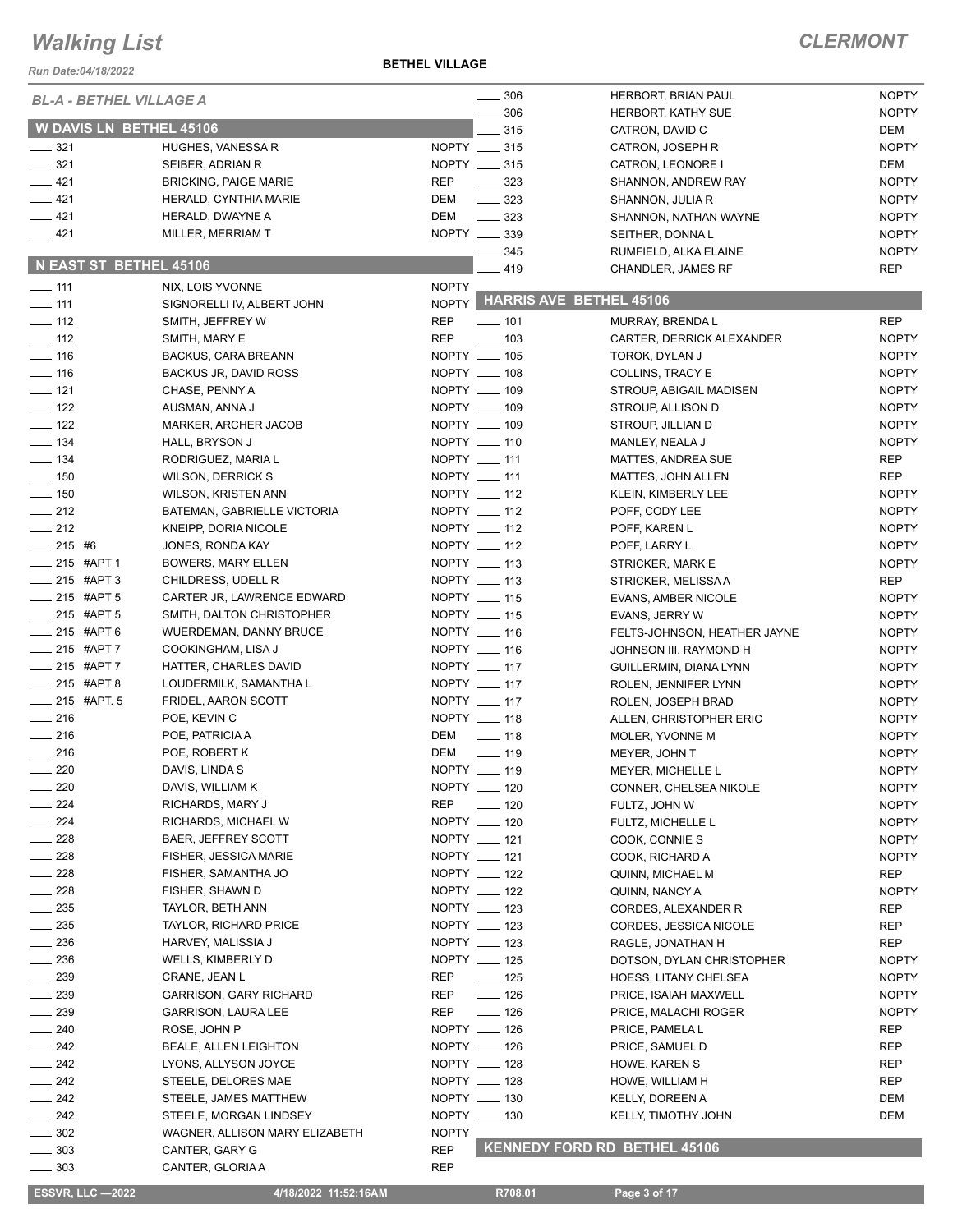*Run Date:04/18/2022*

**BETHEL VILLAGE**

| Run Date:04/18/2022                    |                                                |              |                                 |                                                           |                              |
|----------------------------------------|------------------------------------------------|--------------|---------------------------------|-----------------------------------------------------------|------------------------------|
| <b>BL-A - BETHEL VILLAGE A</b>         |                                                |              | $-449$<br>$-449$                | SHEPHERD, LEE ROY<br>SHEPHERD, SUE CAROL                  | DEM<br><b>DEM</b>            |
| KENNEDY FORD RD BETHEL 45106           |                                                |              | $-450$                          | CRAWFORD, JUSTIN A                                        | <b>NOPTY</b>                 |
| $-3223$                                | VARNEY, ROBERT LEE                             |              | NOPTY __ 450                    | SMITH, PATIENCE R                                         | <b>NOPTY</b>                 |
| $- 3223$                               | VARNEY, VONDA KAY                              |              | NOPTY __ 453                    | <b>JACKSON, JAMES R</b>                                   | <b>REP</b>                   |
| $- 3225$                               | CIOFFI, STEVEN ANDREW                          | <b>NOPTY</b> |                                 |                                                           |                              |
| $- 3229$                               | CAUDILL, DAVID                                 |              | NOPTY MORRIS ST BETHEL 45106    |                                                           |                              |
| $- 3229$                               | CAUDILL, KIMBERLY K                            |              | NOPTY __ 108                    | JASONTEK, KRISTEN LYNN                                    | <b>NOPTY</b>                 |
| 3235                                   | DICKEY, ZONNIE RAY                             |              | NOPTY __ 109                    | MELL, SUSAN A                                             | <b>NOPTY</b>                 |
| 3235                                   | PATTON, INA N                                  |              | NOPTY __ 114                    | KISNER, CODY THOMAS                                       | <b>NOPTY</b>                 |
|                                        |                                                |              | $- 122$                         | BENJAMIN, FLOYD R                                         | <b>NOPTY</b>                 |
| N MAIN ST BETHEL 45106                 |                                                |              | 129                             | <b>GRAVES, DESTINY MERCEDES</b>                           | <b>NOPTY</b>                 |
| $- 119$                                | BRUMLEY, JERRY L                               |              | NOPTY __ 129                    | LONG, DAVID D                                             | <b>NOPTY</b>                 |
| $\frac{1}{2}$ 119                      | WATKINS, LISA R                                |              | NOPTY __ 129                    | LONG, SAVANNAH MARIE                                      | <b>NOPTY</b>                 |
| $- 129$                                | FLARIDA, TERRY LYNN                            |              | NOPTY __ 130                    | COFFEY, REBEKKA LYNN                                      | <b>NOPTY</b>                 |
| $\frac{129}{2}$                        | TAYLOR, BECKY RAE                              |              | NOPTY __ 133                    | ORR, ASHLEY N                                             | <b>NOPTY</b>                 |
| $\frac{1}{2}$ 133                      | COX, DAVID L                                   |              | NOPTY __ 135                    | GABELMAN, CODY                                            | <b>NOPTY</b>                 |
| $\equiv$ 133                           | COX, TONI R                                    |              | NOPTY __ 135                    | NAEHRING, HELAINA GRACELYN                                | <b>NOPTY</b>                 |
| $\frac{1}{2}$ 139                      | HILL, ABIGAIL ANNE                             |              | NOPTY __ 136<br>NOPTY __ 143    | MCMILLION, WANDA CAROL                                    | <b>NOPTY</b>                 |
| $\frac{1}{2}$ 139<br>$\frac{1}{2}$ 139 | HILL, HARRY ALBERT                             |              | NOPTY __ 146                    | SMITH, PAULETTE                                           | <b>NOPTY</b><br><b>NOPTY</b> |
| $\frac{1}{2}$ 139                      | JORDAN, NICOLE I<br>JORDAN, RODNEY L           |              | NOPTY __ 147                    | HARTLEY JR, RUSSELL LEE<br>KLAUSING, IAN ROBERT           | <b>NOPTY</b>                 |
| $\frac{1}{204}$                        | <b>BARR, KELLY LYNN</b>                        |              | NOPTY __ 147                    | WALKER, JENNIFER LYNN                                     | <b>NOPTY</b>                 |
| $\frac{1}{204}$                        | BARR, KYLE B                                   |              | NOPTY __ 147                    | ZIMMERMAN, KATHY ELISABETH                                | DEM                          |
| $-206$ #B                              | ROUNDTREE II, MARK ANTHONY                     |              | NOPTY __ 147                    | ZIMMERMAN, LAWRENCE D                                     | <b>DEM</b>                   |
| $\frac{1}{213}$                        | <b>BROCK, TONI LYNN</b>                        |              | NOPTY __ 149                    | RILEY, GARY ANDREW                                        | <b>NOPTY</b>                 |
| $\frac{1}{213}$                        | STOCKTON, AARON JAMES MAXWELL                  |              | NOPTY __ 221                    | <b>MEYER, CHARLES E</b>                                   | <b>REP</b>                   |
| $\frac{1}{213}$                        | STOCKTON JR, JAMES R                           | <b>REP</b>   | $\frac{1}{221}$                 | MEYER, DEBRA L                                            | <b>NOPTY</b>                 |
| $\frac{1}{213}$                        | STOCKTON, TIMOTHY S                            |              | NOPTY __ 221                    | SWAIN, ALEXXIS LEEANN                                     | <b>NOPTY</b>                 |
| $-214$                                 | GILLESPIE, MATTHEW ERIC                        |              | NOPTY __ 221                    | WILLIAMS, DEBORAH A                                       | <b>REP</b>                   |
| $-219$ #APT 1                          | <b>JACKSON, HAROLD</b>                         |              | NOPTY __ 227                    | ROSE, JUANITA A                                           | <b>NOPTY</b>                 |
| __ 219 #APT N1                         | SHAFER, ERICA RENEE                            | <b>NOPTY</b> |                                 |                                                           |                              |
| $\sim$ 220                             | CROOKS, THERESA A                              |              | NOPTY E OSBORNE ST BETHEL 45106 |                                                           |                              |
| $-2201/2$                              | PULLEN, DONALD H                               |              | NOPTY __ 120                    | HEBEL, EMILY KATHERINE                                    | <b>NOPTY</b>                 |
| $\frac{1}{226}$                        | LEMAR, TERRENCE K                              |              | NOPTY __ 205                    | HOFFMAN, SARA DANELLE                                     | <b>NOPTY</b>                 |
| $\frac{1}{231}$                        | THOMPSON, KELSEY M                             |              | NOPTY __ 205                    | HUNTER, JUSTIN R                                          | <b>NOPTY</b>                 |
| $\frac{1}{2}$ 236                      | WOOD, REBECCA LYNN                             |              | NOPTY __ 207                    | HARTNESS, KAYLEE ALEECE                                   | <b>NOPTY</b>                 |
| 236                                    | WOOD, STEVEN W                                 |              | NOPTY __ 207                    | HARTNESS, TYLER KEITH                                     | <b>NOPTY</b>                 |
| 237                                    | DICK, MARY A                                   |              | NOPTY __ 211                    | WILLIAMS, MEGAN JOY                                       | <b>NOPTY</b>                 |
| $-239$                                 | MOORE JR, ERNEST R                             |              | NOPTY __ 215                    | DICK, BRUCE A                                             | <b>NOPTY</b>                 |
| $-242$                                 | TROXELL, DANNY WAYNE                           |              | NOPTY __ 215                    | DICK, JOHN                                                | <b>NOPTY</b>                 |
| $\sim$ 242<br>242                      | TROXELL, JORDAN LEANNE<br>TROXELL, NICOLE ANNE |              | NOPTY __ 215<br>NOPTY __ 231    | PYLES, HOLLY ANN                                          | <b>NOPTY</b>                 |
| $-301$                                 | DEITSCH, AMBER DAWN                            |              | NOPTY __ 233                    | <b>GRAHAM, DEWEY DEWITT</b><br><b>RUTHERFORD, JAMES E</b> | REP                          |
| 306                                    | ZORNES, EVA ALICE                              |              | NOPTY __ 233                    | RUTHERFORD, REBECCA D                                     | <b>NOPTY</b><br><b>NOPTY</b> |
| $-306$                                 | ZORNES, GARY W                                 | <b>REP</b>   | $\frac{1}{2}$ 237               | <b>BATES, FRANK L</b>                                     | <b>NOPTY</b>                 |
| $-307$                                 | HOLT, BRANDON RAY                              |              | NOPTY __ 241                    | COURTS, ALYSSA R                                          | <b>NOPTY</b>                 |
| _ 307 #APT 2                           | <b>BOOTS, JESSICA ML</b>                       |              | NOPTY __ 241                    | SEPECK, BRENDA J                                          | <b>REP</b>                   |
| $\frac{1}{2}$ 307 #APT 2               | KNOTTS, TIMOREE DAWN                           |              | NOPTY $-241$                    | SEPECK, DENNIS L                                          | <b>REP</b>                   |
| $-307$ #APT 3                          | MCMILLIN, JAMES MATTHEW                        |              | NOPTY __ 243                    | DUFRESNE, DAVID D                                         | <b>NOPTY</b>                 |
| $-3071/2$                              | FRAYNE, JANET RENO                             |              | NOPTY __ 243                    | DUFRESNE, STACEY R                                        | <b>NOPTY</b>                 |
| $- 3071/2$                             | HENSON, CHRISTOPHER M                          |              | NOPTY __ 305                    | WHITE, HAROLD A                                           | <b>NOPTY</b>                 |
| _ 307 1/2 #APT 2                       | SMITH II, TERENCE L                            |              | NOPTY _____ 305 #APT 2          | KENT, EVERETT LLOYD                                       | <b>NOPTY</b>                 |
| $\frac{1}{2}$ 315                      | SHAFER, ALLEN LEON                             |              | NOPTY ____ 305 #APT 3           | KIRKER, KAREN K                                           | <b>NOPTY</b>                 |
| ____ 316                               | EUBANKS, MATTHEW THOMAS                        |              | NOPTY __ 311                    | <b>CRANFILL, PHILIP S</b>                                 | <b>NOPTY</b>                 |
| $-320$                                 | MONGENAS, JIMMY I                              |              | NOPTY __ 313                    | <b>BICE, MARCELLA M</b>                                   | <b>NOPTY</b>                 |
| 320                                    | MONGENAS, MARY KAY                             |              | NOPTY __ 313                    | DAY, FREDRICK RICHARD                                     | <b>NOPTY</b>                 |
| 324                                    | COLONY, CHONG C                                | REP          | $\frac{1}{2}$ 313               | DAY, SUE ELLA                                             | <b>NOPTY</b>                 |
| $-324$                                 | COLONY, TIM J                                  |              | NOPTY __ 313                    | DEBELL, BRANDEN J                                         | <b>NOPTY</b>                 |
| $=$ 328                                | MCCLENDON, SHERRY RENEE                        | <b>NOPTY</b> |                                 |                                                           |                              |
| $-332$                                 | STEELMAN, JULIE ANNE                           |              | NOPTY W OSBORNE ST BETHEL 45106 |                                                           |                              |
| 340                                    | PERKINS JR, GARY EMMETT                        | <b>REP</b>   | $-$ 112                         | <b>BROOKS, KELLY M</b>                                    | <b>NOPTY</b>                 |
| — 448                                  | WITTENBERG, MARY CAROL ADELME                  |              | NOPTY ____ 501                  | CHURCH, SUE E                                             | <b>REP</b>                   |
| <b>ESSVR, LLC -2022</b>                | 4/18/2022 11:52:16AM                           |              | R708.01                         | Page 4 of 17                                              |                              |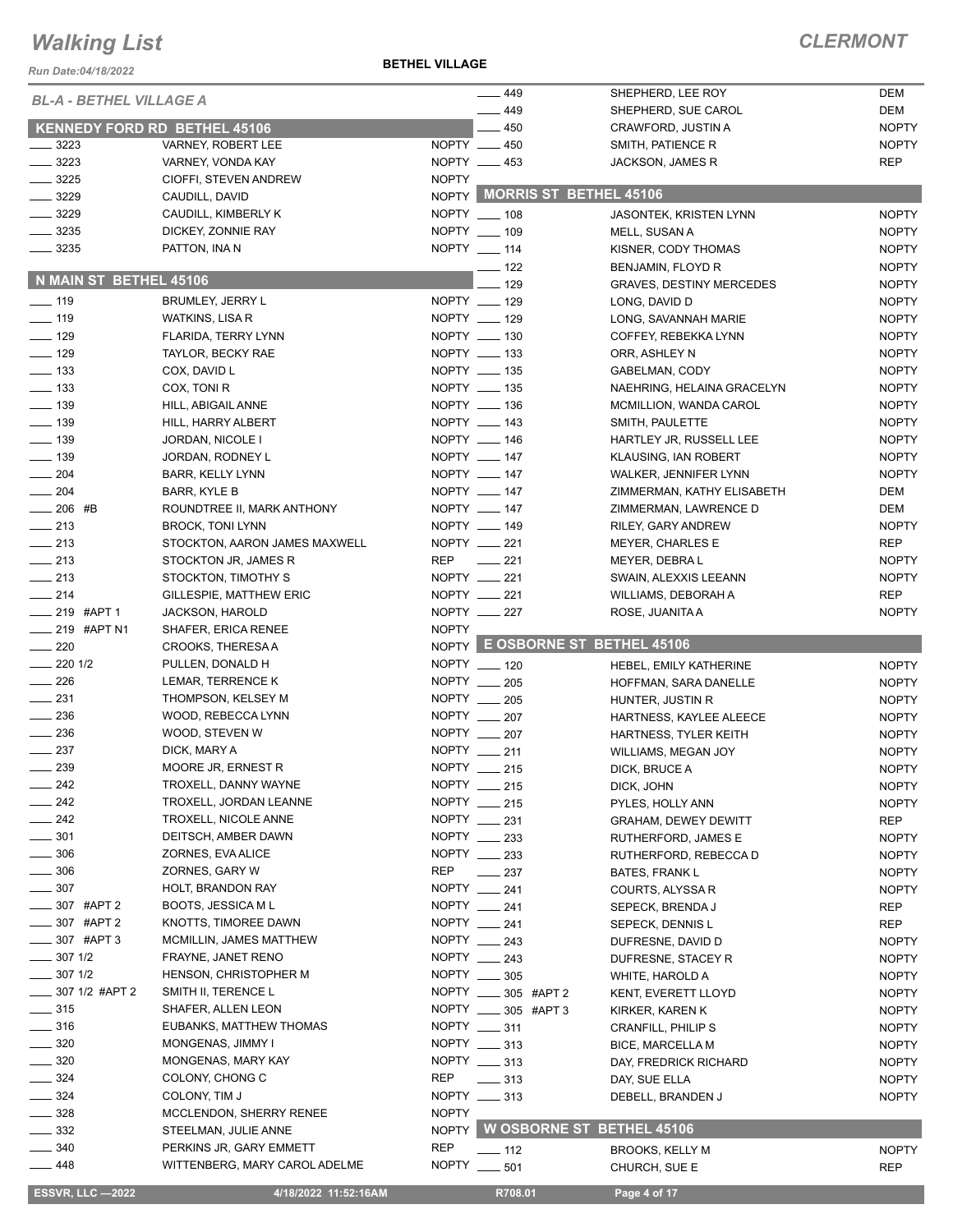#### *Run Date:04/18/2022*

**BETHEL VILLAGE**

| <b>Run Date:04/18/2022</b>     |                                  |                    |                   |                      |                                                 |                              |
|--------------------------------|----------------------------------|--------------------|-------------------|----------------------|-------------------------------------------------|------------------------------|
| <b>BL-A - BETHEL VILLAGE A</b> |                                  |                    | 274               |                      | REYMAN, GIAN WM                                 | <b>NOPTY</b>                 |
|                                |                                  |                    | $-274$<br>278     |                      | REYMAN JR, JOHN F<br><b>TURNER, ERICA LEIGH</b> | <b>NOPTY</b><br><b>NOPTY</b> |
|                                | <b>W OSBORNE ST BETHEL 45106</b> |                    | 278               |                      | TURNER, JOSHUA A                                | <b>NOPTY</b>                 |
| $\frac{1}{2}$ 509              | DELTUVA, JUSTIN DAVID            | <b>NOPTY</b>       |                   | 278 #APT 2           | TURNER, DUSTIN L                                | <b>NOPTY</b>                 |
| $\frac{1}{2}$ 513              | HENSLEY, COURTNEY MAE            | <b>NOPTY</b>       | 286               |                      | EVANS SR, JEFFREY W                             | <b>NOPTY</b>                 |
| $- 513$                        | LINDSEY, BRENDA DEE              | <b>NOPTY</b>       | 286               |                      | EVANS, KATHRYN J                                | <b>NOPTY</b>                 |
| $- 517$                        | MILLER, TARA ANN                 | <b>NOPTY</b>       | 296               |                      | BROOKENTHAL, MARC DAVID                         | <b>NOPTY</b>                 |
| $-517$                         | MILLER, TERRY                    | <b>NOPTY</b>       | 296               |                      | <b>BURNETT, NINA</b>                            | <b>NOPTY</b>                 |
| $\frac{1}{2}$ 520              | HARRISON, CARL MICHAEL           | <b>NOPTY</b>       | 298               |                      | PURDY, DONALD ROBERT                            | <b>NOPTY</b>                 |
| $\frac{1}{2}$ 520              | MOORE, STEPHANIE LORAINE         | <b>NOPTY</b>       | 298               |                      | PURDY, TINA MARIE                               | <b>NOPTY</b>                 |
| $-521$                         | BROWN, GEORGIA R                 | <b>REP</b>         | $-304$            |                      | SPODECK, NICHOLAS MICHAEL                       | <b>NOPTY</b>                 |
| $\frac{1}{2}$ 522              | ZEIGENBEIN, KIMBERLEY FAYE       | <b>NOPTY</b>       | 310               |                      | CLEAVER, JUDITH E                               | <b>NOPTY</b>                 |
| $- 526$                        | CAMPBELL, SUE E                  | <b>REP</b>         | $-312$            |                      | <b>BARGER, ESSIE GENEAL</b>                     | REP                          |
| $-526$                         | CAMPBELL, WILLIAM D              | <b>REP</b>         | $\frac{1}{2}$ 316 |                      | <b>BRUMLEY, BRENDA KAY</b>                      | <b>NOPTY</b>                 |
|                                |                                  |                    | $=$ 316           |                      | <b>BRUMLEY, TERRY WAYNE</b>                     | <b>NOPTY</b>                 |
| E PLANE ST BETHEL 45106        |                                  |                    | 320               |                      | <b>GERTH, KERRY AUSTIN</b>                      | <b>NOPTY</b>                 |
| $- 120$                        | <b>REGISTER, WILLIAM R</b>       | <b>NOPTY</b>       | 320               |                      | REMERS, ABIGAIL NAIDA                           | <b>NOPTY</b>                 |
| $- 126$                        | SMITH, BRIAN LEE                 | <b>NOPTY</b>       | 320               |                      | REMERS, RANDY A                                 | <b>NOPTY</b>                 |
| $\frac{1}{2}$ 126              | SMITH, DAVID L                   | <b>NOPTY</b>       | 330               |                      | WISBY, CHARLES H                                | <b>REP</b>                   |
| $- 126$                        | SMITH, LINDA LYNN                | <b>NOPTY</b>       | 330               |                      | WISBY, LINDA A                                  | <b>REP</b>                   |
| $\frac{1}{202}$                | LEICHT, GEORGE MARTIN            | <b>NOPTY</b>       | 338               |                      | <b>ISON, JASMINE KAYLIE</b>                     | <b>NOPTY</b>                 |
| $-210$                         | WARF, JAMES C                    | <b>NOPTY</b>       | 338               |                      | ISON, LINDA L                                   | <b>NOPTY</b>                 |
| $-216$                         | SMITH, ERIC WAYNE                | <b>NOPTY</b>       | 348               |                      | <b>BAUER, CHRISTOPHER W</b>                     | <b>NOPTY</b>                 |
| $-216$                         | SMITH, MALLORY LYNN              | <b>NOPTY</b>       | 348               |                      | BAUER, GREGORY W                                | <b>REP</b>                   |
| $\sim$ 222                     | DORNBACH, LAURA J                | <b>NOPTY</b>       |                   |                      |                                                 |                              |
| $\sim$ 226                     | CANTER, KAREN J                  | <b>REP</b>         |                   |                      | <b>W PLANE ST BETHEL 45106</b>                  |                              |
| $\frac{1}{2}$ 232              | ROPER, JOHN                      | <b>NOPTY</b>       | $-110$            |                      | BEACH, DONALD D                                 | <b>NOPTY</b>                 |
| $-234$ 1/2                     | EMMONS, DAWN M                   | <b>NOPTY</b>       | .110              |                      | <b>BEACH, VANESSSA G</b>                        | <b>NOPTY</b>                 |
| $\frac{1}{2}$ 236              | HERBOLT, DAWN J                  | <b>REP</b>         |                   | 232 #APT C           | <b>ISON, ARAIN W</b>                            | <b>NOPTY</b>                 |
| $\frac{1}{2}$ 236              | HERBOLT, RALPH L                 | <b>NOPTY</b>       |                   | 232 #APT C           | TAYLOR, RHONDA IRENE                            | <b>NOPTY</b>                 |
| $\frac{1}{2}$ 236              | <b>HERBOLT, ROSS MICHAEL</b>     | <b>NOPTY</b>       |                   | 232 #APT D           | HUMPHRIES, EDWARD CLAYTON                       | REP                          |
| $-250$                         | SYVERTSEN, ALLISON MARIE         | <b>NOPTY</b>       | 234 1/2           |                      | MILLER, SHAWN MATTHEW                           | <b>NOPTY</b>                 |
| $\frac{1}{250}$                | SYVERTSEN, RYANN N               | <b>NOPTY</b>       | 420 1/2           |                      | PLANCK, ANGELIQUE MARIE                         | <b>NOPTY</b>                 |
| $-254$                         | DAUGHERTY, JOSHUA M              | <b>NOPTY</b>       | 596               |                      | <b>HOUSER, WALTER T</b>                         | <b>NOPTY</b>                 |
| _ 254                          | HOSKINS, KEISHA M                | <b>NOPTY</b>       | 632               |                      | <b>HERZNER, PRISCILLA B</b>                     | <b>NOPTY</b>                 |
| _254 #APT3                     | <b>MASTERSON, DEBRAK</b>         | <b>NOPTY</b>       | 644               |                      | <b>SCHMIDT, CURT ROBERT</b>                     | <b>NOPTY</b>                 |
| <sub>-</sub> 254 #APT 3        | <b>MENKHAUS, TERESA M</b>        | <b>NOPTY</b>       | 648               |                      | MAYES, PAUL WILLIAM                             | DEM                          |
| $-254$ #APT 5                  | HARDY, SARAH JEAN                | <b>NOPTY</b>       | 648               |                      | PATTERSON, VICKI L                              | DEM                          |
| _ 254 #APT 6                   | LAWSON, STACEY M                 | <b>NOPTY</b>       | $- 652$           |                      | DOUGLAS, CHARLES R                              | <b>NOPTY</b>                 |
| $\frac{1}{254}$ #APT 11        | THOMPSON, ROBERT W               | <b>NOPTY</b>       |                   |                      | HENSLEY, VANESSA A                              | <b>NOPTY</b>                 |
| -254 #APT 11                   | WOLFE, SHANDRA RENEA             | NOPTY - 656        | _ 656             |                      | LAWSON JR, G W                                  | <b>NOPTY</b>                 |
| $\frac{1}{256}$                | NOBLE, JAMIE N                   | <b>REP</b>         | $\frac{1}{2}$ 656 |                      | MASON JR, GREGORY D                             | <b>NOPTY</b>                 |
| $\frac{1}{256}$                | NOBLE, JAY DEE                   | <b>REP</b>         |                   |                      |                                                 |                              |
| $\sim$ 256                     | NOBLE, QUINTON RILEY             | <b>NOPTY</b>       |                   | RICH ST BETHEL 45106 |                                                 |                              |
| $\frac{1}{258}$ #APT 2         | ESTEP, KIMBERLY ANN              | <b>NOPTY</b>       |                   |                      | <b>BRUMLEY, ABIGAIL M</b>                       | <b>NOPTY</b>                 |
| $-258$ #APT 2                  | SCHATZMAN, FREDA JO              | NOPTY - 128        |                   |                      | BRUMLEY, CORDELIA ANNE                          | <b>NOPTY</b>                 |
| $-258$ #APT 3                  | FIELDS, GLENDA RUTH              | NOPTY $-$ 128      |                   |                      | BRUMLEY JR, GARRIE WADE                         | <b>NOPTY</b>                 |
| -258 #APT 4                    | BEE, JUSTIN D                    | $NOPTY =$          | _ 128             |                      | <b>HARTNESS, PHILLIP</b>                        | <b>NOPTY</b>                 |
| <b>258 #APT4</b>               | BEE, REGENAL                     | NOPTY - 140        |                   |                      |                                                 |                              |
| $\frac{1}{258}$ #APT 5         | COOPER, ROGER SCOTT              | NOPTY - 140 #APT 1 |                   |                      | BARR, TYLER P                                   | <b>NOPTY</b>                 |
| $-258$ #APT 5                  | VAN NATTER, AARON K              | NOPTY - 140 #APT 1 |                   |                      | MCVICKER, TINA LYNN                             | <b>NOPTY</b>                 |
| $-258$ #APT 6                  | HAHN, BRITTANY NICOLE            | NOPTY - 140 #APT 3 |                   |                      | CARPENTER, RICHARD S                            | <b>NOPTY</b>                 |
| $258$ #APT 6                   | HOULIHAN, RIKKI L                | NOPTY - 140 #APT 5 |                   |                      | STEPHENS, DANA M                                | <b>NOPTY</b><br>REP          |
| $\frac{1}{258}$ #APT 8         | BRYANT, MICHAEL CULLEN           | NOPTY - 140 #APT 7 |                   |                      | CHAPMAN, VICTORIA LYNN                          |                              |
| ___ 258 #APT 10                | PARTRIDGE, WYATT LUKE            | NOPTY - 140 #APT 8 |                   |                      | ORTIZ, ALLYSON KAY                              | <b>NOPTY</b><br><b>NOPTY</b> |
| __ 258 #APT 11                 | CADDELL, SHANNON KATHLEEN        | NOPTY - 140 #APT 8 |                   |                      | POLLITT, NATHAN LEWIS                           |                              |
| $\frac{1}{258}$ #APT 11        | ELLIOTT, MADISON ANN             | NOPTY -141         |                   |                      | LINVILLE, HEATHER M                             | <b>NOPTY</b>                 |
| $\frac{1}{258}$ #APT 11        | LILLY, DARYL JAMES               | NOPTY - 141        |                   |                      | LINVILLE, JOHN M                                | <b>NOPTY</b>                 |
| $\frac{1}{258}$ #APT 12        | PIKE, JAIME LYNN                 | NOPTY -229         |                   |                      | SAND, RICHARD CYRIL                             | <b>NOPTY</b>                 |
| $\frac{1}{260}$                | JOHNSON, BETH A                  | NOPTY -            | 230               |                      | RALEIGH, BRENDA F                               | REP                          |
| $-268$                         | HAWORTH, DAVID R                 | $N$ OPTY $-$       | _ 230             |                      | RALEIGH, GREGORY THOMAS                         | <b>REP</b>                   |
| $- 268$                        | HAWORTH, MAUREEN M               | NOPTY -231         |                   |                      | JONES, JAMES RENE                               | <b>REP</b>                   |
|                                |                                  |                    | 232               |                      | SAND, DENNIS G                                  | REP                          |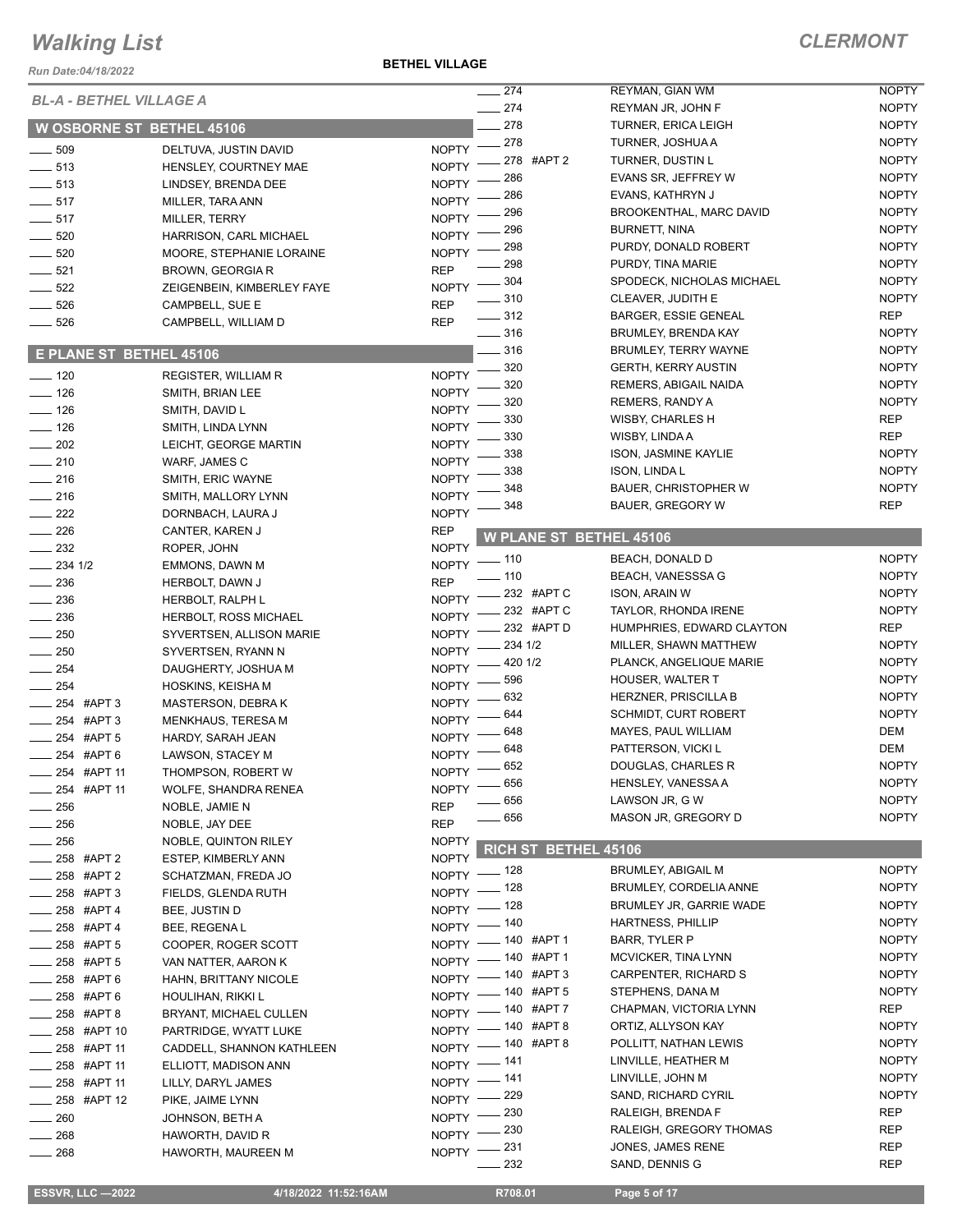**BETHEL VILLAGE**

#### *CLERMONT*

NOPTY NOPTY

| Run Date:04/18/2022                |                                                       | <b>DEINEL VILLAGE</b>                                      |                                                  |                              |
|------------------------------------|-------------------------------------------------------|------------------------------------------------------------|--------------------------------------------------|------------------------------|
| <b>BL-A - BETHEL VILLAGE A</b>     |                                                       | $\frac{1}{2}$ 132                                          | TAULBEE, CLYDE A                                 | <b>REP</b>                   |
|                                    |                                                       | $\frac{1}{2}$ 132                                          | TAULBEE, KARLA J                                 | <b>REP</b>                   |
| RICH ST BETHEL 45106               |                                                       | $-140$                                                     | <b>SEXTON, BRIAN DOUGLAS</b>                     | <b>NOPTY</b>                 |
| $\frac{1}{2}$ 232                  | SAND, KASIE MARIE                                     | $NOPTY$ - 140 #APT 1                                       | NAEGELE, DACOTA                                  | <b>NOPTY</b>                 |
| $\frac{232}{2}$                    | SAND, SHEILA M                                        | <b>____ 140 #APT 1</b><br><b>REP</b><br>NOPTY - 140 #APT 2 | <b>WILLIAMSON, SHAWN</b><br>LOWE, REGINA K       | <b>NOPTY</b><br><b>NOPTY</b> |
| $\frac{1}{2}$ 234                  | FULLER, BRIANA KAY                                    | NOPTY - 140 #APT 3                                         | <b>CUMMINS, DESEREE K</b>                        | <b>NOPTY</b>                 |
| $\frac{234}{2}$                    | MCKINNEY, APRIL M                                     | NOPTY - 140 #APT 4                                         | RANGELEY, VANESSA TROUP                          | <b>NOPTY</b>                 |
| $\frac{1}{2}$ 234<br>234           | MCKINNEY, LEE MICHAEL<br>MCKINNEY, REBECCA ERIN       | NOPTY - 140 #APT 6                                         | <b>SEXTON, TERESA D</b>                          | <b>NOPTY</b>                 |
| $\frac{1}{2}$ 235                  | <b>HAMILTON, JOHNNY M</b>                             | NOPTY - 140 #APT 8                                         | COMBS, BETHANY LYNN                              | <b>NOPTY</b>                 |
| $\frac{1}{2}$ 235                  | HAMILTON, KATHY L                                     | NOPTY - 140 #APT 9                                         | <b>BICK, JACOB HUNTER</b>                        | <b>NOPTY</b>                 |
| $\frac{1}{2}$ 236                  | BECK JR, RAYMOND C                                    | NOPTY - 140 #APT 9                                         | THOMPSON, TRACY LYNN                             | <b>NOPTY</b>                 |
|                                    |                                                       | _____ 140   #APT 11                                        | COMBS III, ROY                                   | <b>NOPTY</b>                 |
| <b>SOUTH LN BETHEL 45106</b>       |                                                       | $-203$                                                     | CREGO, HOLLY MARIE                               | <b>NOPTY</b>                 |
| $\frac{1}{2}$ 315                  | SUTTLES, DEBRAK                                       | $\frac{1}{207}$<br><b>REP</b>                              | <b>BURTON, STEVEN ERICK</b>                      | <b>NOPTY</b>                 |
| $\frac{1}{2}$ 315                  | SUTTLES, WILLIAM L                                    | __ 207 #APT 1<br><b>REP</b>                                | FRALEY, DAVID F                                  | <b>NOPTY</b>                 |
| $\frac{1}{2}$ 319                  | BARBER, JACQUELINE A                                  | NOPTY -207 #APT 1                                          | HALL, TAMMY LYNN                                 | <b>NOPTY</b>                 |
| $- 319$                            | BARBER, RONALD WAYNE                                  | NOPTY -207 #APTA                                           | FRALEY, JOHN F                                   | <b>NOPTY</b>                 |
|                                    |                                                       | $-215$                                                     | CHANDLER, BARBARA A                              | REP                          |
| <b>SPRINGDALE CT BETHEL 45106</b>  |                                                       | - 215                                                      | CHANDLER, MARK A                                 | REP                          |
| $\frac{1}{201}$                    | HOWARD, FRANKLIN DEE                                  | $\frac{1}{215}$<br><b>REP</b>                              | CHANDLER, ZACHARY DAVID                          | <b>NOPTY</b>                 |
| $\frac{1}{201}$                    | HOWARD, SANDRA KAYE                                   | $-219$<br><b>REP</b>                                       | FOX, JEFFREY N                                   | <b>NOPTY</b>                 |
| $\frac{1}{202}$                    | <b>BURNETT, BRENT R</b>                               | NOPTY -219                                                 | HARKER, TERESA DAWN                              | <b>NOPTY</b>                 |
| $\sim$ 202                         | HAWTHORNE, JUSTIN GRAHAM                              | $\frac{1}{220}$<br><b>REP</b>                              | EVERSOLE, MARGIE A                               | <b>NOPTY</b>                 |
| $\frac{1}{202}$                    | HAWTHORNE, RACHEL SAMARA                              | $\frac{1}{220}$<br>DEM                                     | <b>EVERSOLE, THOMAS W</b>                        | <b>NOPTY</b>                 |
| $\frac{1}{202}$                    | HAWTHORNE, REBEKAH LYNN                               | $\frac{1}{225}$<br><b>REP</b><br>$-225$                    | BAUMANN, KENNETH R                               | <b>NOPTY</b><br><b>NOPTY</b> |
| $\frac{1}{202}$                    | ORICK, HEATHER NICOLE                                 | NOPTY -<br>_ 226                                           | STOUT, SUSAN FAY<br>STACY, DOUGLAS M             | <b>NOPTY</b>                 |
| $\sim$ 203                         | <b>GREWE, LAURI A</b>                                 | NOPTY $-$<br>$-231$                                        | ANNIS, SANDY L                                   | <b>NOPTY</b>                 |
| $\sim$ 203                         | <b>GREWE, ZACHARY A</b>                               | <b>DEM</b><br>NOPTY -231                                   | FYFFE, STEPHEN ALLEN                             | <b>NOPTY</b>                 |
| $\frac{1}{204}$                    | ANDERSON, JUDY L                                      | NOPTY -232                                                 | BARNHOUSE, ALYSSA BREE                           | <b>NOPTY</b>                 |
| $- 204$                            | <b>HEDGE, REBECKA LEANN</b>                           | $-237$<br>NOPTY -                                          | BARRETT, RITA P                                  | REP                          |
| $\frac{1}{204}$                    | MYERS, DUSTIN SP                                      | _ 238<br><b>REP</b>                                        | TOROK, DEREK THOMAS                              | <b>NOPTY</b>                 |
| $\frac{1}{205}$<br>$\frac{1}{205}$ | DAHLHEIMER-KELLER, SHELLEY L<br><b>KELLER, MARK E</b> | $= 238$<br><b>REP</b>                                      | TOROK, MADISON MARIE                             | <b>NOPTY</b>                 |
| $\frac{1}{205}$                    | KELLER, NATHANIEL JAMES                               | NOPTY -243                                                 | WHITTLEY, CATHERINE LOUISE                       | <b>NOPTY</b>                 |
| $\frac{1}{205}$                    | WILLIAMS, MATTHEW EDWARD                              | NOPTY -244                                                 | ANSTAETT, BRAD J                                 | <b>NOPTY</b>                 |
|                                    |                                                       | . 244                                                      | <b>BROOKS, BAYLEE RENEE</b>                      | <b>NOPTY</b>                 |
| STARLING RD BETHEL 45106           |                                                       | 308                                                        | ANDERSON, ROBIN SUE                              | <b>NOPTY</b>                 |
| $- 125$                            | EVANS, DAVID WESLEY                                   | $-308$<br>$N$ OPTY $-$                                     | EUBANKS, TODD A                                  | <b>NOPTY</b>                 |
| ____ 125 #APT 1                    | DIETZ, MARY L                                         | NOPTY -808                                                 | RAWLINS III, DONALD ROBERT                       | <b>NOPTY</b>                 |
| $- 125$ #APT 1                     | HARMON, NICHOLAS WILSON                               | NOPTY -810                                                 | CRAWFORD, GARY D                                 | <b>NOPTY</b>                 |
| $- 125$ #APT 3                     | CHRISTOPHER, LESLIE S                                 | $=$ 310<br>NOPTY <sup>-</sup>                              | <b>CRAWFORD, MARGIE A</b>                        | REP                          |
| $- 125$ #APT 3                     | GIBSON, MARK R                                        | $-311$<br>NOPTY -                                          | HOFSTETTER, MYRAL                                | DEM                          |
| $- 125$ #APT 5                     | STREETER SR, DOUGLAS A                                | NOPTY - 314                                                | ROGERS, MARK DAVID                               | <b>NOPTY</b>                 |
| $-$ 125 #APT 5                     | STREETER, STEPHANIE H                                 | NOPTY -815                                                 | HAGER, KYLE BRANDON                              | <b>NOPTY</b>                 |
| $- 125$ #APT 6                     | WRIGHT, BRENNA K                                      | $-319$<br>NOPTY <sup>-</sup>                               | <b>HICKS, HERBERT L</b>                          | <b>NOPTY</b>                 |
| $- 125$ #APT 8                     | OLSEN, NANCY ANN                                      | 320<br><b>NOPTY</b>                                        | ARRIGO, CHERIE A                                 | DEM                          |
| __ 125 #APT 11                     | HAMMONS, FRED                                         | 324<br>NOPTY <sup>-</sup>                                  | BISHOP, NORMAN A                                 | <b>REP</b>                   |
| $- 125$ #APT 12                    | SHOUSE, TONYA MARIE                                   | . 325<br>NOPTY <sup>-</sup>                                | MCKEE, CHRISTINA D<br>MCKEE, MATTHEW CHRISTOPHER | <b>NOPTY</b><br><b>NOPTY</b> |
| $\frac{1}{2}$ 125 #APT 13          | MANNING, DENISE N                                     | $-325$<br>NOPTY <sup>-</sup>                               |                                                  |                              |
| $\frac{1}{2}$ 125 #APT 13          | MILES, ELIZABETH A                                    | <b>NOPTY</b>                                               | N WEST ST BETHEL 45106                           |                              |
| ____ 125 #APT 13                   | POWER, EARL SCOTT                                     | <b>NOPTY</b><br>$-123$                                     | DALTON, CHRISTINA L                              | <b>NOPTY</b>                 |
| $\frac{1}{2}$ 125 #APT 15          | HAWORTH, RICKY LEE                                    | <b>DEM</b><br>NOPTY $-$ 123                                | DALTON, EULAH JEAN                               | <b>NOPTY</b>                 |
| ____ 125 #APT 18                   | PARTIN, ANGEL LYNN                                    | NOPTY - 127                                                | <b>TEAGUE, MELISSA RENAE</b>                     | <b>NOPTY</b>                 |
| $\frac{1}{2}$ 125 #LOT 16          | PIES, JEANETTE M                                      | $- 128$                                                    | SNEDEGAR, BARBARA A                              | REP                          |
| N UNION ST BETHEL 45106            |                                                       | $-128$                                                     | SNEDEGAR, THOMAS E                               | REP                          |
|                                    |                                                       | NOPTY - 136                                                | PATTERSON, MARY ANN                              | <b>NOPTY</b>                 |
| $\frac{1}{2}$ 120                  | NELSON, CASEY D                                       | $- 136$                                                    | TRUE, CATHY ANN                                  | <b>NOPTY</b>                 |
| $- 120$                            | SMITH, ANTHONY T                                      | <b>REP</b><br>NOPTY - 136                                  | TRUE, MARK JOSEPH                                | <b>NOPTY</b>                 |
| $- 120$<br>$- 126$                 | SMITH, MINDY ELAINE                                   | _ 137<br>NOPTY <sup>-</sup>                                | HOLLAND, BRYAN C                                 | <b>NOPTY</b>                 |
| $- 126$                            | CANTER, ASHLEY MARIE<br>SAILE, SENECA K               | $NOPTY$ - 137                                              | THOMAS, JASON M                                  | <b>NOPTY</b>                 |
|                                    |                                                       | <sub>—</sub> 137 #APT A                                    | HOLLAND, LISA KAY                                | <b>NOPTY</b>                 |
|                                    |                                                       |                                                            |                                                  |                              |
| <b>ESSVR, LLC -2022</b>            | 4/18/2022 11:52:16AM                                  | R708.01                                                    | Page 6 of 17                                     |                              |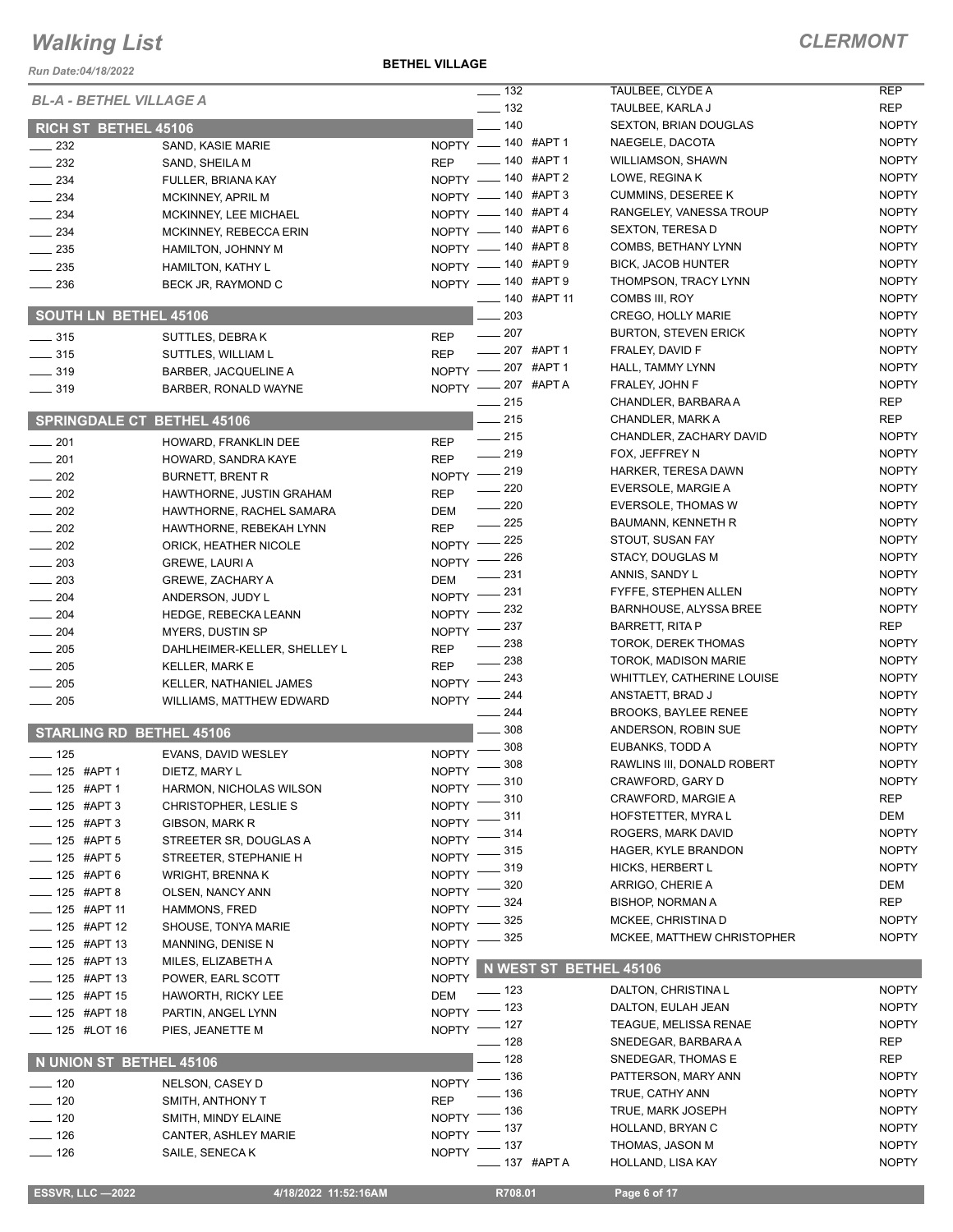*Run Date:04/18/2022*

*BL-A - BETHEL VILLAGE A*

|                          | N WEST ST BETHEL 45106    |                              |              |
|--------------------------|---------------------------|------------------------------|--------------|
| $\frac{1}{2}$ 137 #APT B |                           | <b>ARNETT, PATRICK</b>       | <b>NOPTY</b> |
| $\frac{1}{2}$ 137 #APT D |                           | <b>GREEN, JESSE D</b>        | <b>NOPTY</b> |
| $- 1371/2$               |                           | NINICHUCK, RICKY A           | <b>NOPTY</b> |
|                          | ____ 137 1/2 #APT 1B      | <b>GREEN, SARAH LOUISE</b>   | <b>NOPTY</b> |
| $\frac{1}{202}$          |                           | <b>BOLING, MARILYN J</b>     | <b>NOPTY</b> |
| $\frac{1}{202}$          |                           | PLANCK, MARISSA PAIGE        | DEM          |
| $\frac{1}{202}$          |                           | PLANCK, MARK A               | <b>REP</b>   |
| $\frac{1}{202}$          |                           | PLANCK, REGINA M             | <b>REP</b>   |
| $\sim$ 220               |                           | HUNDEMER, MICHAEL L          | DEM          |
| $\sim$ 220               |                           | SHEPHERD, LUCY L             | <b>REP</b>   |
| $-244$                   |                           | TRISLER, SCOTT R             | <b>NOPTY</b> |
| $\frac{1}{248}$          |                           | MEURER, JAMES ANTHONY        | <b>NOPTY</b> |
| $\frac{1}{248}$          |                           | MEURER, MOLLY MAUREEN        | <b>DEM</b>   |
| $\frac{1}{252}$          |                           | SHOUSE, ANNA C               | REP          |
| $\frac{1}{252}$          |                           | SHOUSE, JARED WAYNE          | REP          |
| $\frac{1}{260}$          |                           | MILLS, BRIAN K               | <b>NOPTY</b> |
| $-260$                   |                           | MILLS, CHANDRA L             | <b>NOPTY</b> |
| $\frac{1}{260}$          |                           | MILLS, CORA SUE              | <b>NOPTY</b> |
| _____ 305 #APT 8         |                           | <b>WAGERS, FRANCES SUE</b>   | <b>NOPTY</b> |
| _____ 305 #APT 9         |                           | RICHEY, REBECCA ANN          | <b>NOPTY</b> |
|                          | _____ 305 #APT APT7       | SEAMAN, DEANA LYNN           | <b>NOPTY</b> |
| $\frac{1}{2}$ 307        |                           | YOUNG, RYAN N                | <b>NOPTY</b> |
|                          | $\frac{1}{2}$ 307 #APT 11 | <b>WARREN, PATRICIA LEE</b>  | <b>NOPTY</b> |
|                          | <b>_____ 307 #APT 13</b>  | DAUGHERTY, LENA J            | <b>NOPTY</b> |
|                          | ____ 307 #APT 14          | ARNETT, MICHAEL HOWARD       | <b>NOPTY</b> |
|                          | ____ 309 #APT 17          | CARSON, GARY MICHAEL         | <b>NOPTY</b> |
|                          | <b>209 #APT 18</b>        | BECKELHYMER, ROBERT E        | <b>NOPTY</b> |
|                          | ____ 309 #APT 20          | COMBS, TIFFANY A             | <b>NOPTY</b> |
|                          | $\frac{1}{2}$ 309 #APT 21 | <b>HOLLINS, MARY A</b>       | <b>NOPTY</b> |
|                          | ____ 309 #APT 23          | MILLER, CONNIE K             | <b>NOPTY</b> |
| $\frac{1}{2}$ 311        |                           | COX, SAVANNAH DAWN           | <b>NOPTY</b> |
| $- 311$ #APT 1           |                           | HARTLEY, LOGAN AUSTIN EDWARD | <b>NOPTY</b> |
| $- 311$ #APT 3           |                           | COX, MICHAEL JAMES           | <b>NOPTY</b> |
| ____ 311 #APT 3          |                           | JOHNSON, ALEXANDRIA NICOLE   | <b>NOPTY</b> |
| _____ 311 #APT 4         |                           | DAUGHERTY, RONALD E          | <b>NOPTY</b> |
| $- 311$ #APT 4           |                           | DAUGHERTY, SUSAN LYNN        | <b>NOPTY</b> |
| -811 #APT 4              |                           | OKEEFE, RICHARD              | <b>NOPTY</b> |
| _____ 311 #APT 5         |                           | <b>REYNOLDS, FRANK</b>       | <b>NOPTY</b> |
| $- 311$ #APT 6           |                           | ELAM, JENNIFER JEAN          | <b>NOPTY</b> |
| $- 329$ #4               |                           | PATRICK JR, STEVEN E         | <b>NOPTY</b> |
| $-405$                   |                           | HARCOURT, HANNAH MARIE       | <b>NOPTY</b> |
| $\frac{1}{2}$ 430        |                           | SWARTHOUT JR, HAROLD J       | <b>REP</b>   |
| $-430$                   |                           | SWARTHOUT, JANET L           | <b>REP</b>   |

*TOTAL :* **724**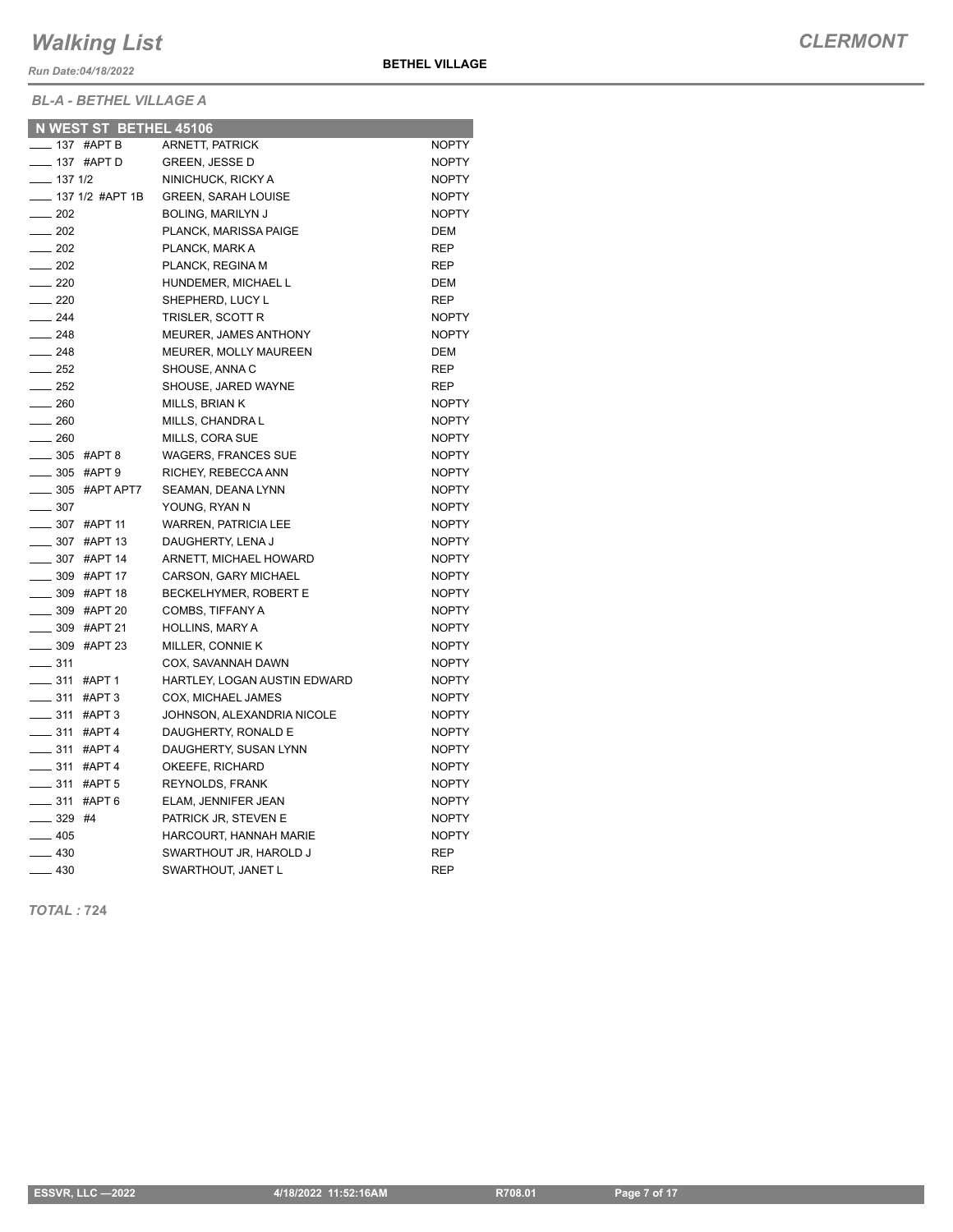*Run Date:04/18/2022*

**BETHEL VILLAGE**

|                                |                              |                    | 341<br>$\mathcal{L}$ |              | KENNEDA, TAMMY L                                  | <b>REP</b>                   |
|--------------------------------|------------------------------|--------------------|----------------------|--------------|---------------------------------------------------|------------------------------|
| <b>BL-B - BETHEL VILLAGE B</b> |                              |                    | $- 341$              |              | KINDER, LENA SANDRA                               | <b>REP</b>                   |
| ANGEL DR BETHEL 45106          |                              |                    |                      |              |                                                   |                              |
| $- 3040$                       | BROWN, BAILEY NICOLE         | <b>NOPTY</b>       |                      |              | <b>BETHEL PARK DR BETHEL 45106</b>                |                              |
| $- 3040$ #909                  | MANN, TROY S                 | $NOPTY$ -- 11      |                      |              | HANSFORD, CRYSTAL LYNN                            | <b>NOPTY</b>                 |
| <b>20040 #APT 902</b>          | SHARP, WENDY SUE             | NOPTY $-$ 12       |                      |              | KRAWCZYK, JUSTIN LEE                              | <b>NOPTY</b>                 |
| $\frac{1}{2}$ 3040 #APT 904    | LEMAR, ROBERT T              | NOPTY $-$ 12       |                      |              | SCHENSKE, COURTNEY LYNN                           | <b>NOPTY</b>                 |
| _3040 #APT 905                 | HOUSE, JOHN A                | $NOPTY$ -- 15      |                      |              | HARTNESS, CRISSY RENEE                            | <b>NOPTY</b>                 |
| _3040 #APT 905                 | ORTLIEB, TRISHA C            | $NOPTY$ -- 16      |                      |              | TURNER, PAMELA C                                  | <b>NOPTY</b>                 |
| _____ 3040 #APT 906            | STAMPER, CONTESSA RENEE      | NOPTY $-21$        |                      |              | WILLIAMS, KAYLA ROSE                              | <b>NOPTY</b>                 |
| -8040 #APT 907                 | ADKINS, REBECCA L            | NOPTY $-$ 23       |                      |              | RICHARDS, HAYLI M                                 | <b>NOPTY</b>                 |
| $\frac{1}{2}$ 3040 #APT 908    | KANWISCHER, KARI M           | NOPTY $-24$        |                      |              | <b>SEXTON, COLLIN M</b>                           | <b>NOPTY</b>                 |
| <b>2040 #APT 908</b>           | STEWART, PAMELA              | NOPTY $-$ 26       |                      |              | <b>BAUER, CRYSTAL MICHELLE</b>                    | <b>NOPTY</b>                 |
| 3040 #APT 909                  | STORY, JARED WAYNE           | NOPTY $-31$        |                      |              | HILL, SAVANAH JO                                  | <b>NOPTY</b>                 |
| _____ 3040 #APT 910            | COLLAZO SR, JORGE E          | $NOPTY$ - 31       |                      |              | KIRKER, SKYLER JAY                                | <b>NOPTY</b>                 |
| _____ 3040 #APT 912            | AVEDISIAN, HEATHER MARIE     | NOPTY $-$ 32       |                      |              | CARSON, JOSHUA MICHAEL                            | <b>NOPTY</b>                 |
| ____ 3050 #APT 1002            | <b>BARR, LISA FAYE</b>       | NOPTY $-33$        |                      |              | LOGSDON, ASHLIE MARIE                             | <b>NOPTY</b>                 |
| _____ 3050 #APT 1002           | SIMPSON, MARK C              | NOPTY -33 #APT 33  |                      |              | EWING, TINA M                                     | <b>NOPTY</b>                 |
| <b>______ 3050 #APT 1003</b>   | PUMPELLY, VICTORIA JEAN      | NOPTY $-$ 34       |                      |              | EVANS, CHANCEY M                                  | <b>NOPTY</b>                 |
| ____ 3050 #APT 1004            | HAVER, MIKE R                | NOPTY -85 #LOT 35  |                      |              | MCCANN, ROSEMARY ADALYNDA                         | <b>NOPTY</b>                 |
| 3050 #APT 1005                 | STEVENS, DAVID BRIAN         | NOPTY $-$ 36       |                      |              | <b>FISCUS, CARLY STATON</b>                       | <b>NOPTY</b>                 |
| 3050 #APT 1005                 | <b>TACKER, MELISSA MEGAN</b> | NOPTY $-$ 36       |                      |              | FISCUS, ELIZABETH CAROLINE                        | <b>NOPTY</b>                 |
| ____ 3050 #APT 1007            | <b>BEBOUT, TAMMY L</b>       | NOPTY $-$ 36       |                      |              | FISCUS JR, ROBERT LOUIS                           | <b>NOPTY</b>                 |
| __ 3050 #APT 1011              | MCFARLAND, STEPHANIE R       | NOPTY $-41$        |                      |              | GATLIN, WESLEY D                                  | <b>NOPTY</b>                 |
| _____ 3050 #APT 1012           | MULLINS, RICKY HOWARD        | NOPTY $-41$        |                      |              | <b>REEDY, FREDIA B</b>                            | <b>NOPTY</b>                 |
| _____ 3060 #APT 2              | WALTERS, KIMBERLY KAY        | $NOPTY$ -41        |                      |              | REEDY, SAGE A DA HI                               | <b>NOPTY</b>                 |
| $\frac{1}{2}$ 3062             | SAYLOR, LAURA MARIE          | NOPTY $-41$        |                      |              | RODGERS, JANIS SUE                                | <b>NOPTY</b>                 |
| _____ 3062 #APT 1              | TINGLE, GORDON CHRISTOPHER   | NOPTY -41 #APT 41  |                      |              | RUTLEDGE, SHANE                                   | <b>NOPTY</b>                 |
| __ 3064 #APT 1                 | <b>MARLOW, BARON S</b>       | $NOPTY$ -42        |                      |              | CASTILLO, CHRISTOPHER MATTHEW                     | <b>NOPTY</b>                 |
| $\frac{1}{2}$ 3064 #APT 1      | SMITH, WHITNEY OLIVIA        | $NOPTY$ -43        |                      |              | <b>BOSWELL, TONYA MARIE</b>                       | <b>NOPTY</b>                 |
| $\frac{1}{2}$ 3064 #APT 2      | JONES, SUZANNE N             | NOPTY $-44$        |                      |              | MILLER, LISA M                                    | <b>NOPTY</b>                 |
| $\frac{1}{2}$ 3090             | SIPPLE, EILEEN M             | <b>REP</b>         | $\frac{1}{2}$ 45     |              | MORGAN, SAVANNAH SUE                              | <b>NOPTY</b>                 |
| $\frac{1}{2}$ 3090             | SIPPLE, JERRY O              | <b>REP</b>         | $\frac{1}{2}$ 51     |              | DAY, GREG J                                       | <b>NOPTY</b>                 |
|                                |                              |                    | $\frac{1}{2}$ 52     |              | GARVIN, DEANNA L                                  | <b>NOPTY</b>                 |
| S ASH ST BETHEL 45106          |                              |                    | $-53$                |              | <b>BOSTON, ROBIN MARIE</b>                        | <b>NOPTY</b>                 |
| $- 109$ #APT 2                 | BAKER, CAROLYN KAY           | NOPTY -83 #APT 53  |                      |              | BOSTON, JASON A                                   | <b>NOPTY</b>                 |
| $- 109$ #APT 6                 | KILGORE, RYAN M              | <b>NOPTY</b>       | 54                   |              | LANSELL, MARSHA R                                 | DEM                          |
| $\frac{1}{2}$ 115              | SHARP, KEVIN JOSEPH          | <b>NOPTY</b>       | 54                   |              | STEVENS, SONJA ARLENE                             | <b>NOPTY</b>                 |
| $\frac{1}{2}$ 115              | SHARP, REGINA G              | NOPTY <sup>-</sup> | 54                   |              | WAITS, JOHNATHAN A                                | <b>NOPTY</b>                 |
| $- 116$                        | <b>HOBSON, DELORES J</b>     | $NOPTY =$          | - 55                 |              | <b>MEEKS, PATRICIA DIANA</b>                      | <b>NOPTY</b>                 |
| $\frac{1}{16}$                 | <b>HOBSON JR, HARRY</b>      | NOPTY $^-$         | _ 56                 |              | HENRY, LANE ROBERT                                | <b>NOPTY</b>                 |
| $\frac{1}{2}$ 119              | MULLOY, CHERYL ANN HUGHES    | <b>DEM</b>         | 56                   |              | JONES, REGINA L                                   | <b>NOPTY</b>                 |
| $\frac{1}{2}$ 123              | SHELL, BARBARA J             | <b>NOPTY</b>       | 63                   |              | KIMBRELL JR, JERRY LANTZ                          | <b>NOPTY</b><br><b>NOPTY</b> |
| $\equiv$ 123                   | SHELL, MICHAEL J             | <b>REP</b>         | 64                   |              | BUCKNER, ASHLEY DANIELLE<br>WHISMAN, CHRISTEENA N |                              |
| $\frac{1}{2}$ 128              | CHISENHALL, COURTNEY MEGHAN  | NOPTY <sup>-</sup> | - 68                 |              |                                                   | <b>NOPTY</b>                 |
| $- 133$                        | ASBURY, MARK J               | $N$ OPTY $-$       | $-72$                |              | JORDAN, AMANDA CHRISTINE                          | <b>NOPTY</b>                 |
| $\frac{1}{2}$ 133              | <b>KESTEL, MYRA</b>          | $N$ OPTY $-$       | $-72$                |              | JORDAN, STEVEN R                                  | <b>NOPTY</b>                 |
| $\frac{1}{2}$ 133              | PROFFITT, HALEY MARIE        | NOPTY $ 73$        |                      |              | SAUER, SHANA NICOLE                               | <b>NOPTY</b><br><b>NOPTY</b> |
| $\frac{1}{2}$ 133              | PROFFITT, LISA MARIE         | NOPTY - 73 #APT 73 |                      |              | MARKS, GEORGE A<br>DICKERSON, KIMBERLY DAWN       | <b>NOPTY</b>                 |
| $\frac{1}{208}$                | PRIBBLE, WILLIAM L           | $NOPTY$ -- $74$    |                      |              | SCHWARTZ, DANIEL J                                | <b>NOPTY</b>                 |
| $\frac{242}{2}$                | FOSSYL, GEORGE DAVID         | NOPTY $ ^{75}$     |                      | - 75 #BLDG 7 | SCHWARTZ, RHONDA KAY                              | <b>NOPTY</b>                 |
| $\frac{1}{2}$ 304              | COULTER, JEFFERY W           | <b>REP</b>         | $-76$                |              | PITZER, SIERRA JUSTICE                            | <b>NOPTY</b>                 |
| $- 304$                        | COULTER, SUZANNE R           | <b>REP</b>         | $-81$                |              | DUNCAN, BEVERLY JOYCE                             | <b>NOPTY</b>                 |
| $\frac{1}{2}$ 310              | <b>GELTER, RICHARD E</b>     | <b>REP</b>         | $-81$                |              | DUNCAN SR, RICKY ARTHER                           | <b>NOPTY</b>                 |
| $\frac{1}{2}$ 310              | <b>GELTER, RUTH E</b>        | <b>REP</b>         | 82                   |              | RAPER, BARBARA H                                  | <b>NOPTY</b>                 |
| $\frac{322}{2}$                | DANIEL, MARY F               | <b>NOPTY</b>       | 83                   |              | ZORNES, TIFFANY L                                 | <b>NOPTY</b>                 |
| $\frac{1}{2}$ 322              | MOORE, JENNIE L              | <b>NOPTY</b>       | 84                   |              | ZORNES, BRYAN C                                   | <b>NOPTY</b>                 |
| $\frac{323}{2}$                | HENCY, PAUL DAVID            | <b>REP</b>         | 85                   |              | KERNS, JASON W                                    | <b>NOPTY</b>                 |
| $\frac{1}{2}$ 331              | TUEPKER, PEARL L             | <b>REP</b>         | 86                   |              | MATTHEWS, MICHAEL DAVID                           | <b>NOPTY</b>                 |
| $\frac{1}{2}$ 337              | SANDERS, LACREENA BROOKE     | <b>NOPTY</b>       | 86                   |              | MATTHEWS, RHONDA MAE                              | <b>NOPTY</b>                 |
| $\frac{1}{2}$ 338              | ANGEL, JOSEPHINE C           | NOPTY              | - 91                 |              | <b>BRUNK, ERIC JAMES</b>                          | <b>NOPTY</b>                 |
| $\frac{1}{2}$ 341              | HACKER, BRITTANY NICHOLE     | <b>REP</b>         |                      |              |                                                   |                              |

**201 WILLIAMS, HEATHER L** NOPTY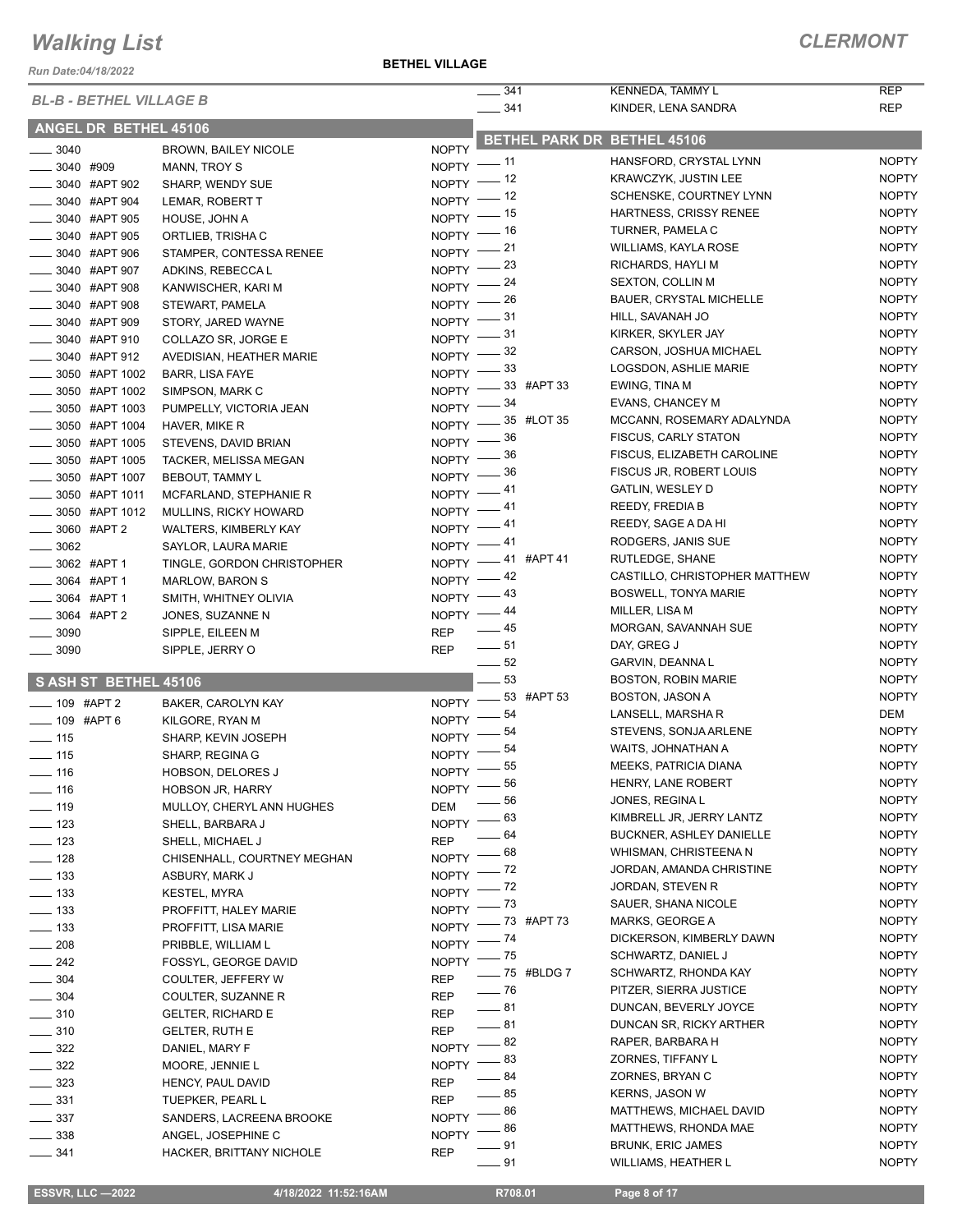*Run Date:04/18/2022*

**BETHEL VILLAGE**

| <b>BL-B - BETHEL VILLAGE B</b>     |                                        |                 | $-251$                            | PITZER, ALEXIS NICHOL           | <b>NOPTY</b>                 |
|------------------------------------|----------------------------------------|-----------------|-----------------------------------|---------------------------------|------------------------------|
|                                    |                                        |                 | $\frac{1}{2}$ 303                 | FOSTER, SANDRA KAY              | <b>NOPTY</b>                 |
| <b>BETHEL PARK DR BETHEL 45106</b> |                                        |                 | 304                               | VAN OVER, SARAH                 | <b>NOPTY</b>                 |
| $-92$                              | HIGNITE, DARRYL J                      | NOPTY __ 304    |                                   | VANOVER, HOLLY L                | <b>NOPTY</b>                 |
| $\_\_\_\$ 92                       | HIGNITE, VICTORIA LYNN                 | NOPTY __ 304    |                                   | VANOVER, STEWART R              | <b>NOPTY</b>                 |
| $\frac{1}{2}$ 93                   | <b>MANNING, TRICIA L</b>               | NOPTY __ 309    |                                   | SOUDER, MONICA J                | <b>NOPTY</b>                 |
| _____ 96 #APT 96                   | PENDLAND JR, DAVID CHARLES             |                 | NOPTY __ 315                      | APPELMANN, ANDREW L             | <b>NOPTY</b>                 |
| $- 100$ ## 31                      | <b>BLAIR, PAMELA JEAN</b>              | NOPTY __ 316    |                                   | RUNYAN, CHASE L                 | <b>NOPTY</b>                 |
| $\frac{1}{2}$ 102                  | <b>MAST, KRISTEN HOPE</b>              | NOPTY ____ 322  |                                   | HUTCHINSON, JOHN CHARLES        | <b>NOPTY</b>                 |
| $- 102$                            | MAST JR, MICHAEL ANDREW                |                 | NOPTY __ 333                      | NEWMAN, DEBORAH LYNN            | <b>NOPTY</b>                 |
| $\frac{1}{2}$ 103                  | <b>WILLOUGHBY, PAMELA S</b>            | NOPTY __ 333    |                                   | NEWMAN, NICHOLAS PAUL           | <b>NOPTY</b>                 |
| $- 104$                            | VAIL, DONNA M                          | NOPTY __ 338    |                                   | POSTLEWAIT, GUY K               | REP                          |
| $\frac{1}{2}$ 105                  | MARSHALL, REGINA S                     | NOPTY __ 338    |                                   | POSTLEWAIT, NANCY E             | <b>REP</b>                   |
| $-111$                             | EDGINGTON, DAKOTA J                    | NOPTY __ 355    |                                   | ONEIL III, HOWARD C             | <b>REP</b>                   |
| $\equiv$ 111                       | <b>GREGORY, SONJAL</b>                 | NOPTY __ 364    |                                   | BROWN, LINDSAY R                | <b>NOPTY</b>                 |
| $\frac{1}{2}$ 111                  | <b>WRENN, LAFERN</b>                   | NOPTY __ 364    |                                   | SHEPHERD, CINDY R               | <b>NOPTY</b>                 |
| $\frac{1}{2}$ 113                  | FRANTZ, STEVEN ALLEN                   | NOPTY __ 364    |                                   | SHEPHERD, COLE RYAN             | <b>NOPTY</b>                 |
| $\frac{1}{2}$ 113                  | FRANTZ, TACI LYNN                      | NOPTY __ 364    |                                   | SHEPHERD, GARY L                | <b>NOPTY</b>                 |
| $\frac{1}{2}$ 113                  | SMITH, DANNY                           | NOPTY __ 365    |                                   | FELDMAN, REVA SUE               | DEM                          |
| $\frac{1}{2}$ 114                  | HAMM, THOMAS CHRISTOPHER               | NOPTY _____ 371 |                                   | JONES, BRITTANY NICHOLE         | <b>NOPTY</b>                 |
| $\frac{1}{2}$ 115                  | <b>MASON, KRISTIE MICHELE</b>          | NOPTY __ 372    |                                   | CARR, STEVEN C                  | <b>NOPTY</b>                 |
| $\frac{1}{16}$                     | ROA, TYLER ANDREW                      | NOPTY __ 372    |                                   | SAYLOR, SHERRIE A               | <b>NOPTY</b>                 |
| $- 121$                            | <b>WETHINGTON JR, JAMES L</b>          | NOPTY __ 401    |                                   | HUTCHINS, CRAIG A               | <b>NOPTY</b>                 |
| $\frac{1}{2}$ 122                  | JOHNSON, JESSICA L                     | NOPTY __ 401    |                                   | HUTCHINS, JODI LYNN             | <b>NOPTY</b>                 |
| $\frac{1}{2}$ 123                  | FIELDS, KAREN A                        | NOPTY __ 402    |                                   | <b>COLLINS, CAILIN MCKINLEY</b> | <b>NOPTY</b>                 |
| $- 124$                            | OVERSTREET, BRIAN NICHOLAS             |                 | NOPTY __ 415                      | DAVIS, TRICHA DAWN              | <b>NOPTY</b>                 |
| $\frac{1}{2}$ 125                  | MEEKER, ALISHA D                       | NOPTY __ 423    |                                   | RINCK, JERRY GENE               | <b>NOPTY</b>                 |
| $\frac{1}{2}$ 126                  | MCCANE, SHANE MICHAEL RAY              | NOPTY __ 424    |                                   | UNDERWOOD, KEVIN W              | <b>NOPTY</b>                 |
| $- 126$                            | SANCHEZ, VICKIE Y                      | NOPTY __ 424    |                                   | UNDERWOOD, THOMAS WAYNE         | <b>NOPTY</b>                 |
| $\frac{1}{2}$ 131 #APT 131         | SINGLETON, HOWARD MICHAEL              | NOPTY __ 429    |                                   | EMBRY, KATELYN ELIZABETH        | <b>NOPTY</b>                 |
| LE 131 #APT 131                    | SINGLETON, ROSA LEE                    | NOPTY __ 429    |                                   | <b>EMBRY, SEAN KENNETH</b>      | <b>NOPTY</b>                 |
| $\frac{1}{2}$ 132                  | <b>GIBSON, MATTHEW KENDRICK</b>        | NOPTY __ 429    |                                   | LATHAM, KEITH A                 | <b>NOPTY</b>                 |
| $\frac{1}{2}$ 132                  | GIBSON, SHEENA MARIE                   | NOPTY __ 437    |                                   | MCNEESE, WILLIAM BENTON         | <b>NOPTY</b>                 |
| $\frac{1}{2}$ 134                  | KAYSER, ASHLEY MARIE                   | NOPTY __ 446    |                                   | DUFFNER, DANNY JOSEPH           | REP                          |
| $\frac{1}{2}$ 135                  | YOUNG, DUSTY L                         | NOPTY __ 471    |                                   | HOUNSHELL, SUSAN                | <b>NOPTY</b>                 |
| $\frac{1}{2}$ 135                  | YOUNG, LEESA SHAY                      | NOPTY __ 471    |                                   | MORELLO, JEANNETTE K            | <b>NOPTY</b>                 |
| $\frac{1}{2}$ 136                  | RAWLINS, CURTIS JEWEL                  | NOPTY __ 471    |                                   | PULLUM, DALE L                  | <b>NOPTY</b>                 |
| $\frac{1}{2}$ 136                  | TAYLOR, CAROLYN JANE                   | NOPTY __ 471    |                                   | WATSON, LOIS MAE                | <b>NOPTY</b>                 |
| $- 141$                            | FRIES, ROBERTA A                       | NOPTY __ 472    |                                   | KINMAN, LARRY J                 | <b>NOPTY</b>                 |
| $- 141$                            | WITHROW, LORRIE K                      | NOPTY __ 472    |                                   | <b>MEADORS, BETHANY LYNN</b>    | <b>NOPTY</b>                 |
| $\frac{1}{2}$ 143                  | HASSEBROCK, ALISSA SUE                 | NOPTY __ 500    |                                   | EWALD KORST, SUSAN LYNN         | <b>NOPTY</b>                 |
| ___ 143                            | <b>WILLIAMS, ANNITA FAYE</b>           | NOPTY __ 500    |                                   | MONTGOMERY, ELIZABETH MARIE     | <b>NOPTY</b>                 |
| $- 144$                            | <b>SCHRICHTEN, HAYLEY NICOLE</b>       | NOPTY __ 500    |                                   | MONTGOMERY, JOHN CHARLES        | <b>NOPTY</b>                 |
| $- 144$                            | ZIEGER, MELISSA A                      | NOPTY __ 508    |                                   | RUTHERFORD, IAN NATHANIEL       | <b>NOPTY</b>                 |
| $\frac{1}{2}$ 144 #APT 144         | ZIEGER, JACOB LEO                      | NOPTY __ 509    |                                   | COPE, RICHARD WILLIAM           | <b>NOPTY</b>                 |
| $- 146$                            | FLETCHER, NORMA J                      | NOPTY __ 509    |                                   | DEATON, PHEBE MARIE             | <b>NOPTY</b>                 |
|                                    |                                        |                 | ____ 515                          | HAZENFIELD, DONNA L             | DEM                          |
| S CHARITY ST BETHEL 45106          |                                        |                 | 515                               | HAZENFIELD, RONALD J            | REP                          |
| $\frac{1}{2}$ 149                  | <b>TSANGES, STEPHEN TYLER NICKOLAS</b> | NOPTY __ 529    |                                   | SMITH, COLTON EDWARD            | <b>NOPTY</b>                 |
| $-210$                             |                                        | NOPTY __ 539    |                                   | CHANEY, JACQUELINE MAE          | REP                          |
| $\sim$ 210                         | MCQUITTY JR, KENNETH R                 | NOPTY -639      |                                   | CHANEY, NORMAN DAVID            | <b>NOPTY</b>                 |
|                                    | MCQUITTY, SUZANNE M                    |                 |                                   | HAMMOCK, VICKEY L               | <b>NOPTY</b>                 |
| $-210$                             | SCHNEIDER, NANCY S                     |                 | NOPTY _____ 544 #APT 1            |                                 |                              |
| $-215$                             | HARTMAN, KENDRA JO                     |                 | NOPTY __ 544 #APT 1<br>544 #APT 2 | LOUDERMILK, STEPHANIE ANN       | <b>NOPTY</b><br><b>NOPTY</b> |
| $-216$                             | BEARCE, ANDREW H                       | <b>REP</b>      |                                   | <b>GASTRICH, LINDSEY D</b>      | <b>NOPTY</b>                 |
| $\frac{1}{216}$                    | REYNOLDS, JOANN R                      |                 | NOPTY __ 546 #APT 3               | BECKLEY, LARRY DALE             | <b>NOPTY</b>                 |
| $- 231$                            | <b>BRADEN, BRITTANY DANIELL</b>        |                 | NOPTY __ 546 #APT 4               | ECKERT, ANTHONY G               |                              |
| $\frac{1}{2}$ 231                  | <b>BRADEN, GINGER M</b>                | NOPTY __ 552    |                                   | PATTERSON, ALICE A              | <b>NOPTY</b>                 |
| $\frac{1}{2}$ 237                  | JONES, EMILY N                         | NOPTY -652      |                                   | PATTERSON, CAROLINE V           | <b>NOPTY</b>                 |
| $\frac{237}{2}$                    | PARDON, DONALD JOSEPH                  | NOPTY __ 562    |                                   | CHAPMAN, AMANDA CHRISTINE       | DEM                          |
| $- 240$                            | CRIDDLE, THEODORE LOU                  | NOPTY -662      |                                   | COORS, BRIAN CHRISTOPHER        | <b>NOPTY</b>                 |
| _ 243                              | KRON, DAVID S                          | REP $= 562$     |                                   | OETZEL, RANDALL A               | REP                          |
| $\frac{243}{2}$                    | KRON, ELLEN D                          | NOPTY __ 563    |                                   | LINK, DONALD CHARLES            | <b>NOPTY</b>                 |
| $=$ 251                            | HENSLEY JR, DAVID W                    | <b>NOPTY</b>    |                                   |                                 |                              |

**ESSVR, LLC -2022 4/18/2022 11:52:16AM** R708.01 **Page 9 of 17**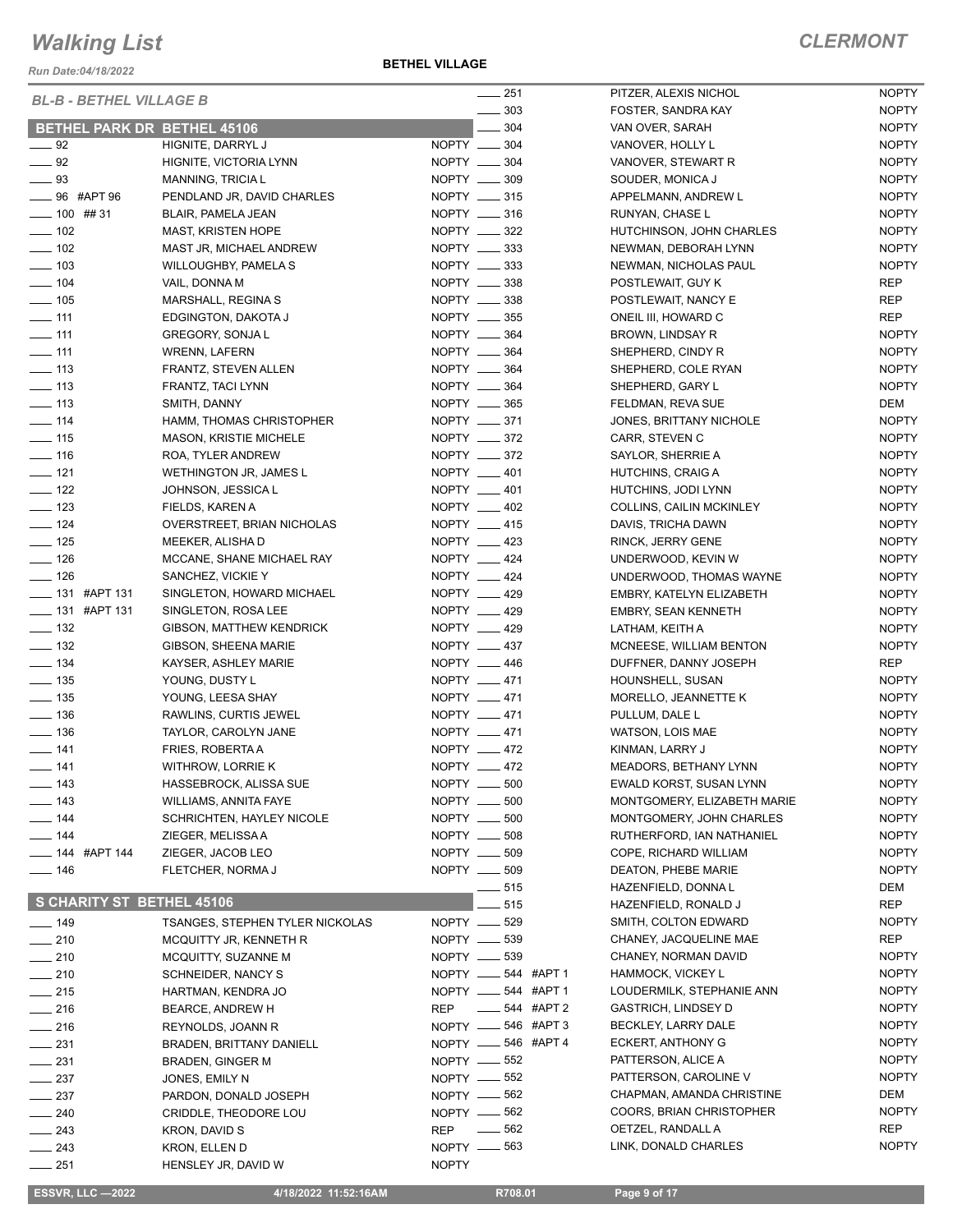#### **BETHEL VILLAGE**

| Run Date:04/18/2022             |                                                    | <b>BETHEL VILLAGE</b> |              |                               |              |
|---------------------------------|----------------------------------------------------|-----------------------|--------------|-------------------------------|--------------|
| <b>BL-B - BETHEL VILLAGE B</b>  |                                                    | $-402$                |              | SIMPSON, SHERRY KATHLEEN      | <b>NOPTY</b> |
|                                 |                                                    | $-411$                |              | <b>BROWN, CHRIS</b>           | <b>NOPTY</b> |
| <b>E CHERRY ST BETHEL 45106</b> |                                                    |                       | 423          | DAHLHEIMER, JAMIE L           | <b>NOPTY</b> |
| $\frac{1}{2}$ 111               | <b>AGRUE, RICKY</b>                                | NOPTY $-423$          |              | DAHLHEIMER, MELISSA D         | <b>NOPTY</b> |
| $\frac{1}{2}$ 120               | <b>MEADORS, BETTY L</b>                            | $-424$<br><b>REP</b>  |              | FISHBACK, CHARLES CECIL       | <b>NOPTY</b> |
| $-120$                          | MEADORS, JOHNNIE C                                 | $-438$<br><b>REP</b>  |              | RITCHIE, BRIAN SCOTT          | <b>REP</b>   |
| 149                             | GINN, BRENDA K                                     | $-438$<br><b>REP</b>  |              | RITCHIE, LEANNA LYNN          | <b>NOPTY</b> |
| $-149$                          | GINN JR, ERNEST ALFRED                             | $-473$<br><b>REP</b>  |              | THACKER, PATTY L              | <b>NOPTY</b> |
| $- 150$                         | AUFDENKAMP, DAVID SHAWN                            | <b>NOPTY</b>          | 473          | THACKER, ROBERT S             | <b>NOPTY</b> |
| $- 150$                         | AUFDENKAMP, SHERRY LYNN                            | <b>NOPTY</b>          |              | <b>EASTER RD BETHEL 45106</b> |              |
| <b>W CHERRY ST BETHEL 45106</b> |                                                    |                       | 531          | CAUDILL, U CAROL              | <b>DEM</b>   |
|                                 |                                                    |                       | 603          | OQUINN, ERYK SEAN             | <b>NOPTY</b> |
| $\frac{1}{214}$                 | YOUNG, LISA MARIE                                  | $NOPTY =$             | 603          | OQUINN, JOHN D                | <b>NOPTY</b> |
| $\frac{1}{214}$                 | YOUNG, RUSTY W                                     | <b>NOPTY</b>          | 603          | OQUINN, LISA M                | <b>NOPTY</b> |
| <b>CLARK ST BETHEL 45106</b>    |                                                    |                       | 603          | OQUINN, MELISSA MARIE         | <b>NOPTY</b> |
|                                 |                                                    | <b>NOPTY</b>          | 605          | CRUMPTON, CHRISTOPHER W       | <b>NOPTY</b> |
| $- 101$<br>$- 101$              | HALCOMB, BRANDON LEE                               | <b>NOPTY</b>          | 605          | <b>CRUMPTON, TINA LOUISE</b>  | <b>NOPTY</b> |
|                                 | PALMER, MIRANDA L                                  | <b>NOPTY</b>          | 607          | DELANEY, ERNESTO M            | <b>NOPTY</b> |
| $\frac{1}{2}$ 110<br>$- 110$    | COX, CHARLES A<br>PHELPS, JULIANNE                 | <b>NOPTY</b>          | 609          | CAUDILL, BONNIE LEWIS         | <b>NOPTY</b> |
| $-111$                          | HERINDON, KRISTOFER RYAN                           | <b>NOPTY</b>          | 609          | CAUDILL, EARL R               | <b>NOPTY</b> |
| $\overline{\phantom{0}}$ 111    |                                                    | <b>NOPTY</b>          | 610          | <b>BELT, CHRISTINA</b>        | <b>NOPTY</b> |
| $\overline{\phantom{0}}$ 111    | MILLS, RACHAEL CHRISTINE<br>MULLINS, QUINTON JACOB | <b>NOPTY</b>          | 610          | <b>CROWDER, SHARON LYN</b>    | <b>NOPTY</b> |
| $- 119$                         | WAGNER, DEBORAH KAY                                | <b>NOPTY</b>          | 610          | DUMFORD, DONNA JEAN           | <b>NOPTY</b> |
| $\frac{1}{2}$ 123               | MCCARTY, DIANE KATHERINE                           | <b>REP</b>            | 610 #405     | UTLEY, ROY E                  | <b>REP</b>   |
| $\frac{1}{2}$ 131               | <b>KELLEY, DOROTHY F</b>                           | <b>NOPTY</b>          | 610 #APT 101 | MATTOX, THELMA LEE            | <b>NOPTY</b> |
| $\equiv$ 139                    | DABNEY II, JIMMY L                                 | <b>NOPTY</b>          | 610 #APT 102 | DUNHAM, EVELYN C              | <b>NOPTY</b> |
| $\frac{1}{2}$ 139               | DABNEY, MELISSA D                                  | <b>NOPTY</b>          | 610 #APT 104 | ELLIOTT, JUDITH L             | <b>REP</b>   |
| $\frac{1}{2}$ 140               | FALTA, WILLIAM J                                   | <b>REP</b>            | 610 #APT 105 | KING, BARBARA A               | <b>NOPTY</b> |
| $\frac{1}{2}$ 147               | LIMERICK, CONNER JAMES                             | <b>NOPTY</b>          | 610 #APT 106 | MANNING, ETHEL F              | <b>REP</b>   |
| $- 150$                         | ONEIL, BRENT D                                     | <b>NOPTY</b>          | 610 #APT 107 | CARNELL, EVA LEA              | <b>NOPTY</b> |
| $\frac{1}{2}$ 150               | ONEIL, KAREN LYNN                                  | <b>NOPTY</b>          | 610 #APT 108 | FUNK, NANCY L                 | <b>NOPTY</b> |
| $\frac{1}{2}$ 150               | ONEIL, MARGARET A                                  | <b>NOPTY</b>          | 610 #APT 202 | FULTZ, DARLENE J              | <b>REP</b>   |
| $\frac{1}{2}$ 155               | HILL, AMANDA JO                                    | <b>REP</b>            | 610 #APT 203 | RITCHEY, DENNIS G             | <b>NOPTY</b> |
| $- 155$                         | HILL, GARY M                                       | <b>REP</b>            | 610 #APT 204 | DUNAWAY, SHANNA RICHELLE      | <b>NOPTY</b> |
| $\frac{1}{2}$ 155               | HILL, SHANNON T                                    | <b>REP</b>            | 610 #APT 205 | RHEINFRANK, ANNA MARIE        | <b>NOPTY</b> |
| $\frac{1}{2}$ 157               | MAY, DEBRA J                                       | <b>NOPTY</b>          | 610 #APT 205 | RHEINFRANK, DAVID LEE         | <b>REP</b>   |
| $\frac{1}{2}$ 157               | MAY, JESSICA K                                     | <b>NOPTY</b>          | 610 #APT 206 | CALLAHAN, DAVID M             | <b>REP</b>   |
|                                 |                                                    |                       | 610 #APT 207 | <b>BURNS, KARIN E</b>         | <b>NOPTY</b> |
| S EAST ST BETHEL 45106          |                                                    |                       | 610 #APT 208 | KISER, BARBARA                | <b>NOPTY</b> |
| $-$ 128                         | <b>BARE, TRISTEN MATHEW</b>                        | <b>NOPTY</b>          | 610 #APT 301 | BILBY, BUNA CHRISTINE         | <b>NOPTY</b> |
| 128                             | <b>MURPHY, NORA L</b>                              | <b>NOPTY</b>          | 610 #APT 301 | WARFORD, SONJA KAY            | <b>NOPTY</b> |
| 128                             | MURPHY II, PETER M                                 | <b>NOPTY</b>          | 610 #APT 302 | <b>CLARK, PATRICK J</b>       | DEM          |
| $-130$                          | STEPHENS, WILLIAM ZACHARY                          | <b>NOPTY</b>          | 610 #APT 302 | <b>GREIMAN, SHERRY L</b>      | <b>NOPTY</b> |
| $-134$                          | PERRY, DANIELLE                                    | <b>DEM</b>            | 610 #APT 303 | HACKNEY, JOHN D               | <b>NOPTY</b> |
| $- 134$                         | PERRY, ZAYNE GRAY                                  | <b>NOPTY</b>          | 610 #APT 305 | MCCONNELL, PEGGY S            | <b>NOPTY</b> |
| $\equiv$ 134                    | SANDOVAL, MARINA CLARISSA                          | <b>DEM</b>            | 610 #APT 306 | <b>BUSICK, ALICE PATRICIA</b> | <b>REP</b>   |
| $\frac{1}{2}$ 136               | HUNTER, MELISSA A                                  | DEM                   | 610 #APT 307 | MARTIN, LEV C                 | DEM          |
| <b>_____ 136 #APT 10</b>        | STUMPF, DAVID R                                    | DEM                   | 610 #APT 308 | MOWL, ALICE MAY               | <b>NOPTY</b> |
| $\frac{1}{2}$ 337               | FITHEN, CHARLES DENHAM                             | <b>NOPTY</b>          | 610 #APT 401 | DAUGHERTY, HAROLD L           | <b>NOPTY</b> |
| $\frac{1}{2}$ 337               | FITHEN, SHONDA LYNN                                | <b>NOPTY</b>          | 610 #APT 402 | THROCKMORTON, JO ANN          | <b>NOPTY</b> |
| $-339$                          | MARLOW, CHRISTOPHER SHAWN                          | <b>NOPTY</b>          | 610 #APT 404 | RICH, CYNTHIA L               | <b>REP</b>   |
| 339                             | MARLOW, STEPHANIE FAYE                             | <b>NOPTY</b>          | 610 #APT 405 | UTLEY, SOPHIE J               | <b>REP</b>   |
| 339                             | <b>MARLOW, TESSA BREANN</b>                        | <b>NOPTY</b>          | 610 #APT 505 | HARRIS, PEGGY S               | <b>NOPTY</b> |
| 341                             | COVAULT, ELIZABETH NICOLE                          | <b>NOPTY</b>          | 610 #APT 507 | BRADLEY, SAMANTHA             | <b>NOPTY</b> |
| 341                             | PIAST, KEITH ALLEN                                 | <b>NOPTY</b>          | 610 #APT 508 | EDWARDS, LILLIAN              | <b>NOPTY</b> |
| $-342$                          | GOSSETT, DAVID LEON                                | <b>REP</b>            | 610 #APT 508 | MCCALL, PEARL SARAH           | <b>NOPTY</b> |
| 342                             | HAAG, RUSTY L                                      | <b>NOPTY</b>          | 610 #APT 509 | SMITH, LINDA M                | <b>NOPTY</b> |
| 344                             | <b>BOLENDER, CATHY S</b>                           | <b>NOPTY</b>          | 610 #APT 601 | COHORN, AMBER JOY             | <b>NOPTY</b> |
| 344                             | BOLENDER, LARRY R                                  | <b>NOPTY</b>          | 610 #APT 602 | KABLER, JERRY R               | <b>NOPTY</b> |
| 402                             | SIMPSON, JASON DAVID                               | <b>NOPTY</b>          | 610 #APT 603 | ANDERSON, CARLAK              | <b>NOPTY</b> |
| $-402$                          | SIMPSON, LEAH MARIE                                | <b>NOPTY</b>          | 610 #APT 603 | ANDERSON, JEFFERY M           | <b>NOPTY</b> |
|                                 |                                                    |                       | 610 #APT 603 | CLEAVER, BETTY LOU            | <b>NOPTY</b> |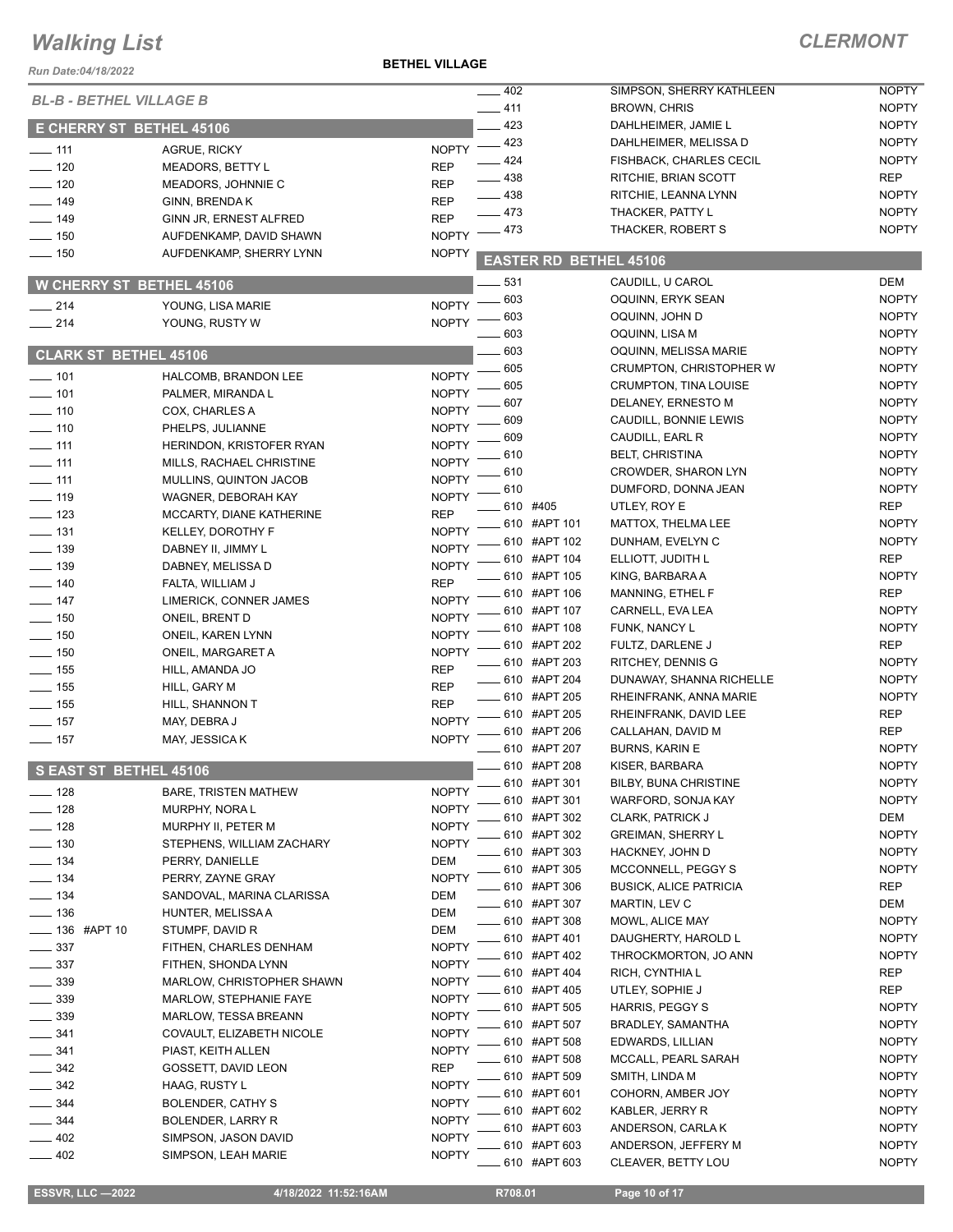*Run Date:04/18/2022*

**BETHEL VILLAGE**

|                   | <b>BL-B - BETHEL VILLAGE B</b> |                               |              | 501                  | CARPENTER JR, MICHAEL         | <b>NOPTY</b> |
|-------------------|--------------------------------|-------------------------------|--------------|----------------------|-------------------------------|--------------|
|                   |                                |                               |              | 501                  | CARPENTER, TAYLOR VICTORIA    | <b>NOPTY</b> |
|                   | <b>EASTER RD BETHEL 45106</b>  |                               |              | 501                  | <b>GEORGE, JENNIFER L</b>     | <b>REP</b>   |
|                   | ____ 610 #APT 607              | DOCTER, DAVID G               | NOPTY ___    | 502                  | DUNAWAY, DEBORAH DIANE        | <b>NOPTY</b> |
|                   | ____ 610 #APT 701              | SNYDER, ELIZABETH ANNE        | NOPTY __     | 502                  | DUNAWAY, JEAN M               | <b>NOPTY</b> |
|                   | - 610 #APT 705                 | RUNIONS, ANNA LOU             | <b>REP</b>   | 502                  | DUNAWAY, RICKEY L             | <b>NOPTY</b> |
|                   | _ 610 #APT 707                 | MARET, CYRUS OWEN             | NOPTY __     | 502                  | SCHAFER, KRYSTAL ROSE         | <b>NOPTY</b> |
|                   | _ 610 #APT 707                 | MILNER, ROBERTA D             |              | NOPTY __ 505         | HARGETT, JOSHUA DAVID         | <b>NOPTY</b> |
|                   | __ 610 #APT 802                | DENHAM DESHAIES, SUSAN CHERYL |              | NOPTY __ 505         | JUILFS, DELLA MARIE           | <b>REP</b>   |
|                   | $\frac{1}{2}$ 610 #APT 803     | CAUDILL, LINDA L              |              | NOPTY __ 506         | RANDOLPH, ALEXIS K            | <b>NOPTY</b> |
|                   | ___ 610 #APT 807               | SUMLER, JOANN JEAN            | DEM          | 506<br>$\frac{1}{2}$ | RANDOLPH, STEPHEN VINCENT     | <b>NOPTY</b> |
|                   | ____ 610 #APT 808              | KITE, BARBARA L               |              | NOPTY __ 507         | SAYLOR, WILLIAM C             | <b>NOPTY</b> |
|                   | __ 610 #APT 901                |                               |              | NOPTY __ 508         | FRANCKHAUSER, KYLE JACOB      |              |
|                   |                                | LEWIS, GEORGE V               |              |                      |                               | <b>NOPTY</b> |
|                   | ____ 610 #APT 901              | LEWIS, SHIRLEY M              |              | NOPTY __ 508         | PEACE, JOSHUA ADAM            | <b>REP</b>   |
|                   | 610 #APT 902                   | DUNCAN, BRENDA S              | <b>REP</b>   | 508                  | PEACE, LORYN KATHRYN          | <b>REP</b>   |
|                   | <b>____ 610 #APT 905</b>       | PIERCEFIELD, RUBY M           | <b>REP</b>   | $\frac{1}{2}$ 509    | WHITED, DALE EDWARD           | <b>NOPTY</b> |
|                   | <b>EXAMPLE 10 SET 306</b>      | HURDLE, DANIEL CHARLES        |              | NOPTY __ 509         | WHITED, GINA M                | <b>NOPTY</b> |
|                   | <b>EXAMPLE 10 HAPT 907</b>     | HESS, LINDA RAE               | DEM          | $\frac{1}{2}$ 511    | <b>BLANK, KELSEY NICOLE</b>   | <b>NOPTY</b> |
|                   | _610 #APT 908                  | SANTIAGO, LUZ                 | NOPTY __ 511 |                      | DAVIS, GLENNA D               | <b>REP</b>   |
|                   | _ 610 #APT 1001                | SHROPSHIRE, SHARON L          | DEM          | $\frac{1}{2}$ 511    | DAVIS, JAMES A                | <b>NOPTY</b> |
|                   | $-610$ #APT 1002               | SANDLIN, CATHY SUE            | <b>DEM</b>   |                      |                               |              |
|                   | ____ 610 #APT 1003             | FARRIS, KATHERINE A           |              |                      | NOPTY FAGLEY ST BETHEL 45106  |              |
|                   | ____ 610 #APT 1004             | SLONE, PRISCILLA ANN          | <b>REP</b>   | $- 105$              | JOHNSON, JEFFREY E            | <b>NOPTY</b> |
|                   | ___ 610 #APT 1007              | NICHOLS, JOYCE F              |              | NOPTY __ 105         | JOHNSON, PRISCILLA J          | <b>NOPTY</b> |
|                   | -610 #APT 1008                 | TAYLOR, CHARLOTTE ANN         |              | NOPTY __ 105         | LARCK, RYAN CHRISTOPHER       | <b>NOPTY</b> |
|                   | <b>EXECUTE:</b> 610 #UNIT 304  | JOHNSON, MARIAN LORRAINE      |              | NOPTY __ 117         | PRICE, DAWN NICOLE            | <b>NOPTY</b> |
| $-611$            |                                | <b>WALTERS, ALICIA RENEE</b>  |              | NOPTY __ 123         | PARKER, GEORGE R              | <b>REP</b>   |
| $-611$            |                                | WALTERS, DANIEL A             |              | NOPTY __ 123         | PARKER, MARY M                | <b>REP</b>   |
| $-611$            |                                | WALTERS, JEROME LEE           |              | NOPTY __ 126         | WELCH, JOSHUA P               | <b>NOPTY</b> |
| $-611$            |                                | <b>WALTERS, SHERRIL</b>       |              | NOPTY __ 126         |                               | <b>NOPTY</b> |
| $-613$            |                                | <b>SCHUNK, JEREMY ALLEN</b>   |              | NOPTY __ 130         | WELCH, REBECCA E              |              |
|                   |                                |                               |              |                      | WALLACE, RALPH R              | <b>REP</b>   |
|                   |                                |                               |              |                      |                               |              |
| $-613$            |                                | <b>SCHUNK, KACIE LAINE</b>    | <b>NOPTY</b> |                      |                               |              |
| $= 615$           |                                | STATEN, CYNTHIA C             |              |                      | NOPTY FAITH WAY BETHEL 45106  |              |
| $-615$            |                                | STATEN, NATHAN WAYNE          |              | NOPTY __ 300         | CAITO JR, MICHAEL A           | <b>NOPTY</b> |
| $-621$            |                                | RAINES, SAMANTHA JO           | <b>NOPTY</b> | 301                  | REED, FELICIA ANNE            | <b>NOPTY</b> |
| $-621$            |                                | RAINES, TERENCE M             | <b>NOPTY</b> | 301                  | <b>REED, PHILLIP DUSTIN</b>   | <b>REP</b>   |
| $- 628$           |                                | DAVIS, MISTY DAWN             | <b>NOPTY</b> | 303                  | BENNETT, RHONDA DONNA         | <b>REP</b>   |
| $- 628$           |                                | NICHOLSON, VALERIE K          |              | NOPTY ____ 303       | FAULKNER JR, ROBERT MICHAEL   | <b>NOPTY</b> |
| $- 630$           |                                | PELVIT, CHAD EDWARD           | <b>REP</b>   | 304                  | WALRIVEN, HEATHER NICOLE      | <b>NOPTY</b> |
| $\frac{1}{2}$ 630 |                                | PELVIT, NICOLE RENEE          | <b>REP</b>   | 305                  | DAVIDSON, HANNAH ABIGAIL      | <b>NOPTY</b> |
| $\frac{1}{2}$ 631 |                                | MILLER, MARGARET M            | <b>REP</b>   | 305                  | HAMRICK, ROBIN MARIE          | <b>REP</b>   |
| $\frac{1}{2}$ 632 |                                | HALCOMB, CHRISTOPHER S        | <b>NOPTY</b> | 306                  | OGLE, SHERI DAWN              | <b>NOPTY</b> |
| $- 632$           |                                | HALCOMB, REBECCA A            | <b>NOPTY</b> | 307                  | SNYDER, GAGE ALLEN            | REP          |
| $- 634$           |                                | HENIZE, DOUGLAS W             |              | NOPTY _____ 307      | SNYDER, NATHAN ANTHONY        | <b>REP</b>   |
| $- 635$           |                                | SQUIRES, ALLISON WILLA        | NOPTY        |                      |                               |              |
| $\frac{1}{2}$ 635 |                                | SQUIRES, JAMES S              | <b>NOPTY</b> | 307                  | UTLEY, SAMANTHA M             | <b>NOPTY</b> |
|                   |                                |                               |              | 308                  | SCHOENHOEFT, JENNIFER L       | <b>NOPTY</b> |
| $\frac{1}{2}$ 635 |                                | SQUIRES, STEVEN JAMES         | <b>NOPTY</b> | 308                  | SCHOENHOEFT, SCOTT B          | <b>NOPTY</b> |
| $= 636$           |                                | CALVERT, KENNETH DEAN         | <b>NOPTY</b> | 308                  | SCHOENHOEFT, TERRY G          | <b>NOPTY</b> |
| $\frac{1}{2}$ 636 |                                | KING, ANTHONY C               | <b>NOPTY</b> | 308                  | <b>WELLMAN, MARIAH STARR</b>  | <b>NOPTY</b> |
| $\frac{1}{2}$ 636 |                                | KING, CINDY ALESA             | <b>NOPTY</b> | 309                  | <b>HELTON, THOMAS E</b>       | <b>NOPTY</b> |
| $\frac{1}{2}$ 638 |                                | WATREN, CHRISTINA MARIE       | REP          | $\frac{1}{2}$ 309    | STAMPER, RYAN AUSTIN          | <b>NOPTY</b> |
| $\frac{1}{2}$ 638 |                                | WATREN, ETHAN ANTHONY         | <b>REP</b>   | $\frac{1}{2}$ 310    | WALRIVEN, BRIAN LEE           | <b>NOPTY</b> |
| $-640$            |                                | TAYLOR, JONATHAN RICHARD      |              | NOPTY __ 310         | WALRIVEN, PATRICIA ANN        | REP          |
| $\equiv$ 640      |                                | TAYLOR, JULIE A               |              | NOPTY _____ 312      | RIVERA GUERANA, VIDERAL       | <b>NOPTY</b> |
| $-642$            |                                | FEILHAUER, MELISSA ROSE       |              | NOPTY ____ 312       | WICHMAN, EDWIN R              | <b>NOPTY</b> |
| $-642$            |                                | FEILHAUER, RYAN MICHAEL       |              | NOPTY ____ 312       | <b>WICHMAN, SHANNON MARIE</b> | <b>NOPTY</b> |
| _ 644             |                                | CRANFILL, ANDREA MICHELLE     |              | NOPTY __ 313         | SCOTT, RYAN C                 | <b>NOPTY</b> |
| - 644             |                                | MILLIHAN, BRANDON N           |              | NOPTY ____ 314       | WASS, ALBERT JOHN             | <b>NOPTY</b> |
| _ 644             |                                | MILLIHAN, TONYA RENEE         |              | NOPTY __ 315         | HARRIS, WILLIAM EDWARD        | <b>NOPTY</b> |
| _____ 647         |                                | ROBBERS, CHRISTOPHER          |              | NOPTY _____ 315      | SODDERS, ERIC C               | <b>NOPTY</b> |
| ____ 647          |                                | ROBBERS, LILLIAN A            |              | NOPTY _____ 315      | SODDERS, MORGAN DEEANN        | <b>NOPTY</b> |
|                   | <b>EVANS CT BETHEL 45106</b>   |                               |              | 316                  | TONEY, ROBERT ISRAEL OSCAR    | <b>NOPTY</b> |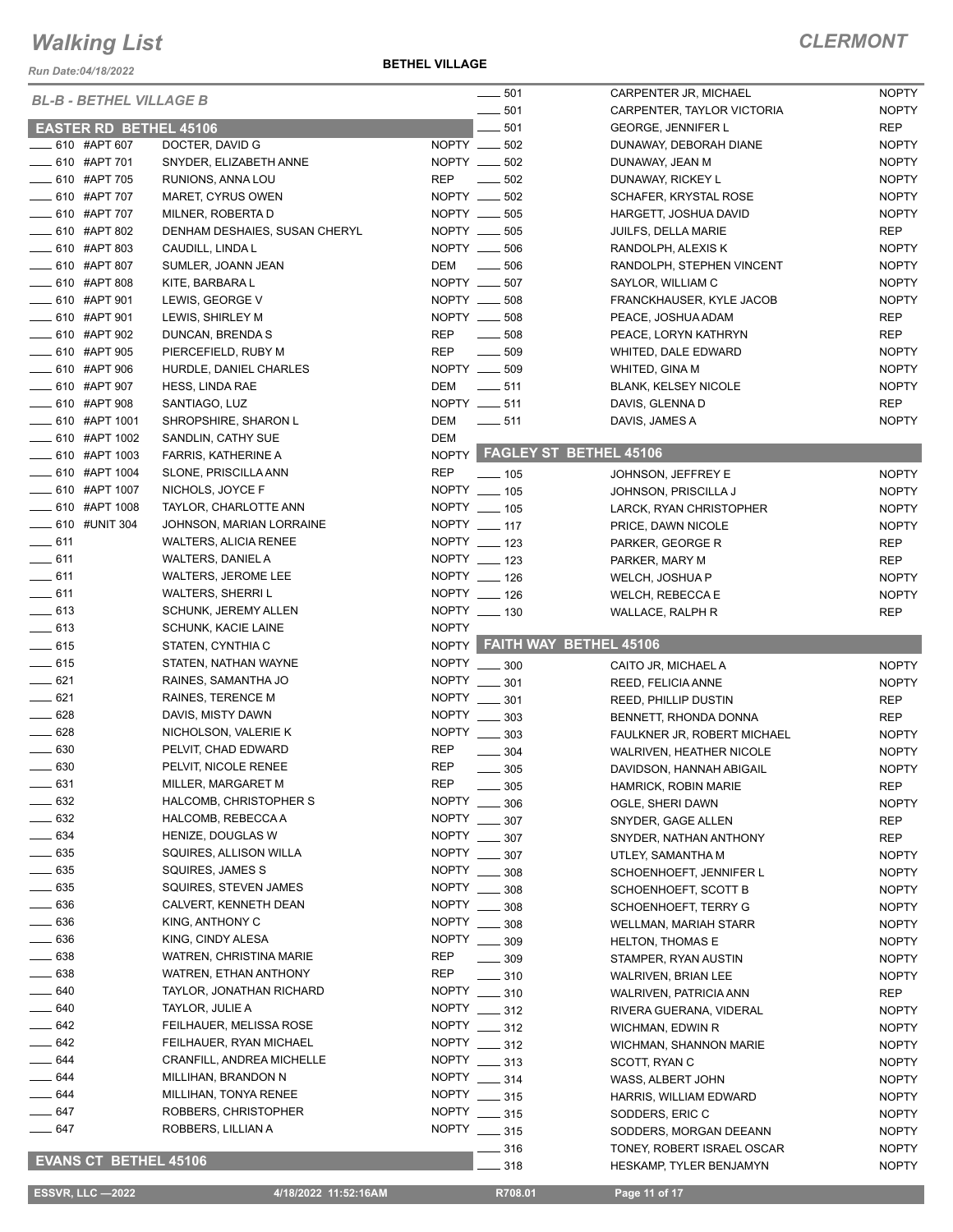*Run Date:04/18/2022*

|                                                           | <b>BL-B - BETHEL VILLAGE B</b>   |              | 627                    | SUCKOW, NICHOLAS ALEXANDER     | <b>NOPTY</b> |
|-----------------------------------------------------------|----------------------------------|--------------|------------------------|--------------------------------|--------------|
|                                                           |                                  |              | $- 629$                | DAUGHERTY, FRANCES MARIE       | <b>NOPTY</b> |
|                                                           | <b>FAITH WAY BETHEL 45106</b>    |              | $-630$                 | DAY SR, JAMES W                | DEM          |
| $\frac{1}{2}$ 320                                         | <b>WILLHOFF, TRACY L</b>         | NOPTY -831   |                        | <b>IRETON, KRYSTLE MARIE</b>   | <b>NOPTY</b> |
| $- 321$                                                   | NORRIS, OLIVIA CLARK             | NOPTY - 631  |                        | MOORE, CHRISTOPHER SCOTT       | <b>NOPTY</b> |
|                                                           |                                  | $NOPTY$ -    | . 633                  | SCHWAB, JEFF A                 | <b>NOPTY</b> |
| $\frac{321}{2}$                                           | NORRIS, THOMAS BLAKE             |              | 633                    | TAYLOR, CHAD THOMAS            | <b>NOPTY</b> |
| $\frac{1}{2}$ 322                                         | SMITH, BETTY J                   | DEM          |                        | TAYLOR, KIMBERLY SUE           | <b>NOPTY</b> |
| $\frac{1}{2}$ 324                                         | ABBATIELLO, ANTHONY MARK         | NOPTY -833   |                        |                                |              |
| $\frac{1}{2}$ 324                                         | ABBATIELLO, TRACY L              | NOPTY - 634  |                        | <b>CURLESS, CODY ROBERT</b>    | <b>NOPTY</b> |
| $\frac{1}{2}$ 325                                         | HALL, ALTHEA E                   | <b>REP</b>   | $- 634$                | WITTMEYER, WHITNEY RENEE       | <b>NOPTY</b> |
| $- 325$                                                   | HALL, RODNEY D                   | <b>REP</b>   | $-635$                 | WEDEMEYER, ANDREW JON          | <b>NOPTY</b> |
| $\frac{1}{2}$ 325                                         | MULLIS, HEATHER RENEE            | NOPTY -635   |                        | WEDEMEYER, DANA A              | <b>NOPTY</b> |
| $\frac{1}{2}$ 325                                         | RHOTEN, HANNAH MARIE             | NOPTY -835   |                        | WEDEMEYER, J SCOTT             | <b>REP</b>   |
| $\frac{1}{2}$ 326                                         | MIRICK, SHERRY L                 | NOPTY - 636  |                        | <b>BUSCHARD, AMY NICOLE</b>    | <b>NOPTY</b> |
|                                                           |                                  | NOPTY -836   |                        | <b>BUSCHARD, TYLER MICHAEL</b> | <b>NOPTY</b> |
| $\frac{1}{2}$ 326                                         | POLLARD, CARL A                  | NOPTY $-637$ |                        | JACOBS, MARY A                 | <b>REP</b>   |
| $\frac{1}{2}$ 326                                         | POLLARD JR, CARL ALPHONZO        |              |                        | <b>JACOBS, NORBERT L</b>       | <b>REP</b>   |
| $\frac{1}{2}$ 328                                         | RIDENER, DANNY J                 | NOPTY -837   | _ 638                  |                                | <b>NOPTY</b> |
| $\frac{1}{2}$ 330                                         | REINERT, GEORGE JAY              | $N$ OPTY $-$ |                        | CAMPBELL, DANIEL WILLARD       |              |
| $\frac{1}{2}$ 330                                         | REINERT, HANNAH ELIZABETH        | $N$ OPTY -   | - 638                  | CAMPBELL, JENNIFER JANE        | <b>NOPTY</b> |
| $\frac{1}{2}$ 330                                         | REINERT, REBECCA K               | NOPTY -838   |                        | KING, NICHOLAS RYAN            | <b>NOPTY</b> |
| $\frac{1}{2}$ 332                                         | DURHAM, MELISSA SUE              | $NOPTY$ –    | . 638                  | NOEL, KATHERINE JANE           | <b>NOPTY</b> |
| $- 334$                                                   | WAGERS, BEVERLY D                | NOPTY - 638  |                        | NOEL, TIMOTHY ISAAC            | <b>NOPTY</b> |
| $\frac{1}{2}$ 336                                         | BERGMAN-SZEGHI, JAMIE ERIN       | NOPTY - 639  |                        | <b>OWENS, CHRISTOPHER</b>      | <b>NOPTY</b> |
| $\frac{1}{2}$ 336                                         | BOSTER, KATHLEEN DIANE           | NOPTY - 639  |                        | OWENS, JESSICA ANNE            | <b>NOPTY</b> |
|                                                           |                                  | NOPTY - 640  |                        | BAKER, DEBORAH J               | <b>NOPTY</b> |
| $\frac{1}{2}$ 336                                         | <b>BOSTER, NATHAN KYLE</b>       |              | - 640                  | BAKER, JOHNATHAN W             | <b>NOPTY</b> |
|                                                           |                                  |              | $-640$                 | MANIS, PAUL EDWARD             | <b>NOPTY</b> |
|                                                           | <b>FLORENCE AVE BETHEL 45106</b> |              |                        |                                |              |
| $-2968$                                                   | DAVIS, JACK H                    | NOPTY -641   |                        | SHANNON, SAMANTHA S            | <b>REP</b>   |
| $-2978$                                                   | <b>BROCK, KATHY S</b>            | $N$ OPTY $-$ | 642                    | MILLER, KRISTIAN R E           | <b>NOPTY</b> |
| $-2978$                                                   | CAMPBELL, DAVID SHANE            | $NOPTY =$    | _ 642                  | SIZER, ASHLEY C                | DEM          |
| $-2978$                                                   | CAMPBELL, SHEILA K               | NOPTY -      | 642                    | SIZER, DANIEL JAMES            | <b>NOPTY</b> |
| $- 2984$                                                  | JACOBS, RONALD E                 | <b>NOPTY</b> | - 642                  | SIZER, JUSTIN CLIFFORD         | <b>NOPTY</b> |
| $-2984$                                                   |                                  | NOPTY -      | 643                    | WEBER, JOHN E                  | <b>NOPTY</b> |
|                                                           | JACOBS, VIRGINIA DARLENE         |              | 643                    | <b>WEBER, PATRICIA D</b>       | <b>NOPTY</b> |
| $- 2988$                                                  | LITTLE, RACHEL M                 | NOPTY -      | $-644$                 | CARNAHAN, LANNA KAY            | <b>NOPTY</b> |
| $- 2990$                                                  | DOYLE-MCELFRESH, PAIGE L         | <b>REP</b>   |                        |                                |              |
| $-2990$                                                   | MCELFRESH, PAYTON REESE          | <b>NOPTY</b> | LILY WAY BETHEL 45106  |                                |              |
| $- 2990$                                                  | MCELFRESH, TERRY D               | <b>NOPTY</b> |                        |                                |              |
| $\frac{1}{2994}$                                          | GREGORY, GEORGE W                | <b>REP</b>   | $- 651$                | ABSHIRE, JOSHUA STEVEN         | <b>NOPTY</b> |
| 2994                                                      | <b>GREGORY, JEWEL E</b>          | <b>REP</b>   | $-651$                 | ABSHIRE, STEPHANIE J           | <b>NOPTY</b> |
| 3300                                                      | CLARY, CHRISTINA M               | NOPTY -651   |                        | JEFFRE, ANGELA MARIE           | <b>NOPTY</b> |
|                                                           |                                  |              | $\frac{1}{2}$ 651      | JEFFRE, JAMES E                | <b>NOPTY</b> |
|                                                           | <b>GRACE WAY BETHEL 45106</b>    |              | 652                    | EMERY, NANCY J                 | <b>NOPTY</b> |
|                                                           |                                  |              | 652                    | MARQUEZ, ABIGAIL RUTH          | <b>NOPTY</b> |
| $-401$                                                    | SMITH, SARAH JANE                | <b>REP</b>   | 652                    | MARQUEZ, JAMES R               | <b>NOPTY</b> |
| $-401$                                                    | SMITH, TIMOTHY ADAM              | <b>REP</b>   | 652                    | MARQUEZ, SANDRA JEAN           | <b>NOPTY</b> |
| $-404$                                                    | GIBSON, BRENDA K                 | <b>DEM</b>   |                        |                                |              |
| $-404$                                                    | GIBSON, MARK W                   | <b>REP</b>   | S MAIN ST BETHEL 45106 |                                |              |
| $-405$                                                    | KAYLOR, JAMES C                  | <b>REP</b>   |                        |                                |              |
| _ 405                                                     | KAYLOR, SHIRLEY A                | <b>REP</b>   | $- 112$                | MAAS, MELISSA JEAN             | <b>NOPTY</b> |
| $-414$                                                    | DAIKER, BRIAN T                  | NOPTY - 123  |                        | MACQUEEN, STEPHEN D            | <b>NOPTY</b> |
| $-414$                                                    | DAIKER, NANCY L                  | NOPTY - 123  |                        | MACQUEEN, VICKIE L             | <b>NOPTY</b> |
| $-415$                                                    | ROSS, MICHAEL J                  | <b>REP</b>   | $\frac{1}{2}$ 124      | HODSON, CAROLYN B              | DEM          |
|                                                           |                                  | <b>REP</b>   | $- 124$                | MOORE, RICHARD L               | <b>NOPTY</b> |
| $-415$                                                    | ROSS, STEPHANIE NICHOLE          |              | NOPTY - 124 1/2        | STEVENS, GERALD M              | <b>NOPTY</b> |
| —— 420                                                    | HOLLIFIELD, DAWN R               |              |                        |                                | <b>NOPTY</b> |
| $\rule{1em}{0.15mm} \begin{array}{r}\n 420\n \end{array}$ | THOMPSON, JEFFREY E              | NOPTY - 129  |                        | EGAN, DERRYN ROBERT            |              |
| $-422$                                                    | CHILDERS, CHERYL                 | NOPTY - 129  |                        | KEEFER, CANDACE LYNN           | <b>NOPTY</b> |
| $-422$                                                    | CHILDERS, ROY MICHAEL            | NOPTY - 129  |                        | MOMAN, SPRING RAIN             | <b>NOPTY</b> |
| $-423$                                                    | FELTS, JENNIFER M                | NOPTY - 136  |                        | PITZER, ALEXIA DEVIN           | <b>NOPTY</b> |
| —— 423                                                    | FELTS, KURT R                    | NOPTY - 136  |                        | PITZER, CHRISTINA ANN          | <b>NOPTY</b> |
|                                                           |                                  |              | ____ 136               | PITZER, KAITLIN MARIE          | <b>NOPTY</b> |
|                                                           | HOPE WAY BETHEL 45106            |              | _ 136                  | PITZER JR, LARRY               | REP          |
|                                                           |                                  | $NOPTY =$    | $-136$                 | PITZER, SUSAN M                | <b>REP</b>   |
| $-627$                                                    | BRADEN, YAVON MAYE               | NOPTY - 137  |                        | ABBOTT, DEBORAH LYNN           | <b>NOPTY</b> |
|                                                           |                                  |              |                        |                                |              |
| $\rule{1em}{0.15mm} \vspace{0.15mm}$                      | SHANNON, LINDSAY MARIE           |              | —— 137                 | PERDULLA, MICHAEL FRANK        | <b>NOPTY</b> |

**ESSVR, LLC —2022 4/18/2022 11:52:16AM** R708.01 **Page 12 of 17**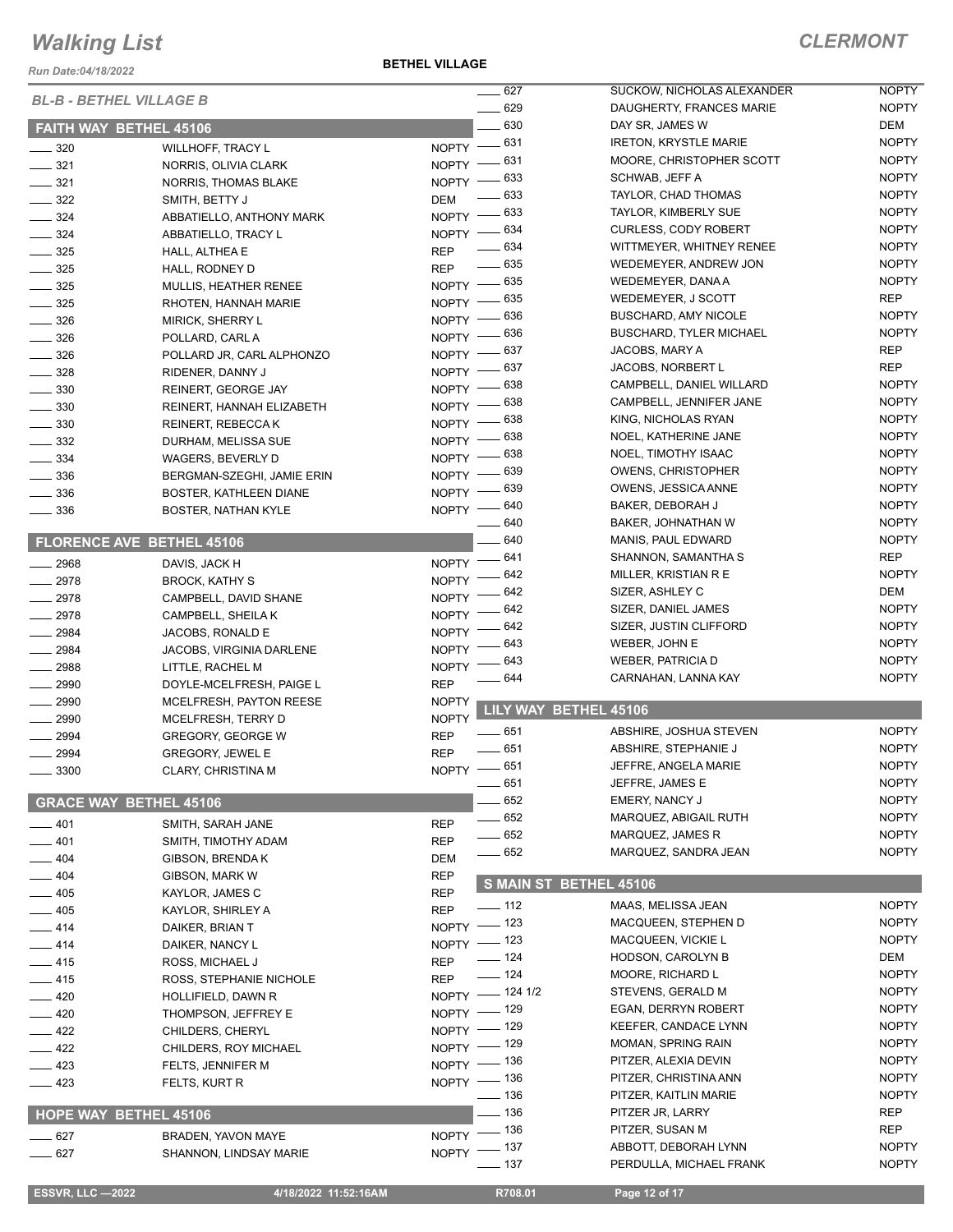*Run Date:04/18/2022*

#### **BETHEL VILLAGE**

|                                |                               |                   | $-490$                      | WILLOUGHBY, JANET KAY       | <b>NOPTY</b> |
|--------------------------------|-------------------------------|-------------------|-----------------------------|-----------------------------|--------------|
| <b>BL-B - BETHEL VILLAGE B</b> |                               |                   | $-497$                      | <b>BURGER, ANDREA M</b>     | <b>NOPTY</b> |
| S MAIN ST BETHEL 45106         |                               |                   | $-497$                      | BURGER, BRYAN J             | <b>NOPTY</b> |
| $- 140$                        | PARKER, KATRINA ELIZABETH     |                   | NOPTY __ 497                | LAMB JR, DENNIS S           | <b>NOPTY</b> |
| $\frac{1}{2}$ 140              | WALLACE, TONY C               |                   | NOPTY __ 506                | HOLLINGSWORTH, ALEXANDRIA M | <b>NOPTY</b> |
| $\frac{1}{2}$ 140              | <b>WALLACE JR, TONY C</b>     |                   | NOPTY -606                  | MONTUNNAS, ABIGAIL          | <b>NOPTY</b> |
| $\frac{1}{202}$                | BYRD, MICHAEL ALLEN           |                   | NOPTY __ 506                | MONTUNNAS, ADAM A           | <b>NOPTY</b> |
| $-202$ ##1                     | JACKSON, DEWEY E              |                   | NOPTY -606                  | MONTUNNAS, ALEXANDER J      | <b>NOPTY</b> |
| $\frac{1}{202}$ #APT 1         | DEROSE, AUSTIN N              |                   | NOPTY __ 506                | MONTUNNAS, TERRY L          | <b>NOPTY</b> |
| $-202$ #APT 1                  | HILL JR, SCOTT ALLEN          |                   | NOPTY __ 506                | ROCHE, ELIZABETH            | <b>NOPTY</b> |
| $\frac{1}{205}$                | JOHNSON, JASON JOSEPH         |                   | NOPTY __ 507                | STEPHENS, ANGELA DAWN       | <b>NOPTY</b> |
| $-207$                         | <b>BOGART, BONNIE S</b>       | DEM               |                             |                             |              |
| $-207$                         | <b>BOGART, DWIGHT</b>         | <b>REP</b>        | MC MURCHY AVE BETHEL 45106  |                             |              |
| $\frac{1}{214}$                | DEAN, MELVIN A                | <b>REP</b>        | $\frac{1}{2}$ 100           | WARREN, CASSANDRA MARIE     | <b>NOPTY</b> |
| $\sim$ 220                     | <b>BLACK, TERRANCE SEAN</b>   |                   | NOPTY __ 102                | ONEIL, DEBORAH C            | <b>NOPTY</b> |
| $\frac{1}{225}$                | <b>SCHIRMER, LORRA J</b>      | <b>REP</b>        | $\sim$ 102                  | ONEIL, HOWARD C             | <b>NOPTY</b> |
| $\frac{227}{2}$                | AUSMAN JR, ARTHUR JAMES       |                   | NOPTY __ 103                | ALTMAN, JANICE F            | DEM          |
| $\frac{1}{227}$                | AUSMAN, PAMELA G              |                   | NOPTY __ 103                | ALTMAN, JENNIFER A          | DEM          |
| $\frac{228}{2}$                |                               |                   | NOPTY __ 103                |                             | <b>NOPTY</b> |
| $\frac{228}{2}$                | BURTON, JUDY LYN              |                   |                             | DAWSON, PAIGE NIKOLE        |              |
|                                | <b>IRETON, DANIEL W</b>       | REP               | $\sim$ 116                  | HAGER, CLYDE M              | <b>NOPTY</b> |
| $\frac{1}{228}$                | PAPADATOS, REAGAN ELIZABETH   |                   | NOPTY __ 116                | NEWBERRY, AMY LYNN          | <b>NOPTY</b> |
| $\frac{1}{2}$ 231              | MILLMAN, GEORGE T             | REP               | $\frac{1}{16}$              | NEWBERRY, GERALD RAY        | <b>NOPTY</b> |
| $\frac{1}{2}$ 236              | PARKER III, RALPH A           |                   | NOPTY __ 120                | PATTON, RITA J              | <b>NOPTY</b> |
| $\frac{242}{2}$                | FRANKLIN, PATRICIA SUE        |                   | NOPTY __ 120                | PATTON, STANLEY R           | <b>NOPTY</b> |
| $\frac{272}{2}$                | <b>HENDERSON, JAMES</b>       |                   | NOPTY __ 121                | KENNARD, BRIDGETTE NICKOLE  | <b>NOPTY</b> |
| $\frac{1}{2}$ 301              | TAGGERT, CURTIS S             |                   | NOPTY __ 121                | KENNARD III, RICHARD C      | <b>NOPTY</b> |
| $\frac{1}{2}$ 304              | PAGLIARO, KARA LYDIA MICHELLE |                   | NOPTY __ 134                | MARLOW, FLOYD EDWARD        | <b>NOPTY</b> |
| $\frac{1}{2}$ 304              | PAGLIARO, SYLVIA ANN          |                   | NOPTY __ 151                | GUNN, DONNA J               | REP          |
| $\frac{1}{2}$ 310              | COLLINS, ALEXANDER J          |                   | NOPTY __ 156                | FLETCHER, ELIZABETH F       | <b>NOPTY</b> |
| $\frac{1}{2}$ 315              | CASELTINE, THELMA J           | REP               | $\sim$ 156                  | HARRIS, SETH TAYLOR         | <b>NOPTY</b> |
| $\frac{1}{2}$ 315              | <b>MCKINNON, LUANN</b>        |                   | NOPTY __ 156                | LEMMING JR, WILLIAM JOSEPH  | <b>NOPTY</b> |
| $\frac{1}{2}$ 317              | LOCKE, LARRY C                |                   | NOPTY __ 156                | NIEMAN, MELANIE RENEE       | <b>NOPTY</b> |
| $\equiv$ 318                   | DEBELL, REGINA K              |                   | NOPTY __ 159                | ARMSTRONG, ANGELA R         | REP          |
| $\frac{324}{ }$                | SMITH, MICHEAL L              | DEM               | $\frac{1}{2}$ 162           | <b>JACOBS, TINA MARIE</b>   | <b>NOPTY</b> |
| $\frac{324}{ }$                | SMITH, VERNETTE R             | <b>DEM</b>        |                             |                             |              |
| $- 325$                        | COOK, CHRISTOPHER NATHANIEL   |                   | NOPTY MOUND ST BETHEL 45106 |                             |              |
| $\frac{1}{2}$ 325              | COOK, VICTORIA LYNN           |                   | NOPTY __ 125                | DUNN, BARBARA F             | DEM          |
| $\frac{1}{2}$ 325              | <b>HESS, DUSTIN DANIEL</b>    |                   | NOPTY __ 125                | DUNN, CHELSEA CALAIS        | <b>NOPTY</b> |
| $\frac{1}{2}$ 340 #APT 2       | NEAL, NELLIE C                |                   | NOPTY __ 125                | DUNN II, WILLIAM R          | DEM          |
| $-340$ #APT 2                  | <b>SEXSON, ANGELA M</b>       |                   | NOPTY __ 126                | SCOTT, WHITTNEY KAY         | <b>NOPTY</b> |
| $= 340$ #APT 3                 | CLARK, DAKOTA JAMES           |                   | NOPTY __ 202                | DREW, ELIJAH B              | <b>NOPTY</b> |
| 341                            | NEALAN, CHARLOTTE             | NOPTY ___         | 202                         | PARSONS, BESSIE J           | <b>NOPTY</b> |
| $- 341$                        | <b>NEALAN, ROBERT ERNEST</b>  |                   | NOPTY __ 202                | PARSONS, KENNETH JOHN       | REP          |
| $-417$                         | <b>CHANDLER, ERIN RENAE</b>   |                   | NOPTY __ 206                | COLLOPY, THOMAS MICHAEL     | <b>NOPTY</b> |
| 423                            | EYER, DIRK MATTHEW            |                   | NOPTY __ 206                | COLLOPY, WENDY ANN          | REP          |
| $-432$                         | PATRICK, SALLY L P            |                   | NOPTY __ 250                | AUSMAN, COURTNEY LEIGH      | <b>NOPTY</b> |
| $-444$                         | <b>BEIGHLE, BENJAMIN R</b>    | <b>REP</b>        | $\sim$ 250                  | AUSMAN, JOEL EVAN           | <b>NOPTY</b> |
| _ 444                          | CMEHIL, DAVID W               | REP               | $\sim$ 294                  | AUSMAN, ALAN J              | REP          |
| _ 444                          | RICHMOND, BETH A              | <b>REP</b>        | $\sim$ 294                  |                             | REP          |
| __ 448                         | REEVES, DEBRA WYANDT          |                   | NOPTY __ 297                | AUSMAN, SHARON M            |              |
| __ 448                         | STOCKTON, DOUGLAS E           | REP               | $-297$                      | EPPERSON, LARRY             | <b>NOPTY</b> |
| 448                            |                               |                   |                             | EPPERSON, MELISSA SUE       | <b>NOPTY</b> |
|                                | STOCKTON, LINDA J             | REP               | $\sim$ 298                  | EVANS, KAREN A              | REP          |
| _ 448<br>__ 448                | YOUNG, JOHN-DAVID ROSS        | REP<br><b>REP</b> | E PLANE ST BETHEL 45106     |                             |              |
|                                | YOUNG, LISA KAY               |                   |                             |                             |              |
| _ 449                          | ANGEL, KATHLEEN SUSAN         | <b>REP</b>        | ___ 101 #APT 1              | FORSEE II, GREGORY ALLEN    | <b>NOPTY</b> |
| _ 449                          | ANGEL, RANDALL WAYNE          | <b>NOPTY</b>      | $-207$                      | HAHN JR, STEPHAN DARROL     | <b>NOPTY</b> |
| $\equiv$ 453                   | COLLIER, HANIBAL H            | <b>NOPTY</b>      | 207 #APT 2B                 | ABBOTT, MEHLEA A            | <b>NOPTY</b> |
| — 453                          | COLLIER, MARILYN R            | REP               | $\sim$ 223                  | THOMAS, JENNIFER N          | <b>NOPTY</b> |
| $-471$                         | CHANDLER, JANICE A            | REP               | $\sim$ 223                  | THOMAS, JEREMY W            | <b>NOPTY</b> |
| $-471$                         | STANFORTH, MARTHA L           | REP               | $\frac{231}{2}$             | PRIDE, KIMBERLY K           | DEM          |
| $-471$                         | STANFORTH, MICHAEL E          | REP               | 231                         | PRIDE, SHELBY ELIZABETH     | <b>NOPTY</b> |
| $\frac{1}{2}$ 483              | MERANDA, BONNIE J             | <b>NOPTY</b>      | 231                         | PRIDE, WILLIAM E            | DEM          |
| —— 490                         | HARRIS, SAMANTHA L            | <b>NOPTY</b>      | $\frac{1}{231}$             | PRIDE JR, WILLIAM EDGAR     | REP          |
| <b>ESSVR, LLC -2022</b>        | 4/18/2022 11:52:16AM          |                   | R708.01                     | Page 13 of 17               |              |
|                                |                               |                   |                             |                             |              |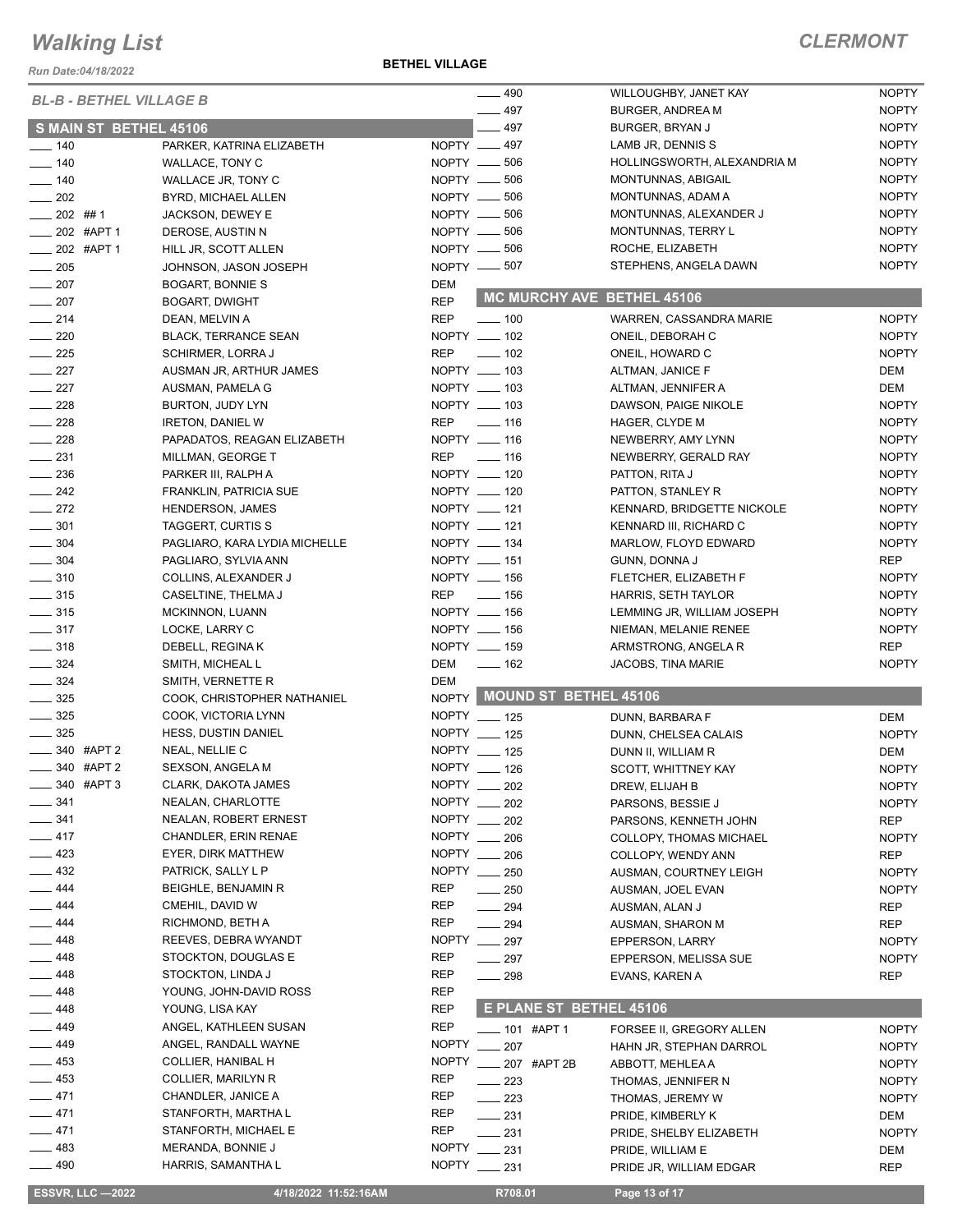*Run Date:04/18/2022*

**BETHEL VILLAGE**

|                                |                             |              | $- 116$                              | NEW, JUSTIN TODD              | <b>DEM</b>   |
|--------------------------------|-----------------------------|--------------|--------------------------------------|-------------------------------|--------------|
| <b>BL-B - BETHEL VILLAGE B</b> |                             |              | 205                                  | STORY, MINERVA E C            | <b>NOPTY</b> |
| <b>E PLANE ST BETHEL 45106</b> |                             |              | 205                                  | STORY III, MYRON ALEXANDER    | <b>NOPTY</b> |
| $-245$                         | ALLEN, LARRY DALE           | <b>NOPTY</b> | 208                                  | <b>GARDNER, DARIN CHAISE</b>  | <b>NOPTY</b> |
| $\frac{1}{245}$                | HUTCHERSON, BRENDA KAY      | <b>NOPTY</b> | 208                                  | RATLIFF, KELSEY J             | <b>NOPTY</b> |
| $-251$                         | MULLETT, BRANDON LEE        | <b>NOPTY</b> | 208 #14                              | DITMORE, ASHLEY DANIELLE      | <b>NOPTY</b> |
| $-251$                         | MULLETT, CINDY L            | <b>NOPTY</b> | 208 #APT 1                           | <b>BALL, BRIAN ROBERT</b>     | <b>NOPTY</b> |
| $\frac{1}{255}$                | KESTEL II, ANTHONY W        | <b>NOPTY</b> | 208 #APT 4                           | HERRINGTON, BONNIE LYNN       | <b>NOPTY</b> |
| $\frac{1}{255}$                | <b>KESTEL, MARY ANN</b>     | <b>NOPTY</b> | 208 #APT 4                           | <b>HOLLAND, JAMES TERRY</b>   | <b>NOPTY</b> |
| $\frac{1}{261}$                | PLANCK, VIOLET L            | <b>REP</b>   | 208 #APT 4                           | <b>WHITTINGTON, MELISSA A</b> | <b>NOPTY</b> |
| $-267$ 1/2                     | CARVER, JAMES R             | <b>DEM</b>   | 208 #APT 5                           | <b>BAILEY, KEVIN GREEN</b>    | <b>NOPTY</b> |
| $-273$                         | WILHOIT, CORY RAY           | <b>NOPTY</b> | 208 #APT 6                           | DUGGER, BUSTER PAUL           | <b>NOPTY</b> |
| $-277$                         | HARRISON, DONNIE JACOB      | <b>NOPTY</b> | 208 #APT 7                           | JONES, DAVID JOE              | <b>NOPTY</b> |
| $-277$                         | HARRISON, DONNIE RAY        | <b>NOPTY</b> | 208 #APT 8                           | HARPER, MARIA C               | <b>NOPTY</b> |
| $\frac{277}{2}$                | SMITH, CYNTHIA L            | <b>NOPTY</b> | 208 #APT 9                           | COOLEY, NATHAN L              | <b>NOPTY</b> |
| $\frac{1}{281}$                | SMITH, THOMAS W             | <b>REP</b>   | 208 #APT 13                          | GUINN, ALYSCHA NICOLE         | <b>NOPTY</b> |
| $\frac{1}{2}$ 295              | CAUDILL, ASHLEE MICHELLE    | <b>NOPTY</b> | 208 #APT 13                          | MANN, CHASE REED              | <b>NOPTY</b> |
| $\frac{1}{297}$                | STANCHFIELD, BETTY M        | <b>NOPTY</b> | 208 #APT 14                          | DREW, BRANDON D               | <b>NOPTY</b> |
| $-297$                         | STANCHFIELD, ROBERT E       | <b>NOPTY</b> | 208 #APT 14                          | LYLE, KIESHA MARIE            | <b>NOPTY</b> |
| $\frac{1}{2}$ 303              | JASONTEK, RICHARD D         | <b>NOPTY</b> | 208 #APT 16                          | HACKNEY, CANDI FAYE           | <b>NOPTY</b> |
| $\frac{1}{2}$ 303              | JASONTEK, VICTORIA L        | <b>NOPTY</b> | 221                                  | FULTON, PAIGE L               | <b>NOPTY</b> |
| $\frac{1}{2}$ 305              | HOWARD, RONALD D            | <b>NOPTY</b> | 417                                  | MEYER, TIMOTHY T              | <b>NOPTY</b> |
| $\frac{1}{2}$ 309              | SUTTLES, DONALD R           | <b>NOPTY</b> | 417                                  | THOMAS, HAROLD DUSTIN         | <b>NOPTY</b> |
| $\frac{1}{2}$ 309              | SUTTLES, GINGER L           | <b>NOPTY</b> | - 418                                | LANE, DONALD G                | <b>NOPTY</b> |
| $- 319$                        | NAIBICH, ALLA               | <b>NOPTY</b> | $-418$                               | LANE, JOSHUA ERIC             | <b>NOPTY</b> |
| $- 323$                        | FRAZEE, BRENDA K            | NOPTY -      | 418                                  | LANE, NANCY A                 | <b>REP</b>   |
| $-339$                         | MOORE, EVAN DANIEL          | <b>REP</b>   | - 422                                | CLIFT, CARLOS ROY             | <b>NOPTY</b> |
| $\frac{1}{2}$ 339              | MOORE, JAY D                | <b>REP</b>   | 422                                  | CLIFT, GREGORY TODD           | <b>NOPTY</b> |
| $-341$                         | BIERLY, GERALD W            | <b>REP</b>   | 422                                  | CLIFT, TINA F                 | <b>NOPTY</b> |
| $-403$ #APT 4                  | CONNER, DENNIS E            | <b>NOPTY</b> | $-422$                               | <b>GRAY, JILLIAN MARIE</b>    | <b>NOPTY</b> |
|                                |                             |              | <b>SPRING ST BETHEL 45106</b>        |                               |              |
| <b>W PLANE ST BETHEL 45106</b> |                             |              | $-105$ #APT 1                        | FIELDS, MARY LOU              | <b>NOPTY</b> |
| $\frac{1}{2}$ 113              | ABERCROMBIE, NATHAN         | <b>NOPTY</b> | 105 #APT 2                           | LYNCH, TAMMY R                | <b>NOPTY</b> |
| $\frac{1}{2}$ 113              | MOORE, JACQUELINE SUE       | <b>NOPTY</b> | 105 #APT 2                           | REYNOLDS, MONTANA SKYE        | <b>NOPTY</b> |
| $-$ 119 #APT 1                 | LOUDERMILK, KATELIN ASHLEY  | <b>NOPTY</b> | 2688                                 | SPILLER, JUDY MARGOT          | <b>NOPTY</b> |
| ____ 119 #APT 1                | LUECKE, JEREMY LEE          | <b>NOPTY</b> | 2688                                 | SPILLER, PAUL DAVID           | <b>NOPTY</b> |
| ____ 119 #APT 2                | AKERS, RAINA LANETTE        | <b>NOPTY</b> | 2693                                 | ORME, KELLY DAWN              | <b>NOPTY</b> |
| ____ 207 #APT 1A               | WILLIAMS, SHAINA KAREN      | <b>NOPTY</b> | 2697                                 | ANNIS, KEITH GARRET           | <b>NOPTY</b> |
| 207 #APT 2B                    | MEEKER, JANELE RACHEAL      | <b>NOPTY</b> | 2697                                 | ANNIS, NADINE CAROLINE        | <b>NOPTY</b> |
| 207 #APT 2B                    | PIERCE, MATTHEW PAUL        | <b>NOPTY</b> | _ 2701                               | HOWEY, JEFFREY JOHN           | <b>NOPTY</b> |
| 207 #APT 3C                    | HAUSER, BRITTANY JO         | NOPTY -      | 2701                                 | HOWEY, JOHN E                 | <b>NOPTY</b> |
| 207 #APT 4D                    | PUCKETT, ERIKA MARIE        | <b>NOPTY</b> | 2701                                 | HOWEY, TERESA L               | <b>NOPTY</b> |
| 403 #APT 1                     | MC CALL, CHERRIE D          | <b>NOPTY</b> | 2705                                 | TAULBEE, JOYCE D              | <b>NOPTY</b> |
| - 403 #APT 2                   | ABNER, DAMAN ZAYNE          | <b>NOPTY</b> | 2710                                 | FARRIS, JOSHUA TYLER          | <b>NOPTY</b> |
| $-403$ #APT 3                  | <b>VENTERS, HAROLD CLAY</b> | <b>NOPTY</b> | 2710                                 | HOSTETLER, AZRA HEATHER RENEE | DEM          |
| $\frac{1}{2}$ 517              | FAZIOLI, EDWARD EARL        | <b>NOPTY</b> | 2710                                 | HOSTETLER, JOHNNY HALO        | DEM          |
| $\frac{1}{2}$ 517              | <b>WEBER, TASHA MARIE</b>   | <b>NOPTY</b> | 2712                                 | <b>SCANLAN, PATRICK C</b>     | <b>NOPTY</b> |
| $- 719$                        | GOOD, LAUREN ELIZABETH      | <b>NOPTY</b> | 2712                                 | <b>SCANLAN, ROBIN LYNN</b>    | <b>NOPTY</b> |
| <b>SOUTH ST BETHEL 45106</b>   |                             |              |                                      |                               |              |
| $- 106$                        | EAST, NANCY C               | <b>NOPTY</b> | STATE ROUTE 133 BETHEL 45106         |                               |              |
|                                |                             |              | 2572                                 | <b>WIECHEL, LUCAS HENRY</b>   | <b>NOPTY</b> |
| <b>E SOUTH ST BETHEL 45106</b> |                             |              | 2572                                 | WIECHEL, SANDRA K             | <b>NOPTY</b> |
| $- 106$                        | <b>SENTERS, JAMES G</b>     | <b>NOPTY</b> | <b>W TOWER ALY BETHEL 45106</b>      |                               |              |
| $\frac{1}{2}$ 126              | HOUCHIN, HAROLD N           | <b>NOPTY</b> | $-120$                               | EALY, SHANNAN L               | <b>NOPTY</b> |
| $\frac{1}{2}$ 126              | HOUCHIN, HAROLD WAYNE       | <b>NOPTY</b> |                                      |                               |              |
| $-126$                         | HOUCHIN, JONATHON CALVIN    | <b>NOPTY</b> | S UNION ST BETHEL 45106              |                               |              |
| $- 126$                        | HOUCHIN, TERRI A            | <b>NOPTY</b> |                                      | ROSS, DENNY R                 | <b>NOPTY</b> |
| $\frac{1}{2}$ 132              | SCHUSTER, WHITNEY E         |              | NOPTY $-$ 105<br>NOPTY - 107 #APT 10 | HITZ, MICHAEL D               | <b>NOPTY</b> |
| $\frac{1}{150}$                | BOOTHBY, BRANDON D T        |              | $- 110$                              | KABLER, TERRY L               | <b>NOPTY</b> |
|                                |                             |              | $-112$                               | COCKRUM, CHARLES DONALD       | <b>NOPTY</b> |
| <b>W SOUTH ST BETHEL 45106</b> |                             |              | $- 125$                              | PERCY, IRVIN GEORGE           | <b>NOPTY</b> |
|                                |                             |              |                                      |                               |              |
| <b>ESSVR, LLC -2022</b>        | 4/18/2022 11:52:16AM        |              | R708.01                              | Page 14 of 17                 |              |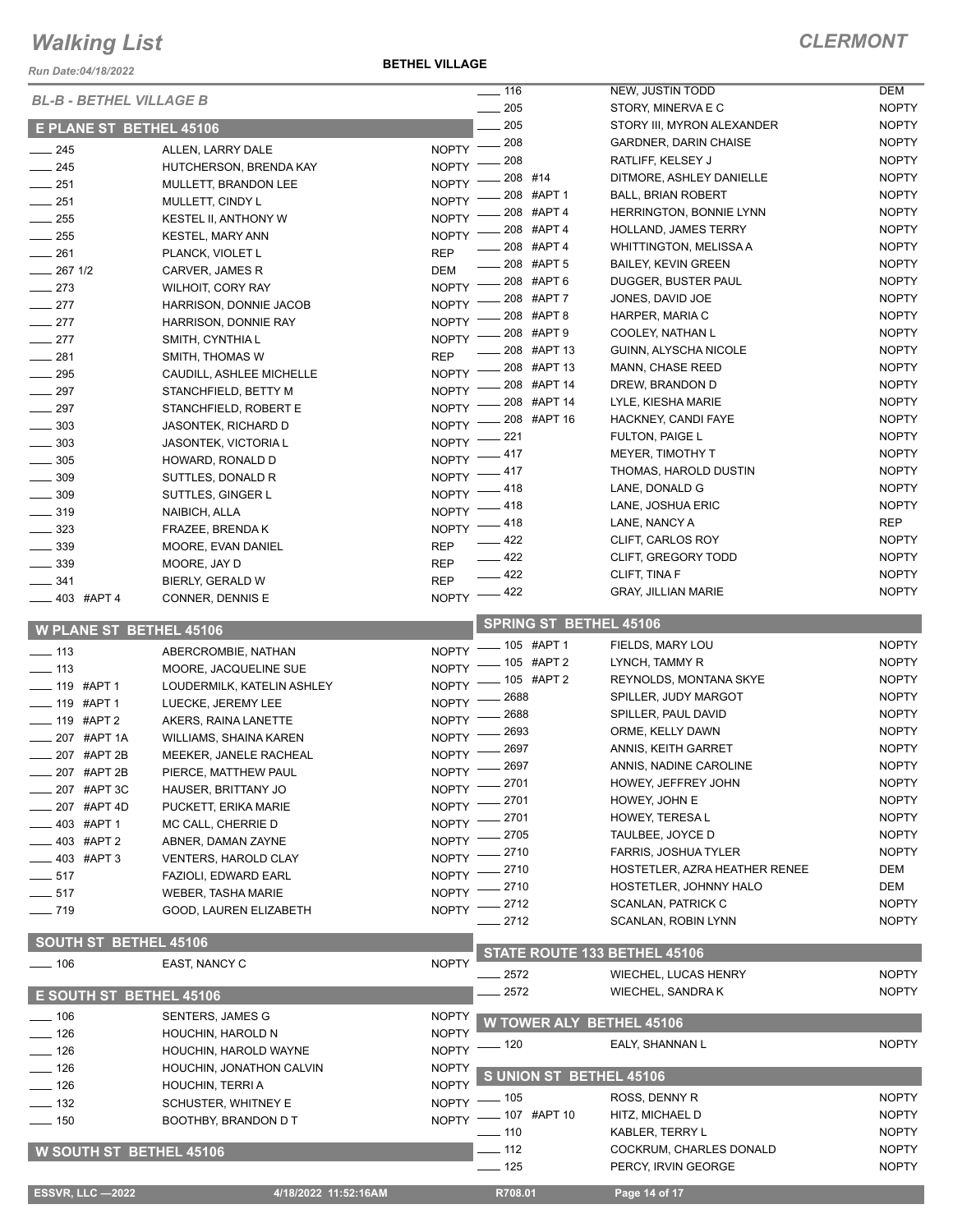*Run Date:04/18/2022*

| <b>BL-B - BETHEL VILLAGE B</b> |                               |              | $\frac{1}{2}$ 315  | <b>GELTER, GARY D</b>           | <b>NOPTY</b> |
|--------------------------------|-------------------------------|--------------|--------------------|---------------------------------|--------------|
|                                |                               |              | $\frac{1}{2}$ 315  | <b>GELTER, TRACIE LYNN</b>      | <b>NOPTY</b> |
| S UNION ST BETHEL 45106        |                               |              | 325                | CARTER, CHANTSEY S              | <b>NOPTY</b> |
| $-$ 125 #APT A                 | COLLINS, RUTH E               |              | NOPTY __ 325       | CARTER JR, PAUL W               | <b>NOPTY</b> |
| $-$ 127 #APT A                 | <b>CRIDER, CHRISTOPHER L</b>  |              | NOPTY __ 328       | FITE, TYLER TIMOTHY             | <b>NOPTY</b> |
| $\frac{1}{2}$ 133              | MARTIN, STEPHANIE JEANNE      |              | NOPTY __ 340       | MERRILL, JERRI A                | <b>NOPTY</b> |
| $\frac{1}{2}$ 134              | FREDERICK, CANDI LYNNE        |              | NOPTY -840         | RILEY, LINDA S                  | <b>NOPTY</b> |
| $\frac{1}{2}$ 134              | <b>HOOBLER, LOGAN TYLER</b>   |              | NOPTY __ 410       | CHASE, MICHAEL WILLIAM          | <b>NOPTY</b> |
| $\frac{1}{2}$ 134 #APT 2       | SMALLS MILLER, LORI ANN       |              | NOPTY __ 411       | CRAWFORD, ALISA D               | <b>NOPTY</b> |
| $\frac{1}{2}$ 134 #APT 3       | <b>HEDRICK, KIMBERLY DAWN</b> |              | NOPTY __ 411       | SHARPE, JOSHUA KELLY            | <b>NOPTY</b> |
| $- 134$ #APT 3                 | <b>HEDRICK, TYLER ALLEN</b>   |              | NOPTY __ 414       | ARKENAU, KELSEY DAWN            | <b>NOPTY</b> |
| $- 134$ #APT 4                 | STUMPF, PATRICIA L            |              | NOPTY __ 414       | TURNER, RYAN JOSEPH             | <b>NOPTY</b> |
| $- 134$ #APT 5                 | ELAM, RACHEL MARIA            |              | NOPTY __ 415       | BURNETTO, TAYLOR DREW           | <b>NOPTY</b> |
| $\frac{1}{2}$ 134 #APT 5       | WILSON, COURTNEY RAE          |              | NOPTY __ 418       | REEVES, GWENDA L                | <b>NOPTY</b> |
| $\frac{1}{2}$ 134 #APT 10      | WOODRUFF, NICOLE J            |              | NOPTY __ 419       | LINDSLEY II, GEORGE T           | <b>REP</b>   |
| $\frac{1}{2}$ 134 #APT 12      | HOOBLER, CHRISTOPHER D        |              | NOPTY __ 419       | WAGNER, JEANNETTE LYNN          | <b>REP</b>   |
| <b>_____ 134 #APT 12</b>       | <b>HOOBLER, HEATHER N</b>     |              | NOPTY __ 419       | YOUNG, JAMIE                    | <b>NOPTY</b> |
| $\frac{1}{2}$ 134 #APT 13      | WILLIAMS, BRIAN K             |              | NOPTY -419         | YOUNG, LOIS J                   | <b>NOPTY</b> |
| -84 #APT 13                    | WILLIAMS, DAWN M              |              | NOPTY __ 425       | EVANS, JERRID AUSTIN            | <b>NOPTY</b> |
| $\frac{1}{2}$ 134 #APT 14      | WARD, MICHAEL STERLING        |              | REP __ 425         | EVANS, SARAH BETH               | <b>NOPTY</b> |
| $\frac{1}{2}$ 134 #APT 15      | <b>BARE, BRENDA RENE</b>      |              | NOPTY __ 425       | TAYLOR, BRIAN SCOTT             | <b>NOPTY</b> |
| $- 134$ #APT 15                | LIZCANO, TATIANA ISABEL       |              | NOPTY -426         | <b>VOTEL, MICHAEL TYLER</b>     | <b>REP</b>   |
| $\frac{1}{2}$ 134 #APT 15      | MALLORY, JARRETT GERARD       |              | NOPTY <u>_</u> 426 | WHISNER, CHELSI NICOLE          | <b>REP</b>   |
| -8 134 #UNIT 9                 | CLARK, BRADLEY DALE           |              | NOPTY __ 435       | MALICOAT, RUTH M                | <b>NOPTY</b> |
| $- 138$                        | MARSHALL, PATRICIA ANN        |              | NOPTY __ 438       | HODGSON, CHARLENE T             | <b>NOPTY</b> |
| $\frac{1}{2}$ 139              | HENSON, DONNA L               |              | NOPTY __ 438       | HODGSON JR, DONALD E            | <b>NOPTY</b> |
| $- 140$                        | HARDY, TAMMY J                |              | NOPTY __ 439       | PARLIER, CHARLES LAWRENCE       | <b>NOPTY</b> |
| $\frac{1}{201}$                | MCMULLEN, FELICIA RAE         |              | NOPTY __ 439       | PARLIER, LAWRENCE E             | <b>NOPTY</b> |
| $\frac{1}{201}$                | MCMULLEN, PHOENIX M           |              | NOPTY __ 504       | HUBBARD, JAMES RAY              | <b>NOPTY</b> |
| $-201$                         | STEVENS, RAYMOND GREGORY      |              | NOPTY __ 504       | HUBBARD, JENNIFER M             | <b>NOPTY</b> |
| $\frac{1}{202}$                | STEELMAN, DAWN LEE            |              | NOPTY __ 504       | HUBBARD, ZAKERY JAMES EVEAN     | <b>NOPTY</b> |
| $-204$                         | FORTIN, JERI LYNN             |              | NOPTY __ 508       | KELLEY, JAMIE SUE               | DEM          |
| $\frac{1}{204}$                | OWENS, ROBERT F               |              | NOPTY __ 508       | KELLEY, SHANE M                 | DEM          |
| $\frac{1}{204}$                |                               |              | NOPTY __ 510       | HAAS, COURTNEY A                | <b>NOPTY</b> |
|                                | PELS, TINA H                  |              | REP __ 513         | SHEBESTA, KEVIN A               | <b>NOPTY</b> |
| $\frac{1}{215}$                | WEIGAND, STEVEN J             |              | NOPTY __ 515       | MOSBACKER II, DAVID ALAN        | <b>NOPTY</b> |
| $\frac{1}{221}$                | BELL, AMANDA R                |              |                    |                                 |              |
| $\frac{1}{221}$                | <b>HEITMEYER, JUSTIN M</b>    |              | NOPTY __ 515       | MOSBACKER, JEANETTE MARIE       | <b>NOPTY</b> |
| $\frac{1}{224}$                | MEURER JR, RAYMOND CHARLES    |              | NOPTY __ 517       | <b>BLANTON, BETTY LORAINE</b>   | <b>NOPTY</b> |
| $\frac{227}{2}$                | MEURER, PATRICIA ANN          |              | NOPTY __ 517       | COMBS, LAURA E                  | <b>NOPTY</b> |
| $\frac{230}{2}$                | SHERMAN, SHERISE E            |              | NOPTY __ 519       | MAUNTEL, GARY LEE               | <b>NOPTY</b> |
| $\sim$ 230                     | SHERMAN, STEVEN LYNN          |              | NOPTY __ 525       | COOPER, JUDITH E                | <b>REP</b>   |
| 232                            | HINTON, DONDE C               |              | NOPTY __ 527       | FRALEY, AMBER D                 | <b>NOPTY</b> |
| $\sim$ 233                     | MOORE, VIOLA P                |              | NOPTY __ 528       | CANTER, MARIAH RENNE            | <b>NOPTY</b> |
| $\sim$ 237                     | PROFFITT, JOHN W              |              | NOPTY __ 528       | CANTER, REBECCA A               | <b>NOPTY</b> |
| $\frac{242}{2}$                | BURDINE, DEVON LYNN           |              | NOPTY __ 532       | ROBERTSON, AMANDA LOUISE PAULIN | <b>NOPTY</b> |
| $\sim$ 243                     | ADAMS, CINDY L                |              | NOPTY __ 532       | ROBERTSON II, REYNOLDS L        | <b>NOPTY</b> |
| $-243$                         | <b>BRANNING, TRAVIS M</b>     |              | NOPTY __ 533       | PIERCE, MARY J                  | REP          |
| $\frac{1}{2}$ 303              | RIEDEL, BRANDYN LEWIS         |              | NOPTY __ 536       | FELDKAMP IV, CHARLES CORLISS    | <b>NOPTY</b> |
| $\frac{1}{2}$ 304              | BUELL SR, WILLIAM DOUGLAS     |              | NOPTY __ 536       | JONES, RACHEL A                 | <b>NOPTY</b> |
| $\frac{1}{2}$ 304              | MOORE, VICKIE D               |              | NOPTY __ 538       | FRETER, JOHNATHAN CHARLES       | <b>NOPTY</b> |
| $\frac{1}{2}$ 304              | ROBB, GWENDOLYN CORRINE       | <b>NOPTY</b> |                    |                                 |              |
| $-304$                         | WARDEN, CAITLIN TAMARA        |              |                    | NOPTY WWATER ST BETHEL 45106    |              |
| $\frac{1}{2}$ 304              | WARDEN, GAVAN ARIC            |              | NOPTY __ 150       | <b>HELTON, LEANN</b>            | DEM          |
| $-304$                         | WRIGHT, JALIC JADE RENEA      |              | NOPTY __ 215       | HERFORTH, HANNAH R              | <b>NOPTY</b> |
| $\frac{1}{2}$ 305              | HAYNES, DESIREE A             |              | NOPTY __ 215       | MCGAN, JAMES V                  | <b>NOPTY</b> |
| $\frac{1}{2}$ 305              | SMITH, SUSAN E                |              | NOPTY __ 215       | STEMMERDING, GRADY M            | <b>NOPTY</b> |
| $\frac{1}{2}$ 309              | NEAL, LJ                      |              | NOPTY __ 310       | FOLEY, HEATHER RENEE            | <b>NOPTY</b> |
| $\frac{1}{2}$ 309              | NEAL, TIMOTHY DANIEL          |              | NOPTY __ 310       | SAWYERS, COREY A                | <b>NOPTY</b> |
| $\frac{1}{2}$ 310              | BURNETT JR, DANIEL VINCENT    |              | NOPTY __ 318       | CRAIG, AARYAN MATTHEW-KENNETH   | <b>NOPTY</b> |
| $\frac{1}{2}$ 310              | COOPER II, STEVEN MATTHEW     |              | NOPTY __ 318       | <b>CRAIG, DOUGLAS MATTHEW</b>   | <b>NOPTY</b> |
| $\frac{1}{2}$ 310              | GAVEY, WILLIAM J              |              | NOPTY __ 321       | DONLEY, AMBER LEE               | <b>NOPTY</b> |
| $- 314$                        | COPESTICK, ZANE ALAN          |              | NOPTY __ 321       | DONLEY, BENJAMIN CURTIS         | <b>NOPTY</b> |
| $\frac{1}{2}$ 314              | <b>GAMBLE SR, THOMAS D</b>    | <b>NOPTY</b> |                    |                                 |              |
|                                |                               |              |                    |                                 |              |
| <b>ESSVR, LLC -2022</b>        | 4/18/2022 11:52:16AM          |              | R708.01            | Page 15 of 17                   |              |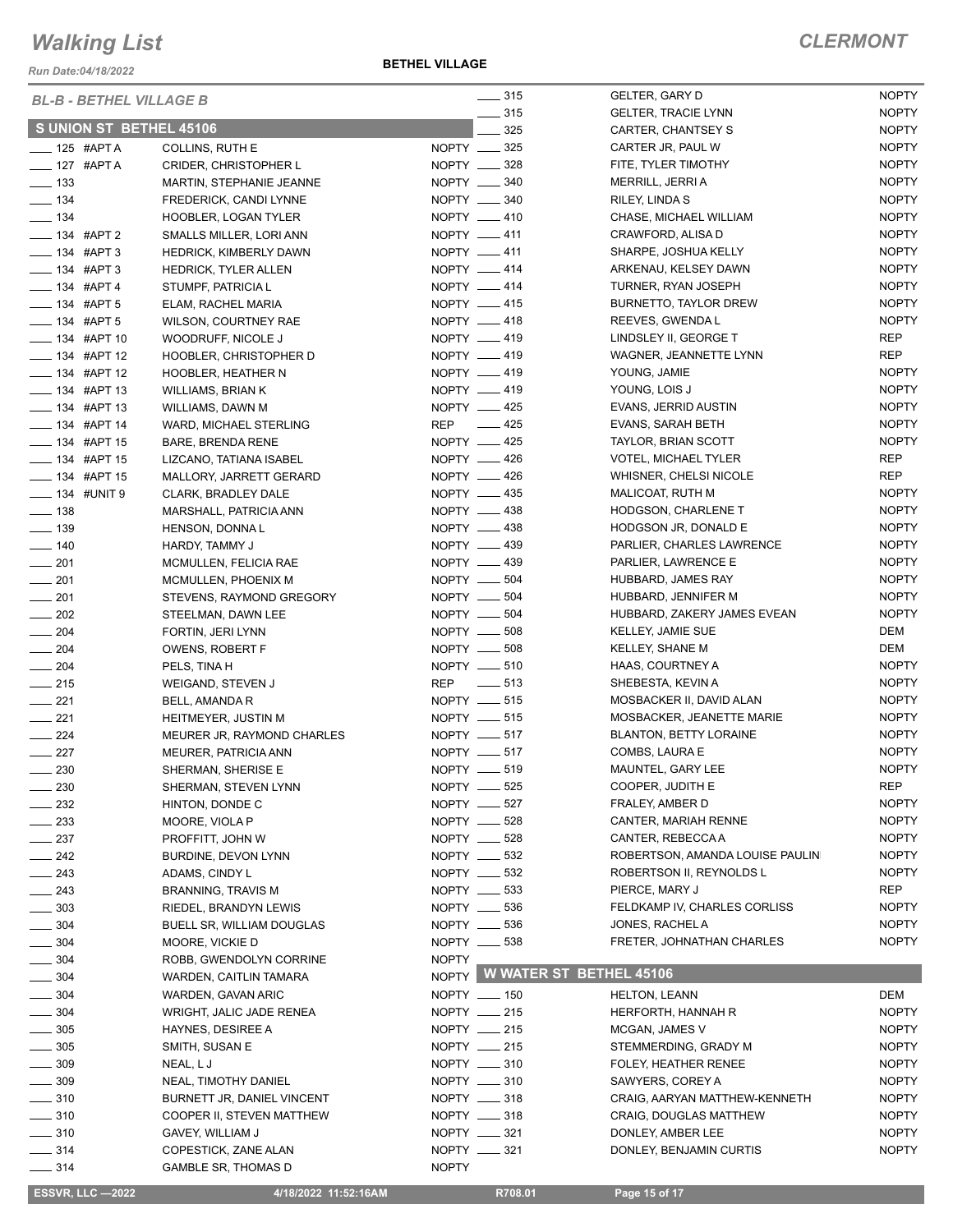**BETHEL VILLAGE**

*Run Date:04/18/2022*

*BL-B - BETHEL VILLAGE B*

|              | <b>W WATER ST BETHEL 45106</b> |              |
|--------------|--------------------------------|--------------|
| $\equiv$ 323 | TIMMS, JACOB DANIEL            | <b>NOPTY</b> |

*TOTAL :* **925**